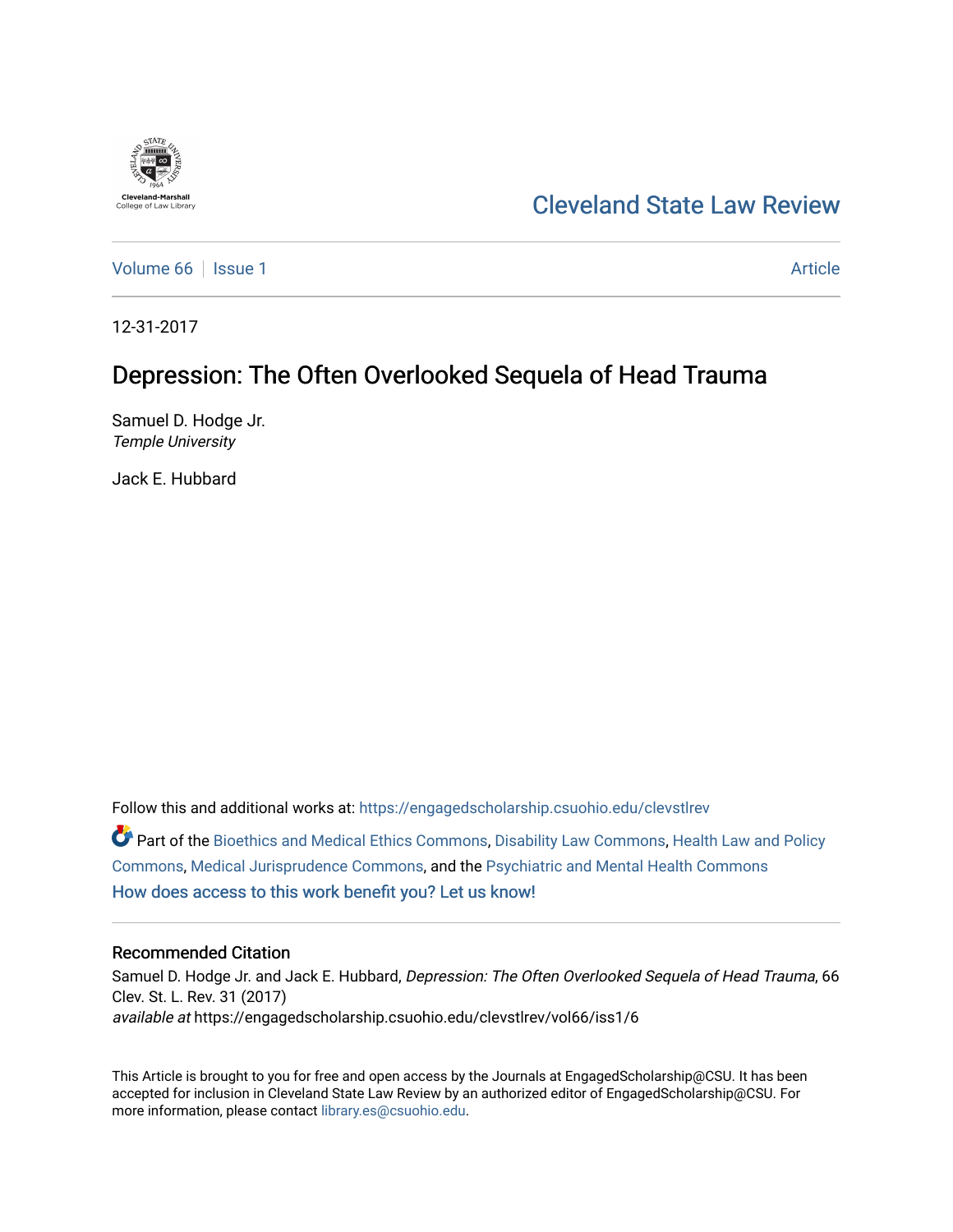# **DEPRESSION: THE OFTEN OVERLOOKED SEQUELA OF HEAD TRAUMA**

### SAMUEL D. HODGE, JR. \* & JACK E. HUBBARD\*\*

#### ABSTRACT

Depression is a common sequela of head trauma. Approximately half of all individuals with a cranial injury will experience depression within the first year, regardless of the severity of the injury. The ailment is characterized clinically as a mood disorder, often associated with intense feelings of sadness. However, depression is more complex than mood disorders, as many mental and bodily complaints—such as insomnia, fatigue, anxiety, appetite changes, aches and pains, and lack of interest in previously enjoyable activities—are associated with depression. These intense feelings, particularly when combined with despair and hopelessness, can lead to suicide, a dreaded potential complication of depression.

Recent studies of traumatic brain injuries have identified specific biochemical and structural factors that can cause depression. From a biochemical standpoint, a brain injury can trigger changes in key neurotransmitters, such as serotonin and dopamine. In addition, head trauma can cause structural damage to certain vulnerable brain circuits linked to depression. Pre-existing issues of depression, substance abuse, and head trauma augment the potential of a depressive mental illness following a traumatic brain injury.

When handling a brain injury claim involving depression, lawyers must understand that being "depressed" is not the same as being "sad." The primary source of depression is *loss,* and those who have sustained a brain injury have experienced the most overwhelming loss of all—the loss of his wellbeing. These cases can be expensive and require a degree of expertise in understanding these problems. Lawyers must obtain records to ascertain the individual's functional status both before and after the traumatic event. Still, defense counsel can take solace in the general treatability of acute depression; most patients react positively to proper care.

This Article will provide a medical analysis of how depression develops following a brain injury. Further, it will offer a legal discussion on depression and brain trauma by examining how lawyers should approach such cases and by reviewing recent court cases on this subject.

#### **CONTENTS**

<sup>\*</sup> Samuel D. Hodge, Jr. is a seasoned litigator and professor at Temple University where he teaches both law and anatomy. He has authored more than 150 articles in medical and legal journals and has written six medical/legal texts. He also enjoys an AV preeminent rating and has been named a top lawyer in Pennsylvania on multiple occasions.

 $\overline{\phantom{a}}$ 

<sup>\*\*</sup> Jack, E. Hubbard, PhD, MD is board certified in both neurology and pain medicine and a former adjunct professor of neurology at the University of Minnesota's School of Medicine. In addition to his medical training, he holds a doctorate in anatomy. Dr. Hubbard has published widely on a number of topics in both medical and legal publications.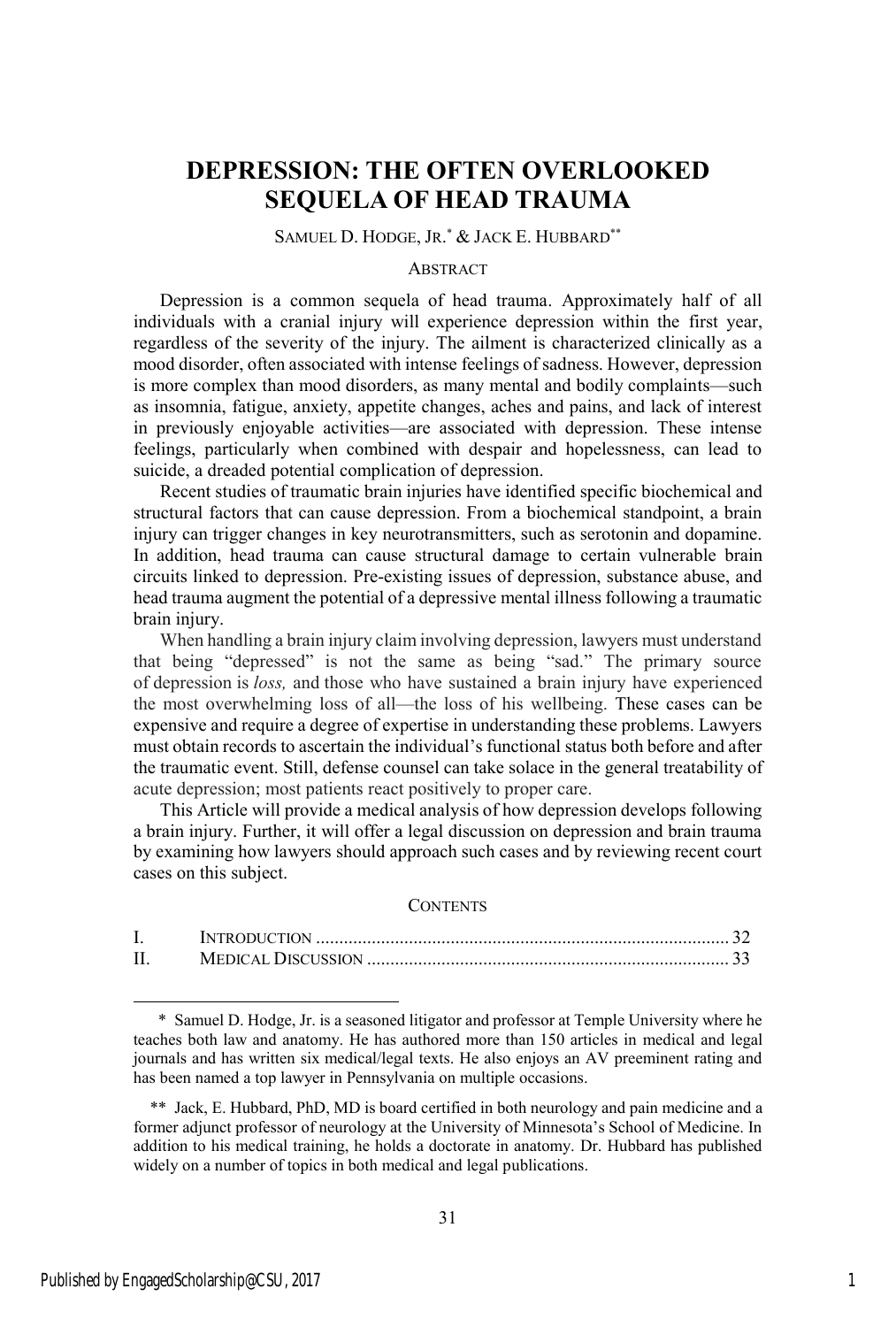|      | $\overline{A}$ |                                           |  |
|------|----------------|-------------------------------------------|--|
|      | $B$ .          |                                           |  |
|      |                | 1.                                        |  |
|      |                | $\overline{2}$ .                          |  |
|      |                | Psychosocial/Environmental-<br>3.         |  |
|      |                |                                           |  |
|      | $\mathcal{C}$  |                                           |  |
|      |                | $\mathbf{1}$                              |  |
|      |                | $\mathfrak{D}$                            |  |
|      |                | $\mathcal{E}$                             |  |
|      | D.             |                                           |  |
|      |                | $\mathbf{1}$                              |  |
|      |                | $\overline{2}$                            |  |
| III. |                |                                           |  |
|      | A.             |                                           |  |
|      | $\overline{B}$ |                                           |  |
|      | $\mathcal{C}$  |                                           |  |
|      | D.             | Skilled Litigators, Mediators, and Judges |  |
|      |                | <b>Examine the Link Between Traumatic</b> |  |
|      |                |                                           |  |
| IV   |                |                                           |  |
|      | $\overline{A}$ |                                           |  |
|      | B.             |                                           |  |
|      | $\mathcal{C}$  |                                           |  |
|      | D              |                                           |  |
| V    |                |                                           |  |

*"Depression has been called the world's number one public health problem. In fact, depression is so widespread it is considered the common cold of psychiatric disturbances. But there is a grim difference between depression and a cold. Depression can kill you."*

- David D. Burns<sup>1</sup>

# I. INTRODUCTION

Consider the following names, from the gridiron past, who have provided such enjoyable Sundays during the fall:

2004: Justin Strzelczyk, offensive tackle, Pittsburgh Steelers—killed driving erratically. 2005: Terry Long, offensive lineman, Pittsburgh Steelers—suicide by drinking antifreeze. 2006: Andre Waters, safety, Philadelphia Eagles—self-inflicted gunshot. 2010: Kenny McKinley, wide receiver, Denver Broncos—self-inflicted gunshot. 2011: Dave Duerson, safety, Chicago Bears—self-inflicted gunshot. 2012: Kurt Crain, linebacker, Green Bay Packers—self-inflicted gunshot.

<sup>&</sup>lt;sup>1</sup> DAVID D. BURNS, FEELING GOOD: THE NEW MOOD THERAPY 9 (1999).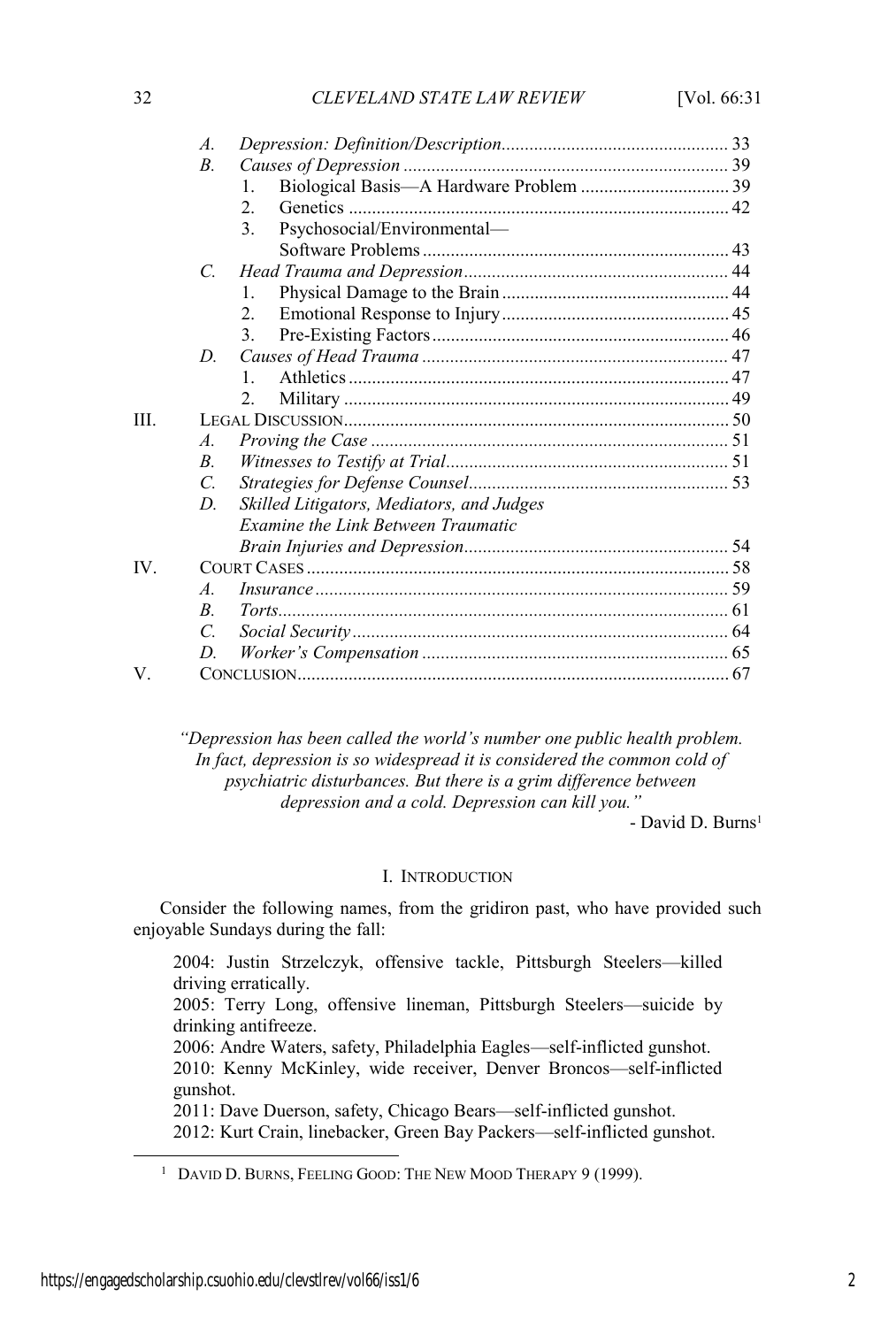2012: Ray Easterling, safety, Atlanta Falcons—self-inflicted gunshot. 2012: Junior Seau, linebacker, New England Patriots—self-inflicted gunshot. 2012: OJ Murdock, wide receiver, Tennessee Titans—self-inflicted gunshot. 2013: Paul Oliver, safety, San Diego Chargers—self-inflicted gunshot. 2015: Adrian Robinson, Jr, linebacker, Pittsburgh Steelers—suicide by

hanging.

The media has widely publicized a seemingly endless stream of professional football players who have committed suicide over the past decade.2 In the military, suicide is the second leading cause of death among military personnel.<sup>3</sup> These events share a common thread: the connection between head or brain trauma and severe depression. Media attention has focused increasingly upon the issue of multiple head trauma and the resulting psychological consequences within the National Football League ("NFL") and the armed services.<sup>4</sup> This coverage has revealed that traumatic brain injuries ("TBI") are the "signature injury" of the Afghanistan and Iraq conflicts and that TBIs increase the likelihood of suicidal thoughts or deaths by suicide among military veterans.<sup>5</sup>

This Article will discuss depression from both a medical and legal point of view and will examine the intense relationship between head trauma and depression. Part II will focus on the medical implications of depression by considering the definition and description of depression, the causes of depression, and the relationship between head trauma and depression in athletics and the military. The Parts III and IV of the Article will examine how depression is handled from a legal standpoint and will present court cases involving depression and brain trauma.

# II. MEDICAL DISCUSSION

# *A. Depression: Definition/Description*

Depression is clinically characterized as a disorder of mood, often associated with intense feelings of sadness.<sup>6</sup> Depression, however, is much more complex. Many mental and bodily complaints accompany it, such as insomnia, fatigue, anxiety, appetite changes, aches, pains, and lack of interest in previously enjoyable activities.7

 <sup>2</sup> Josh Levs et al., *Paul Oliver's Suicide is Latest in a String Among Former NFL Players*, CNN (Sept. 26, 2013), http://www.cnn.com/2013/09/25/us/former-nfl-playersuicide/index.html.

<sup>3</sup> Craig J. Bryan & Tracy A. Clemans, *Repetitive Traumatic Brain Injury, Psychological Symptoms, and Suicide Risk in a Clinical Sample of Deployed Military Personnel*, 70 JAMA PSYCHIATRY 686, 687 (2013).

<sup>4</sup> Sandra Basu, *Army, NFL Team Up in Offensive Against Traumatic Brain Injury*, U.S. MEDICINE (Oct. 11, 2012), http://www.usmedicine.com/agencies/department-of-defensedod/army-nfl-team-up-in-offensive-against-traumatic-brain-injury/.

<sup>5</sup> Bryan & Clemans, *supra* note 3, at 687.

<sup>6</sup> AM. PSYCHIATRIC ASS'N, DIAGNOSTIC AND STATISTICAL MANUAL OF MENTAL DISORDERS: DSM-5 155 (5th ed. 2013) [hereinafter DSM-5].

<sup>7</sup> *Id.* at 160.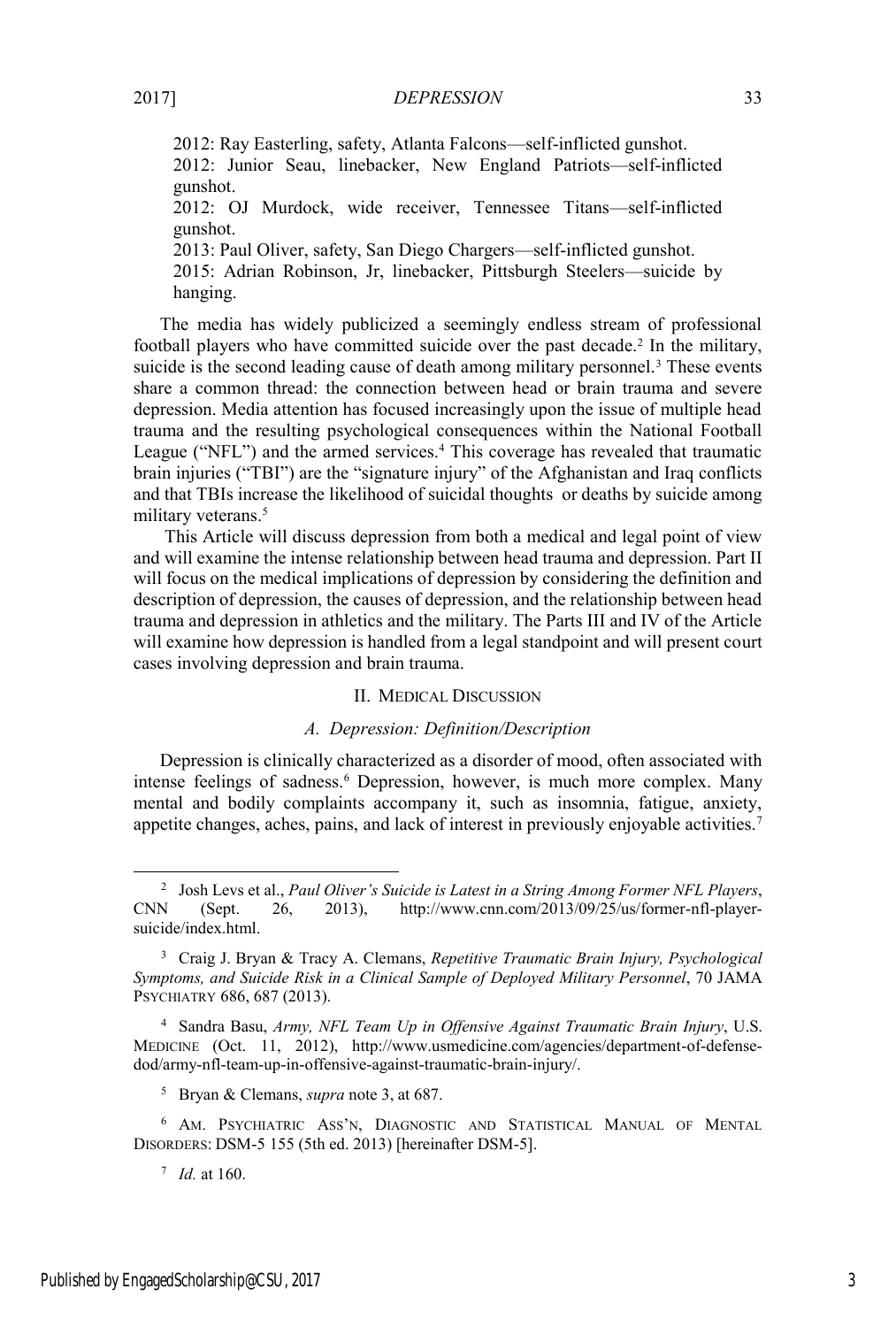These intense feelings, particularly when coupled with feelings of despair or hopelessness, can result in suicide—the worst manifestation of depression.

The scientific community's understanding of depression has evolved over the years from a simple concept to a complex problem with multiple manifestations and nuances. The *Diagnostic and Statistical Manual of Mental Disorders* ("DSM"), published by the American Psychiatric Association ("APA"), categorizes and classifies all types of depression as psychiatric illnesses.8 First appearing in 1952 as a system for collecting census and psychiatric hospital statistics, the DSM was combined with a War Department Technical Bulletin and served as a system for the classification of mental disorders. The DSM is now the official diagnostic system for mental disorders in the United States.<sup>9</sup> The latest edition, DSM-V, was published on May 18, 2013, the first major edition in twenty years.<sup>10</sup> The DSM mainly focuses on the signs and symptoms of mental disorders, not their underlying causes.11 The DSM solely deals with psychiatric disorders and thus differs from the International Classification of Diseases ("ICD"),<sup>12</sup> which the World Health Organization ("WHO") maintains.13 The ICD classifies all known medical conditions, including psychiatric, with the latest ICD-10 edition accepted by member countries in 1994.<sup>14</sup> The United States did not implement ICD-10's latest form—the ICD Clinical Modification ("ICD-10-CM")—until the fall of 2015.15 Unlike ICD, the DSM is limited to the

8 *Id.* at 167.

<sup>9</sup> *Diagnostic and Statistical Manual of Mental Disorders*, WIKIPEDIA, https://en.wikipedia.org/wiki/Diagnostic and Statistical Manual of Mental Disorders (last visited Dec. 20, 2016).

<sup>10</sup> DSM-5, *supra* note 6, at 6.

<sup>11</sup> *Id.* at xll.

<sup>12</sup> *Classifications: International Classification of Diseases (ICD)*, WORLD HEALTH ORG., http://www.who.int/classifications/icd/en

[https://web.archive.org/web/20140212190115/http://www.who.int/classifications/icd/en/] (last visited Oct. 15, 2017) [hereinafter WORLD HEALTH ORG.] ("The International Classification of Diseases (ICD) is the standard diagnostic tool for epidemiology, health management and clinical purposes"); *International Statistical Classification of Diseases and Related Health Problems*, WIKIPEDIA, https://en.wikipedia.org/wiki/International Statistical Classification of Diseases and Relate d\_Health\_Problems (last visited Dec. 20, 2016).

<sup>13</sup> DSM-5, *supra* note 6, at xll; *see generally* WORLD HEALTH ORG., *supra* note 12.

<sup>14</sup> WORLD HEALTH ORG., *supra* note 12 ("ICD-10 was endorsed by the Forty-[T]hird World Health Assembly in May 1990 and came into use in WHO Member States [starting in] 1994"). Although ICD-10 is the latest version, the World Health Organization has already begun drafting ICD-11, scheduled for release in 2018. *Id.*

<sup>15</sup> *International Classification of Diseases, Tenth Revision, Clinical Modification (ICD-10- CM)*, CTR. FOR DISEASE CONTROL & PREVENTION, https://www.cdc.gov/nchs/icd/icd10cm.htm#FY%202018%20release%20of%20ICD-10-CM (last visited Oct. 15, 2017); *but see id.* (noting that although ICD-10-CM was not introduced in the United States until October 1, 2015, the United States has been using ICD-9 and ICD-10 for cause of death reporting since 1999).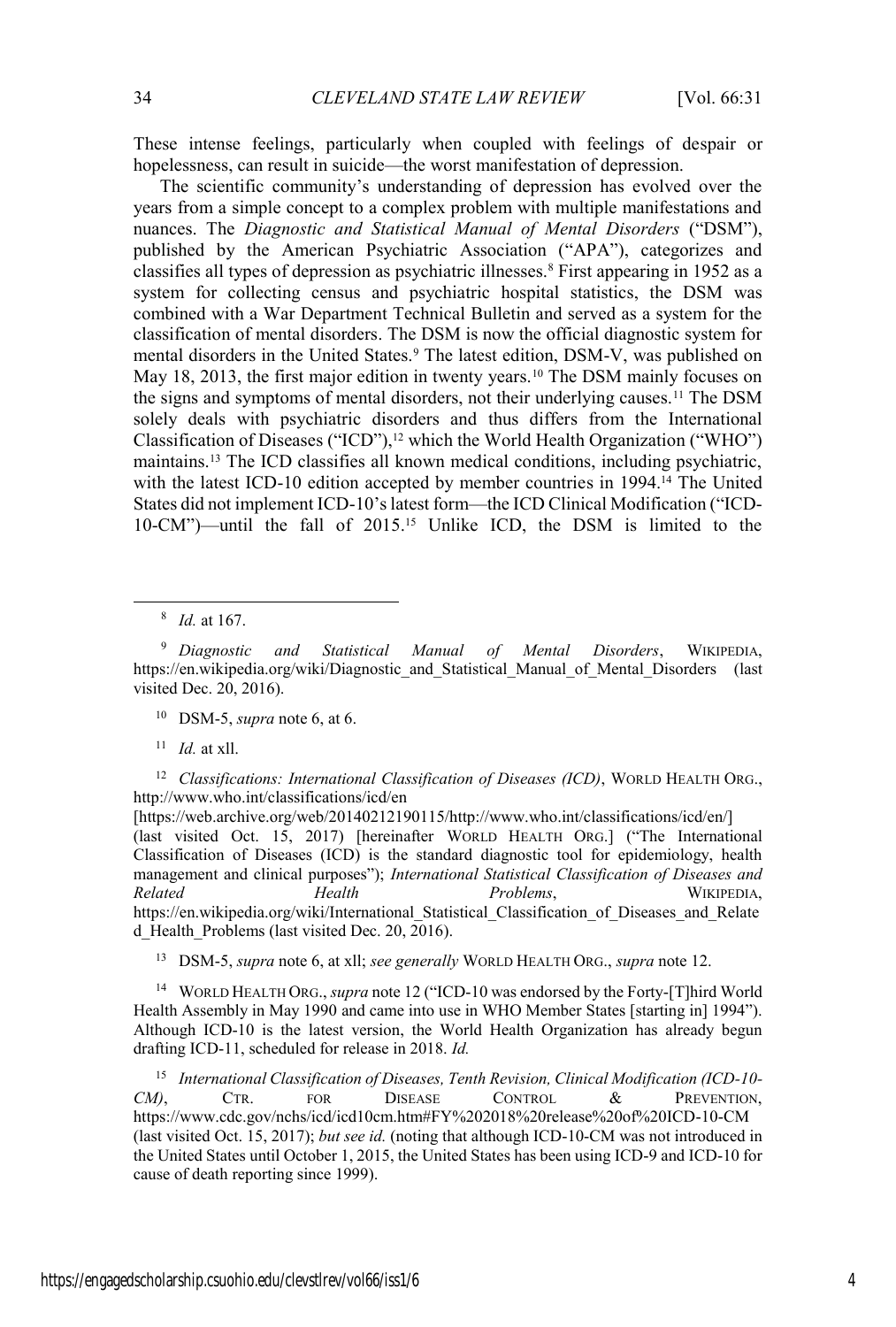categorization of psychiatric disorders exclusively, rather than all medical conditions.16

DSM-V classifies the following depressive disorders:<sup>17</sup>

- $\bullet$  Major depressive disorder,
- Persistent depressive disorder,
- Pre-menstrual dysphoric disorder,
- Disruptive mood dysregulation disorder,
- Substance/medication induced depressive disorder,
- Depressive disorder due to another medical condition,
- Other specified depressive disorder, and
- Unspecified depressive disorder.

The common feature in these forms of depression is the presence of a sad, empty, or irritable mood, associated with somatic<sup>18</sup> and cognitive<sup>19</sup> changes affecting the person's ability to function.<sup>20</sup> These forms differ in duration, timing, and possible cause.21 DSM-V removed bipolar disorder, also termed manic-depressive disorder, characterized by cyclic, widely varying moods from depression to mania, from DSM-IV's depression category and placed it in DSM-V's chapter on "Bipolar and Related Disorders."<sup>22</sup> Another change since DSM-IV is the addition of Disruptive Mood Dysregulation Disorder as a condition.23 Disruptive Mood Dysregulation Disorder appears in children up to age eighteen who display persistent irritability and episodes of poorly controlled behavior.24 The Premenstrual Dysphoric Disorder25 is also new to DSM-V, occurring in most menstrual cycles just prior to menses and lasting until

<sup>18</sup> Somatic refers to the body as opposed to the mind. *Somatic*, WIKIPEDIA, https://en.wikipedia.org/wiki/Somatic (last visited Dec. 21, 2016).

<sup>19</sup> This term refers to the mental activities of perception, memory, judgment, and reasoning. *Cognitive*, DICTIONARY.COM, http://www.dictionary.com/browse/cognitive (last visited Dec. 21, 2016).

<sup>20</sup> DSM-5, *supra* note 6, at 155.

<sup>21</sup> *Id.* at 155.

<sup>22</sup> AM. PSYCHIATRIC ASS'N, HIGHLIGHTS OF CHANGES FROM DSM-IV-TR TO DSM-5, 1, 4 (2013).

<sup>23</sup> *Id.*

<sup>24</sup> John M. Grohol, *DSM-5 Changes: Depression and Depressive Disorders*, PSYCH. CENT., http://pro.psychcentral.com/dsm-5-changes-depression-depressive-disorders/004259.html (last visited Dec. 8, 2016).

<sup>25</sup> Premenstrual dysphoric disorder ("PMDD") is defined as a severe, occasionally disabling expansion of premenstrual syndrome ("PMS"). Jacqueline M. Thielen, *What's the Difference Between Premenstrual Dysphoric Disorder (PMDD) and Premenstrual Syndrome (PMS)? How Is PMDD Treated?*, MAYOCLINIC.ORG, http://www.mayoclinic.org/diseasesconditions/premenstrual-syndrome/expert-answers/pmdd/faq-20058315 (last visited Dec. 20, 2016).

 <sup>16</sup> DSM-5, *supra* note 6, at xll.

<sup>17</sup> *Id.* at 155.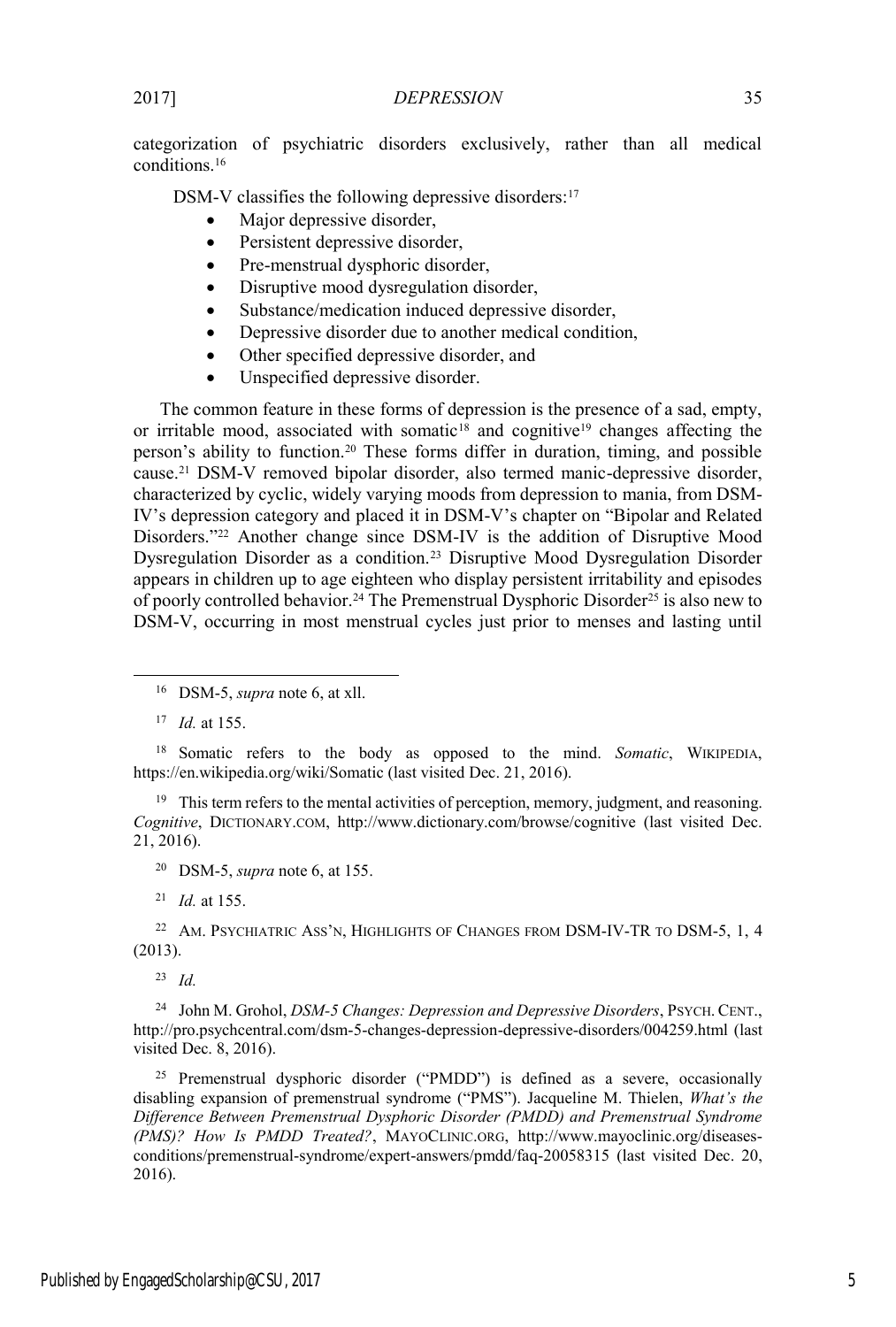several days post-menses.<sup>26</sup> In addition, the term Persistent Depressive Disorder replaced DSM-IV's category of Dysthymia<sup>27</sup> and describes symptoms of depression that persist for more than two years. Finally, DSM-V removed the "bereavement exclusion<sup>728</sup> from the diagnosis of major depression, which occurs when a person exhibits the symptoms of major depression within the first two months after the death of a loved one.29

The DSM-V manual did not remove or change the "Major Depressive Disorder" category defined in DSM-IV30 because an epidemiological study of Major Depressive Disorder ("MDD") determined that it is a common problem, is widely distributed in the population, and is usually associated with substantial functional impairment and symptom severity.<sup>31</sup> Researchers also found that in the United States, the lifetime occurrence of MDD is 16.2%, which means that about one in six people will experience MDD during their lifetime.32 Within the 16.2%, between 2% and 7% of these adults will commit suicide.<sup>33</sup> The prevalence rate of MDD is highest in individuals ranging from eighteen to twenty-nine years old, threefold higher than in individuals sixty years or older.<sup>34</sup> Compared to men, women are roughly two to three times more likely to experience MDD in early adolescence.<sup>35</sup>

Formal, diagnostic descriptions of MDD illustrate some of the symptoms associated with a diagnosis of MDD. The basic DSM-V diagnostic criteria for MDD is as follows:

A. Five (or more) of the following symptoms have been present during the same two-week period and represent a change from previous functioning;

*<sup>28</sup>* This exclusion was primarily removed because of (1) the lack of sufficiently controlled, clinical studies demonstrating that major depressive syndromes subsequent to bereavement vary in nature, course, or outcome from depression of similar severity in any other context—or from surfacing "out of the blue;" and (2) major depression is a possible fatal problem, with a suicide rate of about four percent. Ronald W. Pies, *The Bereavement Exclusion and DSM-5*: *An Update and Commentary*, 11 INNOVATIONS CLINICAL NEUROSCIENCE 19, 19–20 (2014).

<sup>30</sup> *Id.*

<sup>31</sup> Ronald C. Kessler et al., *The Epidemiology of Major Depressive Disorder: Results from the National Comorbidity Survey Replication (NCS-R)*, 289 JAMA 3095, 3095 (2003).

<sup>32</sup> Kelly C. Cukrowicz & Erin K. Poindexter, *Suicide*, *in* 20 THE OXFORD HANDBOOK OF DEPRESSION AND COMORBIDITY 20 (C. Steven Richards & Michael W. O'Hara eds., 2014).

<sup>33</sup> *See* Maria Oquendo et al., *Prospective Studies of Suicidal Behavior in Major Depressive and Bipolar Disorders: What Is the Evidence for Predictive Risk Factors*, 114 ACTA PSYCHIATRICA SCANDINAVIA 151, 151 (2006).

 <sup>26</sup> Grohol, *supra* note 24.

<sup>&</sup>lt;sup>27</sup> Dysthymia is a type of depression that is less severe than major depression. It generally has a longer duration. *Dysthymia*, HARV. HEALTH PUBL'G, http://www.health.harvard.edu/depression/dysthymia (last visited Dec. 8, 2016).

<sup>29</sup> Grohol, *supra* note 24.

<sup>34</sup> DSM-5, *supra* note 6, at 165.

<sup>35</sup> *Id.*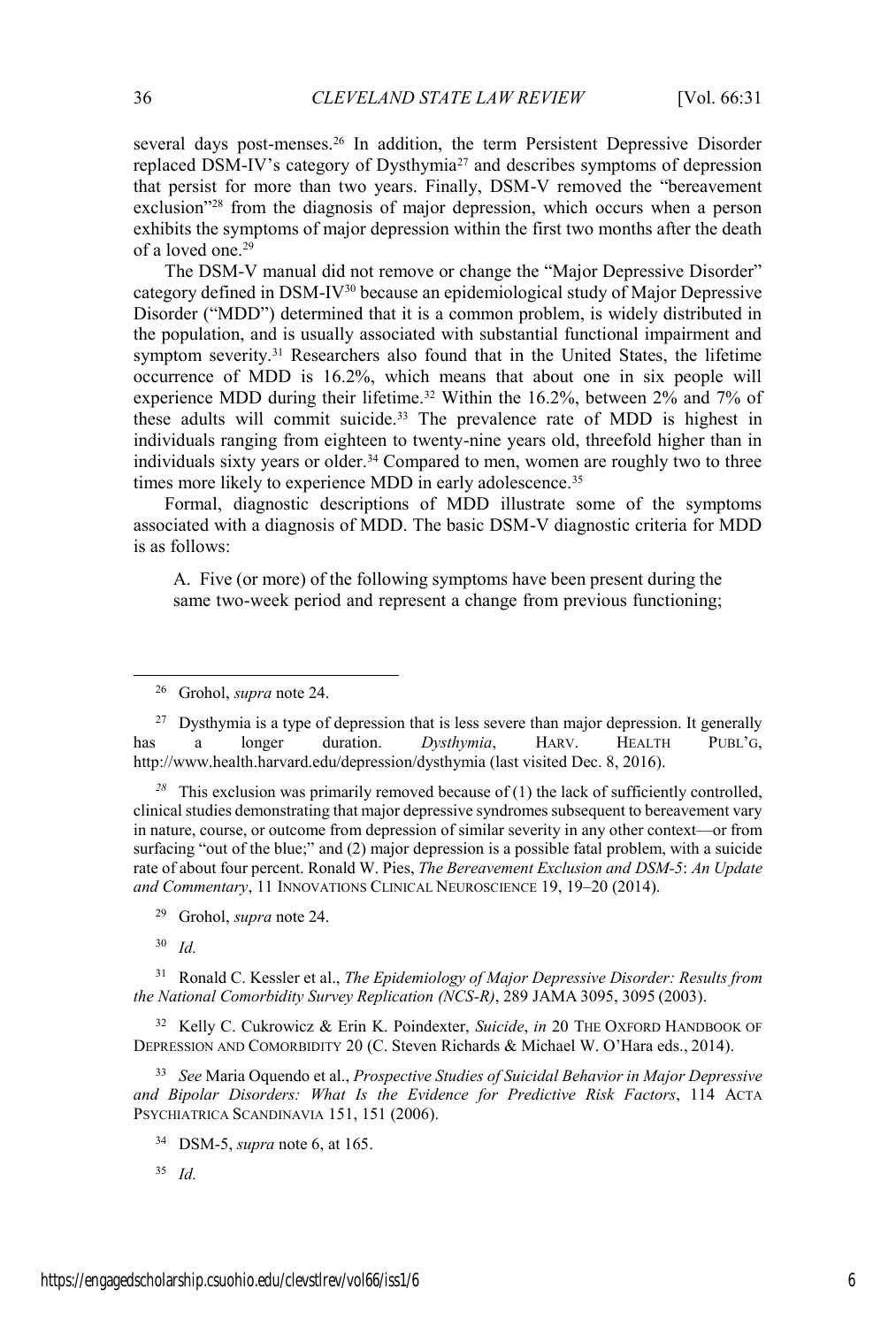at least one of the symptoms is either (1) depressed mood or (2) loss of interest or pleasure . . . .36

- 1. Depressed mood most of the day, nearly every day, as indicated by either subjective report (e.g., feels sad, empty, and hopeless), or observation made by others (e.g., appears tearful). (Note: In children and adolescents, it can be irritable mood. $)^{37}$
- 2. Markedly diminished interest or pleasure in all, or almost all, activities most of the day, nearly every day (as indicated by either subjective account or observation).<sup>38</sup>
- 3. Significant weight loss when not dieting or weight gain (e.g., a change of more than 5% of body weight in a month), or decrease or increase in appetite nearly every day. (Note: In children, consider failure to make expected weight gain.)<sup>39</sup>
- 4. Insomnia or hypersomnia nearly every day.40
- 5. Psychomotor agitation or retardation every day (observable by others, not merely subjective feelings of restlessness or being slowed down).<sup>41</sup>
- 6. Fatigue or loss of energy nearly every day.42
- 7. Feelings of worthlessness or excessive or inappropriate guilt (which maybe delusional) nearly every day (not merely selfreproach or guilt about being sick).43
- 8. Diminished ability to think or concentrate, or indecisiveness, nearly every day (either by subjective account or as observed by others).<sup>44</sup>
- 9. Recurrent thoughts of death (not just fear of dying), recurrent suicidal ideation without a specific plan, or a suicide attempt or a specific plan for committing suicide.45

B. The symptoms cause clinically significant distress or impairment in social, occupational, or other important areas of functioning.<sup>46</sup>

- 36 *Id.* at 160.
- <sup>37</sup> *Id.*
- <sup>38</sup> *Id.*
- <sup>39</sup> *Id.* at 161.
- <sup>40</sup> *Id.*
- <sup>41</sup> *Id.*
- <sup>42</sup> *Id.*
- <sup>43</sup> *Id.*
- <sup>44</sup> *Id.*
- <sup>45</sup> *Id.*
- <sup>46</sup> *Id.*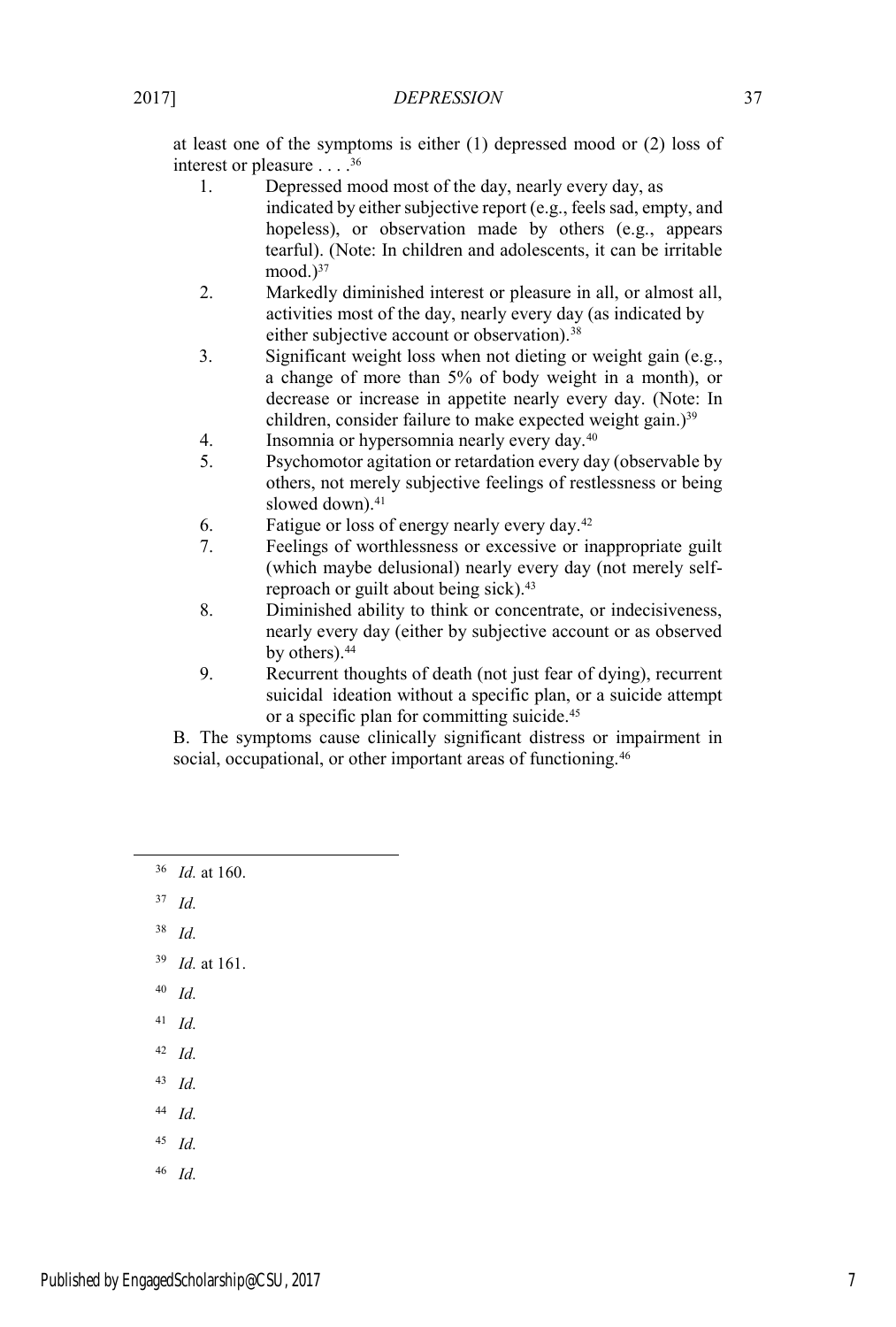C. The episode is not attributable to the physiological effects of a substance or to another medical condition. Note: Criteria A-C represent a major depressive episode.47

D. The occurrence of the major depressive episode is not better explained by schizoaffective disorder, schizophrenia, schizophreniform disorder, delusional disorder, or other specified and unspecified schizophrenia spectrum and other psychotic disorders.<sup>48</sup>

E. There has never been a manic episode or a hypomanic episode. Note: This exclusion does not apply if all of the manic-like episodes are substance-induced or are attributable to the physiological effects of another medical condition.

. . . . *Specify:*

. . . .

With anxious distress With mixed features With melancholic features With atypical features With mood-congruent psychotic features With mood-incongruent psychotic features With catatonia. With peripartum onset With seasonal pattern (recurrent episode only).<sup>49</sup>

Thus, MDD is a common psychiatric mood disorder, lasting at least two weeks, characterized by an intense feeling that negatively impacts the person's life.<sup>50</sup> Individuals experiencing this psychologically painful disorder portray many thoughts and feelings including sentiments of worthlessness, anxiety, helplessness, hopeless, poor concentration, poor memory, and sleep disorders.<sup>51</sup> Moreover, depression can present various somatic problems, including headaches, bodily pain, fatigue, appetite changes, and low energy.52 Problems of depression can even prove fatal, leading to suicide. $53$ 

<sup>48</sup> *Id.*

<sup>50</sup> *Id.* at 163.

- <sup>51</sup> *Id.* at 160.
- <sup>52</sup> *Id.*
- <sup>53</sup> *Id.* at 164.

<sup>&</sup>lt;sup>47</sup> *Id.* ("Responses to a significant loss (e.g., bereavement, financial ruin, losses from a natural disaster, a serious medical illness or disability) may include the feelings of intense sadness, rumination about the loss, insomnia, poor appetite, and weight loss noted in Criterion A, which may resemble a depressive episode. Although such symptoms may be understandable or considered appropriate to the loss, the presence of a major depressive episode in addition to the normal response to a significant loss should also be carefully considered. This decision inevitably requires the exercise of clinical judgment based on the individual's history and the cultural norms for the expression of distress in the context of the loss.").

<sup>49</sup> *Id.* at 161–62 (internal citations omitted).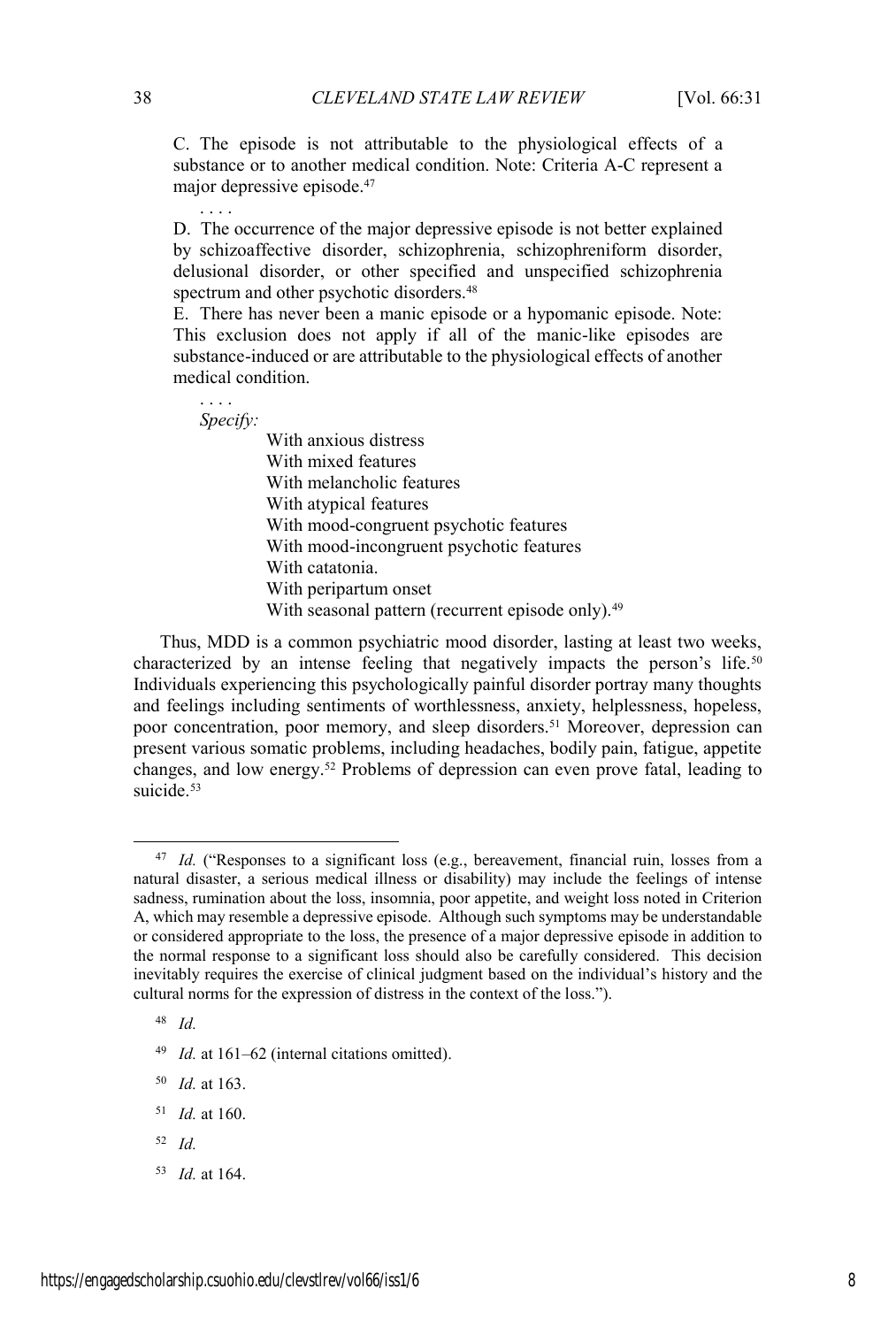### *B. Causes of Depression*

Risks and symptoms associated with depression are multiple and complex, combining biological, genetic, and psychosocial factors; a tendency for depression can also be precipitated by a stressful life event, such as a divorce, bankruptcy, or death of a loved one.<sup>54</sup> In other words, depression can result from a "hardware" or a "software" problem or, more often, a combination of the two difficulties, affecting brain functioning.

# 1. Biological Basis—A Hardware Problem

As a "hardware" problem, the biological basis of depression presumes an imbalance in the *neurotransmitter substances* within the brain. Neurotransmitters are chemical messengers released from neurons<sup>55</sup> at the synaptic junction<sup>56</sup> that allow one neuron to communicate with other neurons.<sup>57</sup> Scientists consider many neurotransmitters important in depression including serotonin,<sup>58</sup> acetylcholine,<sup>59</sup> norepinephrine, $60$  dopamine, $61$  glutamate, $62$  and gamma-aminobutyric acid

<sup>57</sup> Jack E. Hubbard, *Anatomy of the Head and Neck*, *in* HEAD TRAUMA AND BRAIN INJURY FOR LAWYERS 21, 31–32 (Jack E. Hubbard & Samuel D. Hodge eds., 2016) [hereinafter Hubbard, *Anatomy of the Head and Neck*].

<sup>58</sup> Jack E. Hubbard et al., *Outcome Measures of a Chronic Pain Program: A Prospective Statistical Study*, 12 CLINICAL J. PAIN 330, 332 (1996) [hereinafter Hubbard et al., *Outcome Measures*]. Some believe that serotonin is the chemical responsible for maintaining mood balance and that a deficiency of serotonin causes depression. Colette Bouchez, *Serotonin: 9 Questions and Answers*, WEBMD, http://www.webmd.com/depression/features/serotonin#1 (last visited Dec. 20, 2016).

<sup>59</sup> Acetylcholine is one of the most regular chemical messengers found in the central and peripheral nervous systems. It plays an important role in muscle action. Kendra Cherry, *Discovery and Functions of Acetylcholine*, VERYWELL.COM, https://www.verywell.com/whatis-acetylcholine-2794810 (last visited Dec. 20, 2016).

<sup>60</sup> Norepinephrine is comparable to adrenaline. It narrows the blood vessels and increases blood pressure and blood sugar levels. *What Is Norepinephrine?*, DRUGS.COM, https://www.drugs.com/mtm/norepinephrine.html (last visited Dec. 20, 2016).

<sup>61</sup> Dopamine is a neurotransmitter that assists in the regulation of the brain's reward and pleasure centers. *Dopamine*, PSYCHOL. TODAY, https://www.psychologytoday.com/basics/dopamine (last visited Dec. 20, 2016).

 $62$  Glutamate is a neurotransmitter that forwards signals in the brain and nerves in the body. *What Is Glutamate?*, EVERYDAYHEALTH.COM, http://www.everydayhealth.com/glutamate/guide/ (last visited Dec. 20, 2016).

 <sup>54</sup> *Id.* at 166.

<sup>55</sup> A neuron is the basic cell in the brain. *Neuron*, ENCYCLOPEDIA BRITANNICA ONLINE, https://www.britannica.com/science/neuron (last visited Sept. 10, 2017).

<sup>&</sup>lt;sup>56</sup> A synapse refers to "the site of transmission of electric nerve impulses between two nerve cells (neurons) or between a neuron and a gland or muscle cell (effector)." *Synapse*, ENCYCLOPEDIA BRITANNICA ONLINE, https://www.britannica.com/science/synapse (last visited Dec. 20, 2016).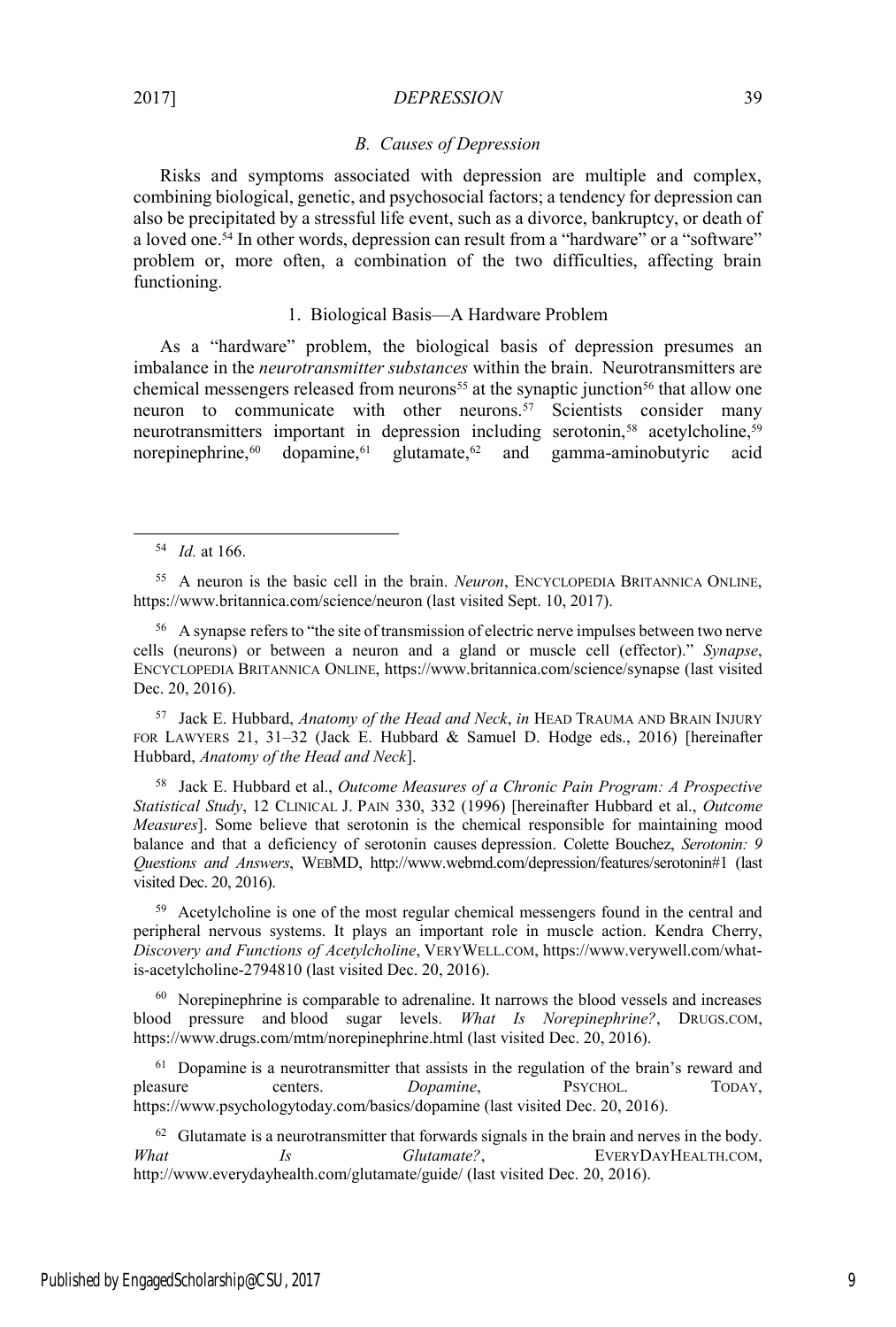("GABA").63 Deficiencies of norepinephrine, dopamine, and serotonin have led to the monoamine hypothesis for the basis of depression.<sup>64</sup> Using this model, pharmacological treatment of depression aims at enhancing these neurotransmitters, such as the selective serotonin reuptake inhibitors (SSRI), including citalopram (Celexa), sertraline (Zoloft), and fluoxetine (Prozac).65 Certain areas of the brain also appear to be preferentially affected by depression including the *amygdala* (associated with emotions of anger, pleasure, sorrow, and fear—increased activity in depression), *thalamus* (a major sensory relay center that links sensory input to pleasant and unpleasant feelings), and the *hippocampus* (found to be smaller in depressed individuals and plays a major role in forming long-term memory).<sup>66</sup>

Another biological consideration is consideration of underlying medical conditions and the medications used to treat them. A number of chronic medical conditions are known to be associated with depression—an estimated 10% to 14% of all depressions are due to chronic medical conditions.67 However, whether or not the medical problem leads to depression or causes changes within the brain sufficient to cause depression remains unclear.68 Examples of the incidence of depression associated with chronic medical illnesses include:

- Heart attack—40% to  $65\%$ .
- Cancer— $25\%$ ,
- Diabetes mellitus—25%, and
- Chronic pain syndrome— $30\%$  to  $54\%$ .<sup>69</sup>

Thyroid disorders, especially hypothyroidism,<sup>70</sup> can produce symptoms of depression; yet, overt thyroid dysfunction does not appear to be common among depressive

<sup>64</sup> Robert M. A. Hirschfeld, *History and Evolution of the Monoamine Hypothesis of Depression*, 61 J. CLINICAL PSYCHIATRY 4, 4 (Supp. 6 2000).

 <sup>63</sup> Gamma-Amino Butyric acid is an amino acid that performs like a neurotransmitter in the central nervous system and it retards nerve transmission in the brain. *GABA: Gamma-Amino Butyric Acid*, DENV. NEUROPATHIC CLINIC, http://www.denvernaturopathic.com/news/GABA.html (last visited Dec. 20, 2016); David J. Nutt, *Relationship of Neurotransmitters to the Symptoms of Major Depressive Disorder*, 61 J. CLINICAL PSYCHIATRY 4, 4 (Supp. E1 2008).

<sup>65</sup> *Id.* at 4–5.

<sup>66</sup> *What Causes Depression?*, HARV. HEALTH PUBL'G, http://www.health.harvard.edu/mind-and-mood/what-causes-depression (last visited Dec. 20, 2016).

<sup>67</sup> *Id.*

<sup>69</sup> *Dealing with Chronic Illnesses and Depression*, WEBMD, http://www.webmd.com/depression/guide/chronic-illnesses-depression#1 (last visited Dec. 20, 2016).

<sup>70</sup> This medical problem is associated with the body's inability to make sufficient thyroid hormones. Because this hormone is designed to "run the body's metabolism," it is logical that people with this problem will have symptoms related to a slow metabolism. James Norman, *Hypothyroidism: Too Little Thyroid Hormone*, ENDOCRINEWEB,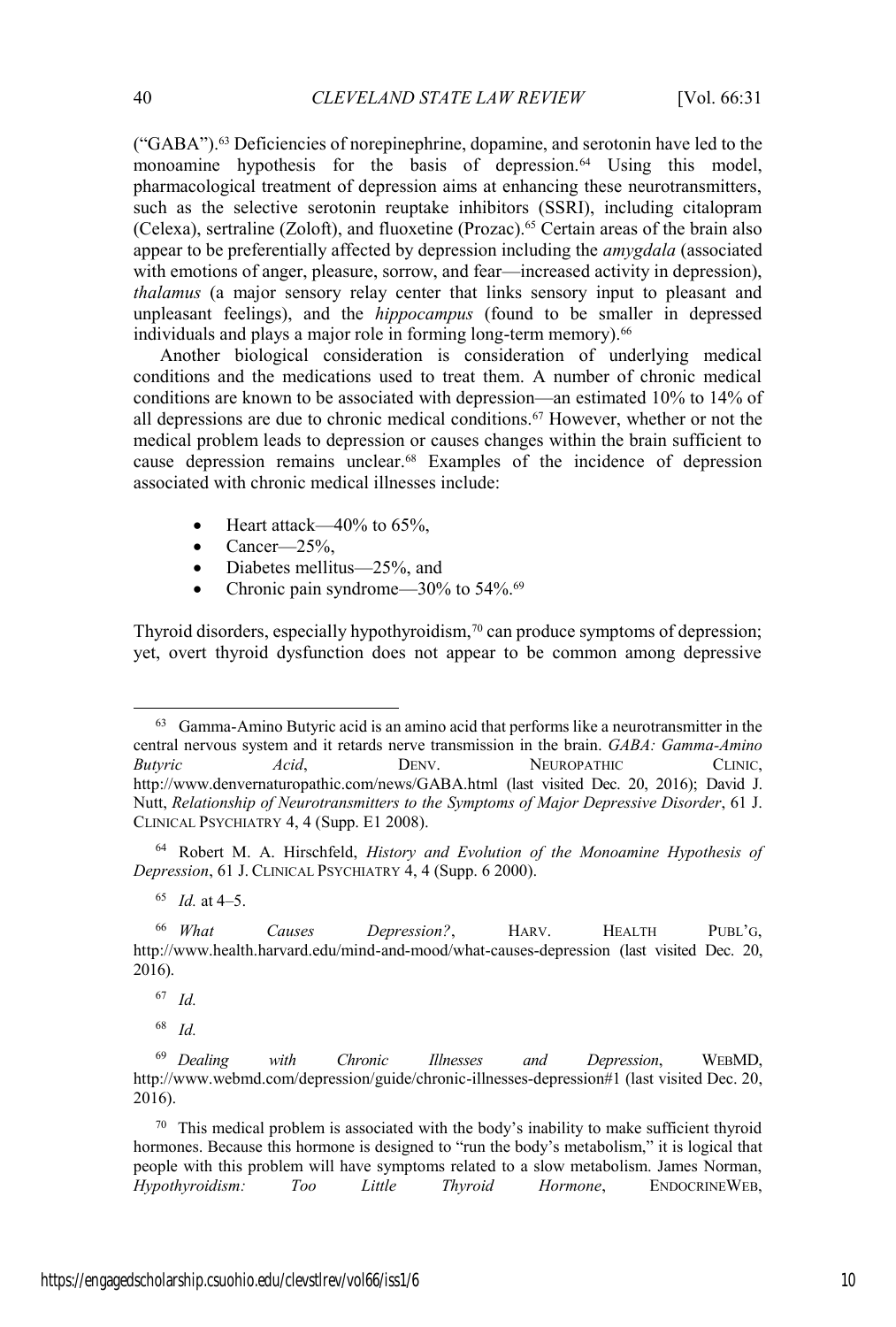patients.71 Neurological disorders are also often associated with depression including stroke, multiple sclerosis, Parkinson's disease,<sup>72</sup> amyotrophic lateral sclerosis (ALS— Lou Gehrig's disease),<sup>73</sup> epilepsy,<sup>74</sup> and cluster headaches.<sup>75</sup>

Not only can conditions cause depression, medications can cause depression.<sup>76</sup> Counsel should be cognizant of this and review all medications taken by a claimant, particularly in those individuals who exhibit symptoms of a new onset of depression. The AARP recognizes ten of the major classes of drugs known to cause depression, including:

- *Beta blockers*—used to treat various problems such as hypertension, migraine headaches, and cardiac arrhythmias; examples include propranolol (Inderal) and atenolol (Tenormin);<sup>77</sup>
- x *Corticosteroids*—used to treat inflammatory disorders such as rheumatoid arthritis and lupus; examples include prednisone and dexamethasone;<sup>78</sup>
- x *Benzodiazepines*—used to treat anxiety, insomnia, muscle spasm; examples include diazepam (Valium) and alprazolam (Xanax);<sup>79</sup>
- x *Antiparkinson drugs*—used to treat the symptoms of Parkinson disease; examples include levodopa or carbidopa (Sinemet), and Stalevo;<sup>80</sup>
- *Hormonal preparations*—used to treat various gynecological conditions; examples include estrogen (Premarin);<sup>81</sup>
- *Stimulants*—used to treat excessive daytime sleepiness, narcolepsy, as well as fatigue associated with neurological disorders like multiple

<sup>71</sup> Konstantinos N. Fountoulakis et al., *Thyroid Function in Clinical Subtypes of Major Depression: An Exploratory Study*, 4 BIOMED CENT. PSYCHIATRY 3, 3–4 (2004).

<sup>72</sup> *Dealing with Chronic Illnesses and Depression*, *supra* note 69.

<sup>73</sup> Judith Rabkin et al., *Cognitive Impairment, Behavioral Impairment, Depression, and Wish to Die in an ALS Cohort*, 87 NEUROLOGY 1320, 1320 (2016).

<sup>74</sup> Genevieve Rayner et al., *Mechanisms of Memory Impairment in Epilepsy Depend on Age at Disease Onset*, 87 NEUROLOGY 1642, 1642 (2016).

<sup>75</sup> Mark A. Louter et al., *Cluster Headaches and Depression*, 87 NEUROLOGY 1899, 1899 (2016).

<sup>76</sup> Armon B. Neel Jr., *10 Types of Medications that Can Make You Feel Depressed*, AARP.ORG, http://www.aarp.org/health/drugs-supplements/info-02-2012/medications-thatcan-cause-depression.html (last visited Dec. 20, 2016).

<sup>77</sup> *Id.*

 $\overline{\phantom{a}}$ 

<sup>78</sup> *Id.*

- <sup>80</sup> *Id.*
- <sup>81</sup> *Id.*

https://www.endocrineweb.com/conditions/thyroid/hypothyroidism-too-little-thyroid-hormone (last visited Dec. 22, 2016).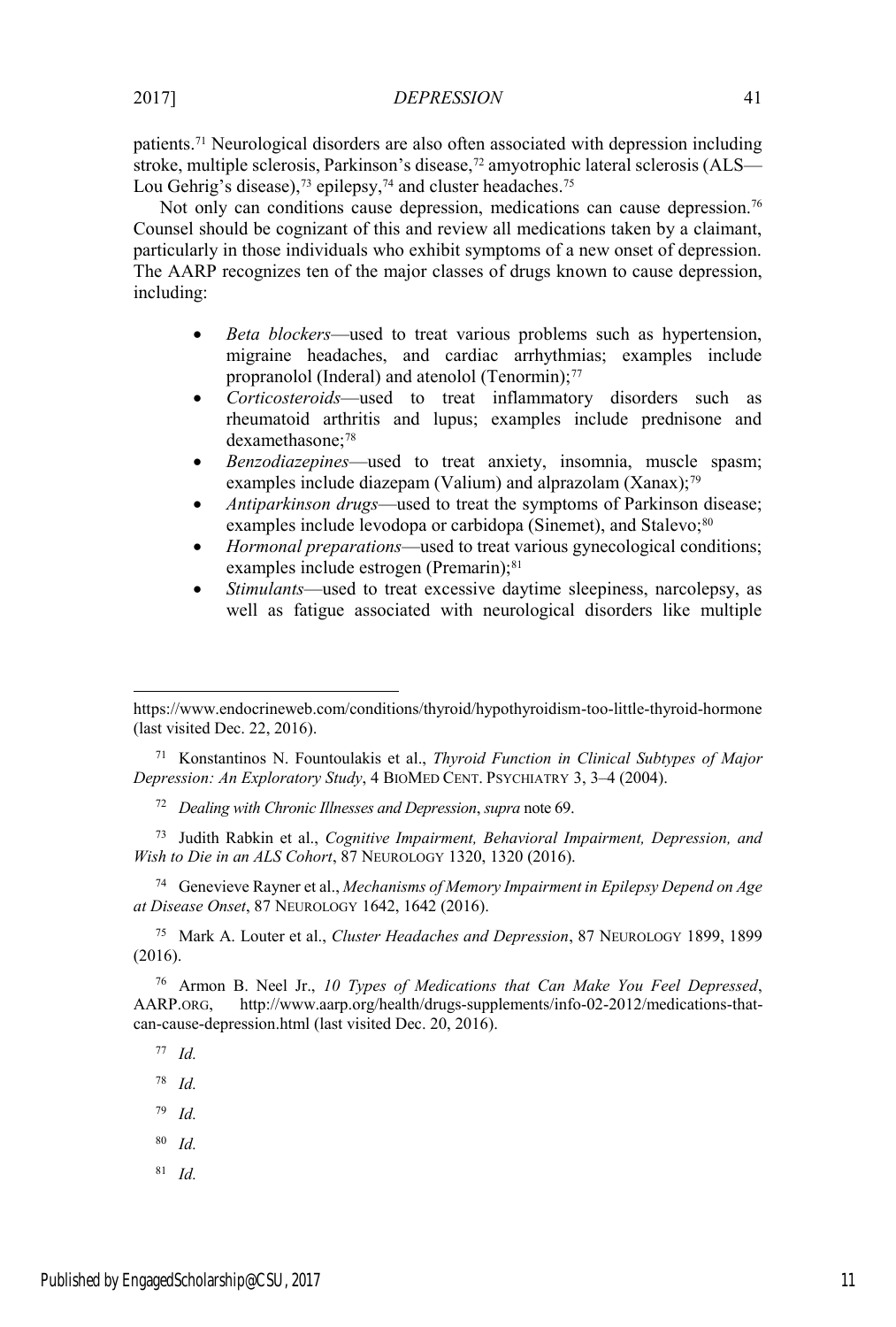sclerosis; examples include methylphenidate (Ritalin) and modafinil (Provigil);82

- *Anticonvulsants*—used to treat seizure disorders, and epilepsy; examples include carbamazepine (Tegretol) and topiramate (Topamax);<sup>83</sup>
- x *Antacids/proton pump inhibitors*—used to treat heartburn due to gastroesophageal reflux (GERD); examples include cimetidine (Tagamet) and ranitidine (Zantac);84 and
- x *Anticholinergics*—used to treat intestinal cramping disorders such as irritable bowel syndrome; examples include dicyclomine (Bentyl).<sup>85</sup>

In addition to prescription drugs, substance abuse with recreational or illicit drugs can cause depression.86 Individuals who abuse alcohol face an increased risk of depression;87 a recovering alcoholic will face this increased risk for up to two years after withdrawal.88 Individuals who abuse cannabis and methamphetamine also face an increased risk of depression.<sup>89</sup> The DSM-V lists a number of substances in its Substance/Medication-induced Depressive Disorder category, such as alcohol, phencyclidine, other hallucinogens, inhalants, opioids, sedatives, hypnotics, anxiolytics, amphetamines, other stimulants, cocaine, and other—or unknown substances.<sup>90</sup>

Finally, in addition to medical conditions, chronic illnesses, medications, and substance abuse, the DSM-V also associates head trauma with depression. This Article will discuss this association in depth *infra*. Iverson presents an interesting theoretical model that analyzes the development of depression following mild traumatic brain injury, which incorporates all of these parameters.<sup>91</sup>

# 2. Genetics

Somewhat related to the biological basis of depression is *genetics*—the inheritability of the tendency for depression.<sup>92</sup> The chromosomal material which

82 *Id.*

- <sup>83</sup> *Id.*
- <sup>84</sup> *Id.*
- <sup>85</sup> *Id.*

<sup>86</sup> *Cause of Depression*, WEBMD, http://www.webmd.com/depression/guide/causesdepression#1 (last visited Dec. 8, 2016).

<sup>87</sup> Joseph M. Boden & David M. Fergusson, *Alcohol and Depression*, 106 ADDICTION 906, 906 (2011).

<sup>88</sup> George F. Koob, *Animal Models of Drug Dependence: Motivational Perspective*, *in* ADDICTION MEDICINE: SCIENCE AND PRACTICE 333, 342 (Bankole A. Johnson ed., 2011).

<sup>89</sup> Brandon D. L. Marshall & Daniel Werb, *Health Outcomes Associated with Methamphetamine Use Among Young People: A Systematic Review*, 105 ADDICTION 991, 991 (2010).

<sup>90</sup> DSM-5, *supra* note 6, at 176.

<sup>91</sup> Grant L. Iverson et al., *Mild Traumatic Brain Injury*, *in* BRAIN INJURY MEDICINE, PRINCIPLES AND PRACTICE 434–69 (Nathan D. Zasler et al. eds., 2d ed. 2013).

<sup>92</sup> *What Causes Depression?*, *supra* note 66.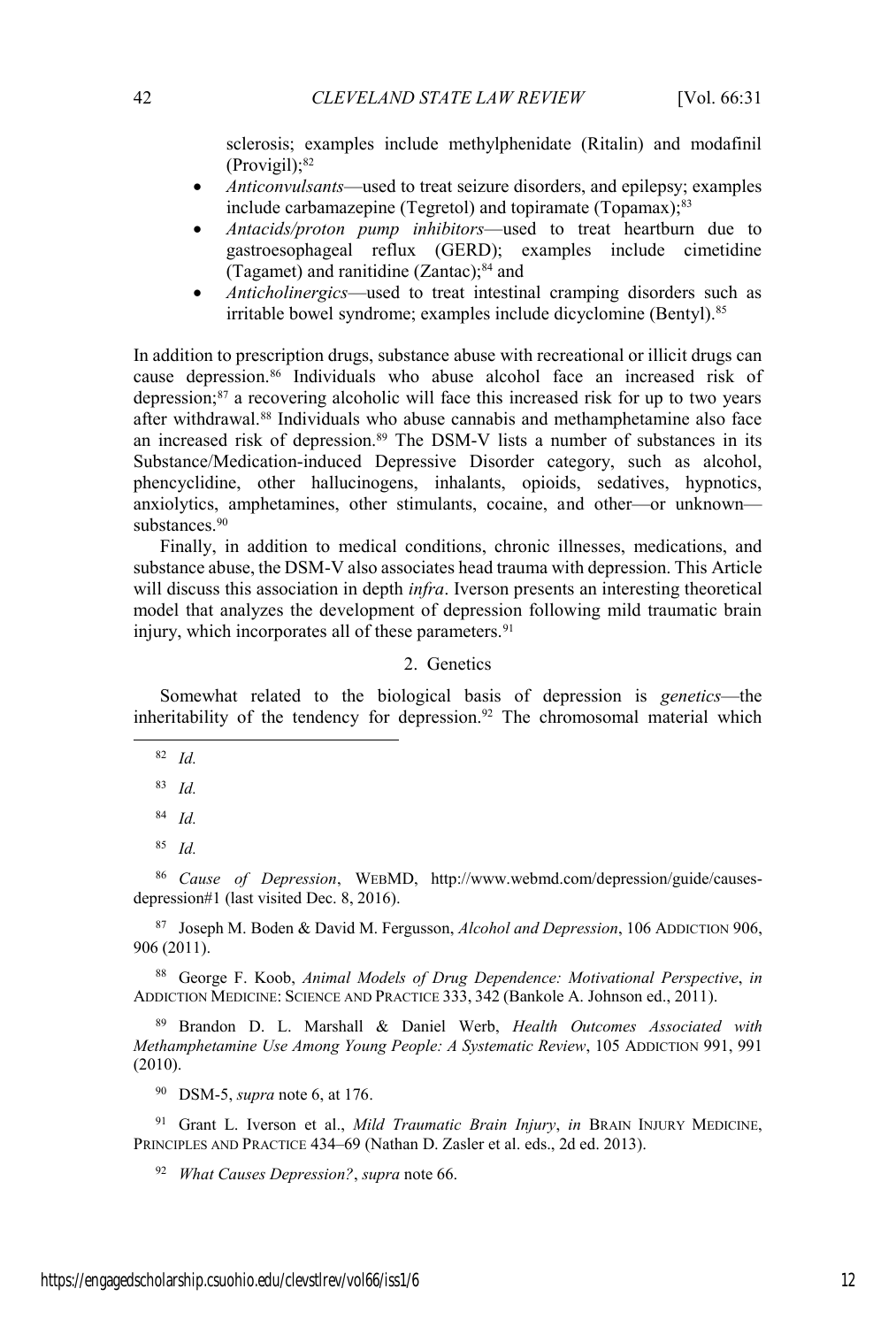makes up our genetic structure controls every biological function. To a certain extent, our inherited genetic make-up also controls mood and behavior.<sup>93</sup> This relationship is most notable with bipolar disorder, where half of patients with this diagnosis also have a relative who is bipolar.<sup>94</sup> Also, a person with a first-degree relative (parent or sibling) with major depression is two to four times more at risk of developing major depression.95 In one study of 450,000 people, researchers identified seventeen genes associated with a significantly increased risk for developing depression.<sup>96</sup> Other genetic factors impact the likelihood of depression. Supporting the serotonin deficiency basis of depression theory, a variant in a serotonin-transporter gene has also been linked to depression, especially when accompanied by stress.<sup>97</sup>

# 3. Psychosocial/Environmental—Software Problems

"Software" problems leading to depression are those that any of us can experience. These factors are the psychosocial and environmental stressors that can impact the human psyche to such a negative degree as to cause feelings of hopelessness and sadness.<sup>98</sup> These stressful life events include poverty and social isolation, child abuse (physical, emotional, or sexual), the death of a loved one, the loss of a job, emotional or sexual abuse, divorce, and severe chronic prejudice.99 Many individuals confronted with these situations do not spiral into major depression, but in those individuals whose biological/genetic makeup render them vulnerable to depression, these stressors can become catalysts leading to psychiatric illness.<sup>100</sup> These individuals do not have sufficient coping skills to rise above these traumatic events in their lives.<sup>101</sup> Further, losses and emotional trauma early in life may leave a person more likely to develop depression later in life.102 Overall, the causes of depression are complex and often involve life stresses impacting one who is vulnerable because of a predisposing biologically-based matrix that they inherited, developed from underlying medical problems, or both.

<sup>96</sup> Dana Dovey, *Genetic Causes of Depression: New Study Finds Major Clues*, MED. DAILY, http://www.medicaldaily.com/genetic-causes-depression-23andme-393465 (last visited Dec. 20, 2016).

<sup>97</sup> R. Uher & P. McGuffin, *The Moderation by the Serotonin Transporter Gene of Environmental Adversity in the Etiology of Depression: 2009 Update*, 15 MOLECULAR PSYCHIATRY 18, 21 (2010).

<sup>98</sup> Stephen E. Gilman et al., *Psychosocial Stressors and the Prognosis of Major Depression as Test of Axis IV*, 43 PSYCHOL. MED. 303, 304 (2013).

<sup>99</sup> Ronald C. Kessler, *The Effects of Stressful Life Events on Depression*, 48 ANN. REV. PSYCHOL. 191, 193, 195–96 (1997).

<sup>100</sup> *What Causes Depression*, *supra* note 66.

<sup>101</sup> *Id.*

 <sup>93</sup> *Id.*

<sup>94</sup> *Id.*

<sup>95</sup> DSM-5, *supra* note 6, at 166.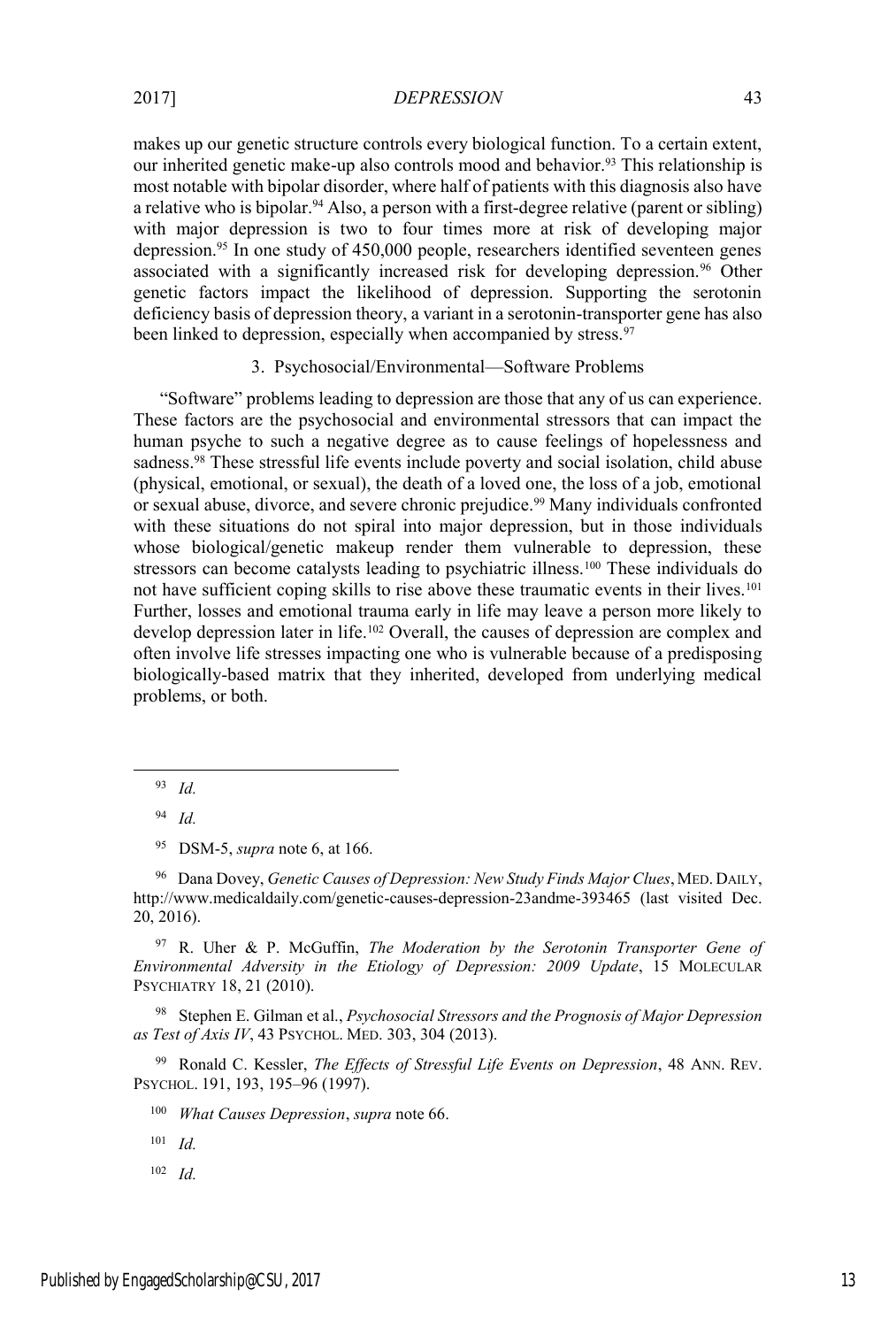#### *C. Head Trauma and Depression*

Depression is common after head trauma. Approximately half of all individuals with head trauma experience depression within the first year after injury, and up to two-thirds are affected within seven years of the trauma.<sup>103</sup> Reported prevalence rates of depression after brain injury vary widely from 11% to 77%, with rates in the first three months following mild traumatic brain injury ranging from 12% to 44%.<sup>104</sup> In one study of sixty patients who experienced traumatic brain injury, 26.7% experienced major depression and another 11.7% developed alcohol abuse or dependence.<sup>105</sup> As with all causes of depression, the development of major depression following a head injury is multifactorial, involving an interplay of physical changes in the brain due to the injury, the emotional response to the trauma, and pre-existing factors unrelated to the injury such as prior bouts of depression or an inherited predisposition to depression.106

## 1. Physical Damage to the Brain

Recent studies point to specific biochemical and structural factors that can cause depression in cases of traumatic brain injury ("TBI"). From a biochemical standpoint, a brain injury can cause changes with those neurotransmitters associated with depression, such as serotonin, dopamine, norepinephrine, and acetylcholine.107 In addition to the biochemical changes that may occur, structural damage to certain brain circuits that are known to play a role in depression may occur due to these circuits' vulnerability during head trauma.<sup>108</sup> These regions include the frontal cortex,<sup>109</sup> temporal cortex,<sup>110</sup> and hippocampus,<sup>111</sup> indicating that the brain regions and circuitry associated with depression are at the greatest risk for damage during a brain injury.<sup>112</sup>

<sup>105</sup> Salla Koponen et al., *Axis I and II Psychiatric Disorders After Traumatic Brain Injury: A 30-Year Follow-Up Study*, 159 AM. J. PSYCHIATRY 1315, 1315–17 (2002).

<sup>106</sup> Iverson et al., *supra* note 91, at 451.

<sup>107</sup> Thomas W. McAllister, *Emotional and Behavioral Sequelae of Traumatic Brain Injury*, *in* BRAIN INJURY MEDICINE, PRINCIPLES AND PRACTICE 1034, 1034–35 (Nathan D. Zasler et al. eds., 2d ed. 2013).

<sup>108</sup> *Id.* at 1036.

*Id.* The frontal lobes are thought to be the center for emotional control as well as home to personality. *See generally* CENTRE FOR NEURO SKILLS, *Frontal Lobes*, NEUROSKILLS.COM, http://www.neuroskills.com/brain-injury/frontal-lobes.php (last visited Dec. 21, 2016).

<sup>110</sup> McAllister, *supra* note 107, at 1036. The temporal lobes focus on arranging sensory input, auditory acuity, language, speech production, memory association and formation. *See generally* Regina Bailey, *Temporal Lobes*, THOUGHTCO.COM (Oct. 3, 2017), https://www.thoughtco.com/temporal-lobes-anatomy-373228.

<sup>111</sup> McAllister, *supra* note 107, at 1036. The hippocampus is that part of the brain mainly dealing with memory and spatial navigation. *See generally* Ananya Mandal, *What Is the Hippocampus?*, NEWS-MEDICAL.NET (Aug. 3, 2017), http://www.newsmedical.net/health/Hippocampus-What-is-the-Hippocampus.aspx.

<sup>112</sup> McAllister, *supra* note 107, at 1036.

 <sup>103</sup> Iverson et al., *supra* note 91, at 452.

<sup>104</sup> *Id.* at 451.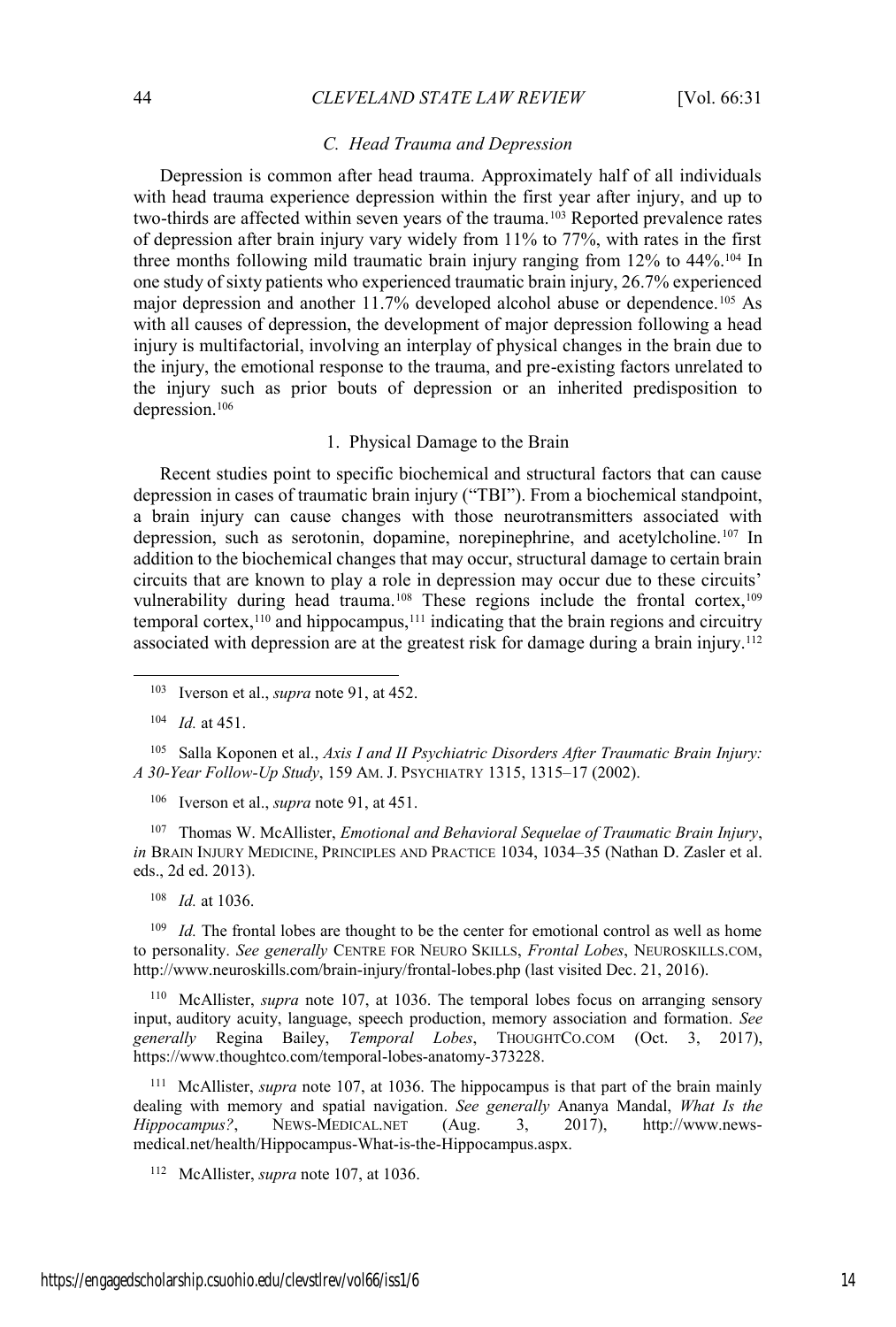An interesting study of brain MRI morphometry (automated measurements), which compared patients with TBI and non-TBI depression, revealed that both groups of patients had diminished tissue volume in the same parts of the brain—the left rostral anterior cingulate<sup>113</sup> and the bilateral orbitofrontal cortex.<sup>114</sup>

# 2. Emotional Response to Injury

Depression can arise as a psychological reaction to the injuries sustained, whether real or imagined, and the injuries can impact the person's ability to function. The person may be experiencing monetary loss by not being able to work; social isolation by not interacting with friends and family; marital discord; or perceived general loss of function through pain and/or cognitive difficulties. Enduring chronic headaches and neck pain are common symptoms that can result from head trauma and provoke associative depression.115 Persistent pain restricting activities may bring about a sense of victimization as the result of the head injury, particularly when the person perceives him or herself as without fault.<sup>116</sup> This response is prevalent particularly when the victim had a prior history of physical, sexual, or emotional abuse, or a combination of the three.117 Closely tied in with victimization is a sense of loss of control of one's life, particularly when trying to work through "the system."<sup>118</sup> Working through the system includes maneuvering through multiple physician and specialty evaluations without a clear medical diagnosis, legal entanglements, the consequences of adverse independent medical evaluations ("IME"), and an insurer's delay or refusal to provide a benefit.119 Moreover, the possibility of secondary gain, either consciously or subconsciously realized, cannot be ignored.<sup>120</sup> For example, one group of researchers found that workers' compensation-injured participants, in a multidisciplinary pain program receiving compensation, did not respond as well as those not receiving compensation.121

 <sup>113</sup> This anatomical region is "a central station for processing top-down and bottomup stimuli and assigning appropriate control to other areas in the brain." *Anterior Cingulate Cortex*, WIKIPEDIA, https://en.wikipedia.org/wiki/Anterior\_cingulate\_cortex (last visited Dec. 21, 2016).

<sup>114</sup> Anne Hudak et al., *Brain Morphometry Changes and Depressive Symptoms After Traumatic Brain Injury*, 191 PSYCHIATRY RES: NEUROIMAGING 160, 160–64 (2011).

<sup>115</sup> Hubbard et al., *Outcome Measures*, *supra* note 58, at 330, 335.

<sup>116</sup> *Id.* at 335.

<sup>117</sup> Robert L. Karol et al., *Physical, Emotional, and Sexual Abuse Among Pain Patients and Health Care Providers: Implications for Psychologists in Multidisciplinary Pain Treatment Centers*, 23 PROF. PSYCHOL. RES. PRAC. 480, 483 (1992).

<sup>118</sup> Hubbard et al., *Outcome Measures*, *supra* note 58, at 336.

<sup>120</sup> John W. Burns et al., *Association Between Workers' Compensation and Outcome Following Multidisciplinary Treatment for Chronic Pain: Roles of Mediators and Moderators*, 11 CLINICAL. J. PAIN 94, 94–95 (1995).

<sup>121</sup> *Id.*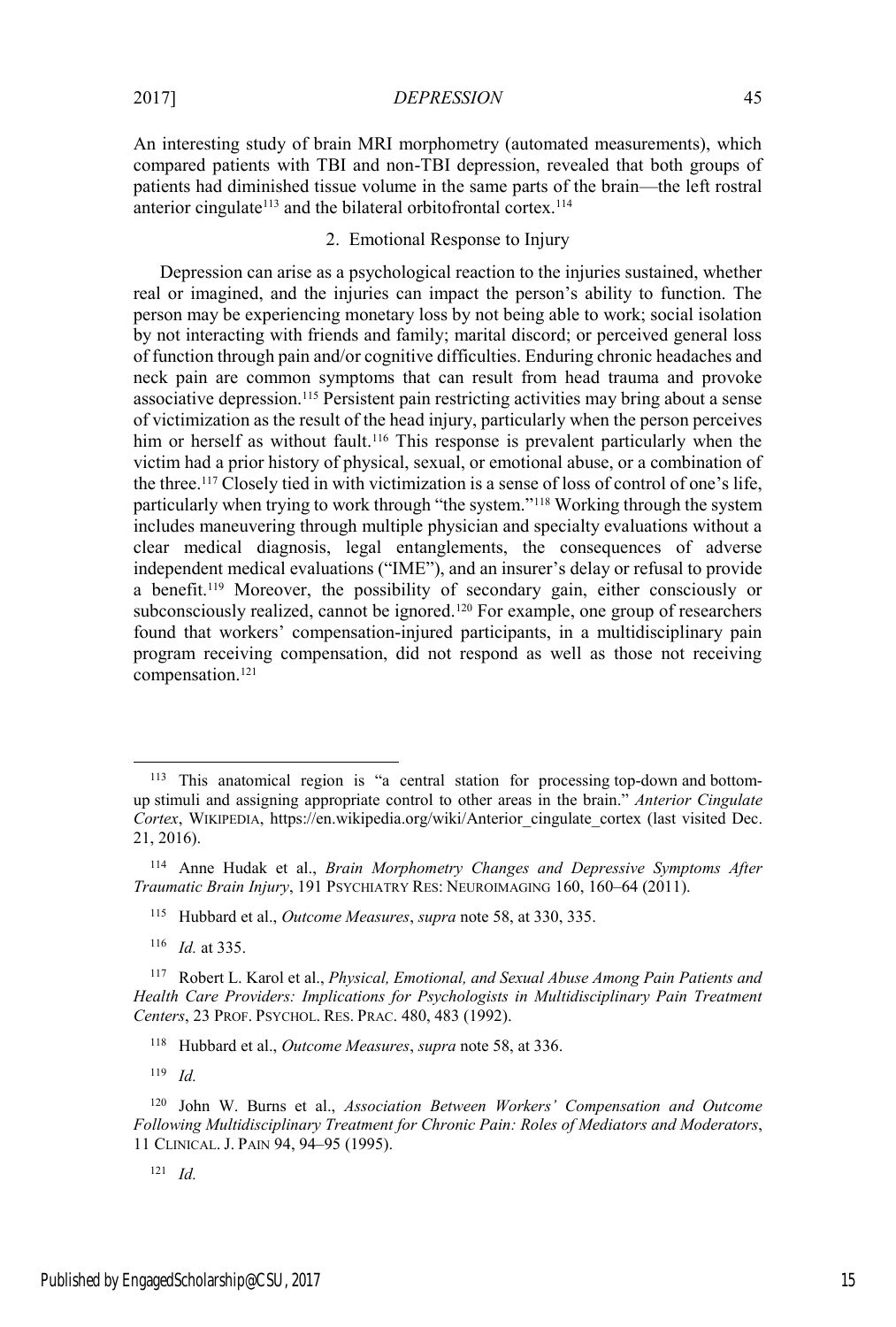#### 3. Pre-Existing Factors

A pre-existing history of depression also affects the development of depression after head trauma. McAllister said, "[p]re-injury depression and other psychiatric disorders including substance abuse greatly increase the risk of post-injury depression."<sup>122</sup> Whereas, Iverson and his coworkers observed that individuals who have a TBI have higher rates of pre-injury psychiatric disorders such as depression and substance abuse.123 The number of prior episodes of depression is also predictive of the probability of developing depression after head trauma.124 Other pre-injury factors placing the TBI patient at risk for post-traumatic depression include other mood and anxiety disorders, psychosocial dysfunction, and alcohol abuse.125

In a study reporting that 33% of ninety-one patients developed major depression within the first year after TBI, researchers found that those individuals who developed depression were more likely to have a prior history of mood and anxiety disorders as well as a history of exhibiting aggressive behavior.<sup>126</sup> Those with post-TBI depression also struggled with problem solving, cognitive flexibility, and social interactions.<sup>127</sup> Another study that analyzed depression and suicidal behavior resulting from mild traumatic brain injury reported that the TBI depressed patients were more likely to be male, to have a history of substance abuse, to be more aggressive and hostile, and to attempt suicide or display suicidal ideation.<sup>128</sup>

Thus, the cause of depression following brain trauma does not have one simple explanation, but rather is the result of multiple interrelated factors acting in unison to produce depression. As Iverson stated:

From an etiological perspective, the manifestation of depression likely represents the cumulative effect of multiple variables, not all of which are operative in any given case, such as genetics, adverse life events in childhood, mental health history, current life stress, activity restrictions and reduced exposure to positive reinforcements in daily life, general medical problems, chronic pain, insomnia, chronic headaches, a co-occurring anxiety disorder (e.g., PTSD), substance abuse, and macroscopic or microstructural damage to the brain.129

<sup>124</sup> *Id.*

<sup>125</sup> Jonathan M. Silver et al., *Depression and Cognitive Complaints Following Mild Traumatic Brain Injury*, 166 AM. J. PSYCHIATRY 653, 657 (2009).

<sup>126</sup> Ricardo E. Jorge et al., *Major Depression Following Traumatic Brain Injury*, 61 ARCHIVE GEN. PSYCHIATRY 42, 48 (2004).

<sup>127</sup> *Id.*

<sup>128</sup> Maria A. Oquendo et al., *Suicidal Behavior and Mild Traumatic Brain Injury in Major Depression*, 192 J. NERVOUS MENTAL DISORDERS 430, 430–32 (2004).

<sup>129</sup> Iverson et al., *supra* note 91, at 451.

 <sup>122</sup> McAllister, *supra* note 107, at 1040.

<sup>123</sup> Iverson et al., *supra* note 91, at 451.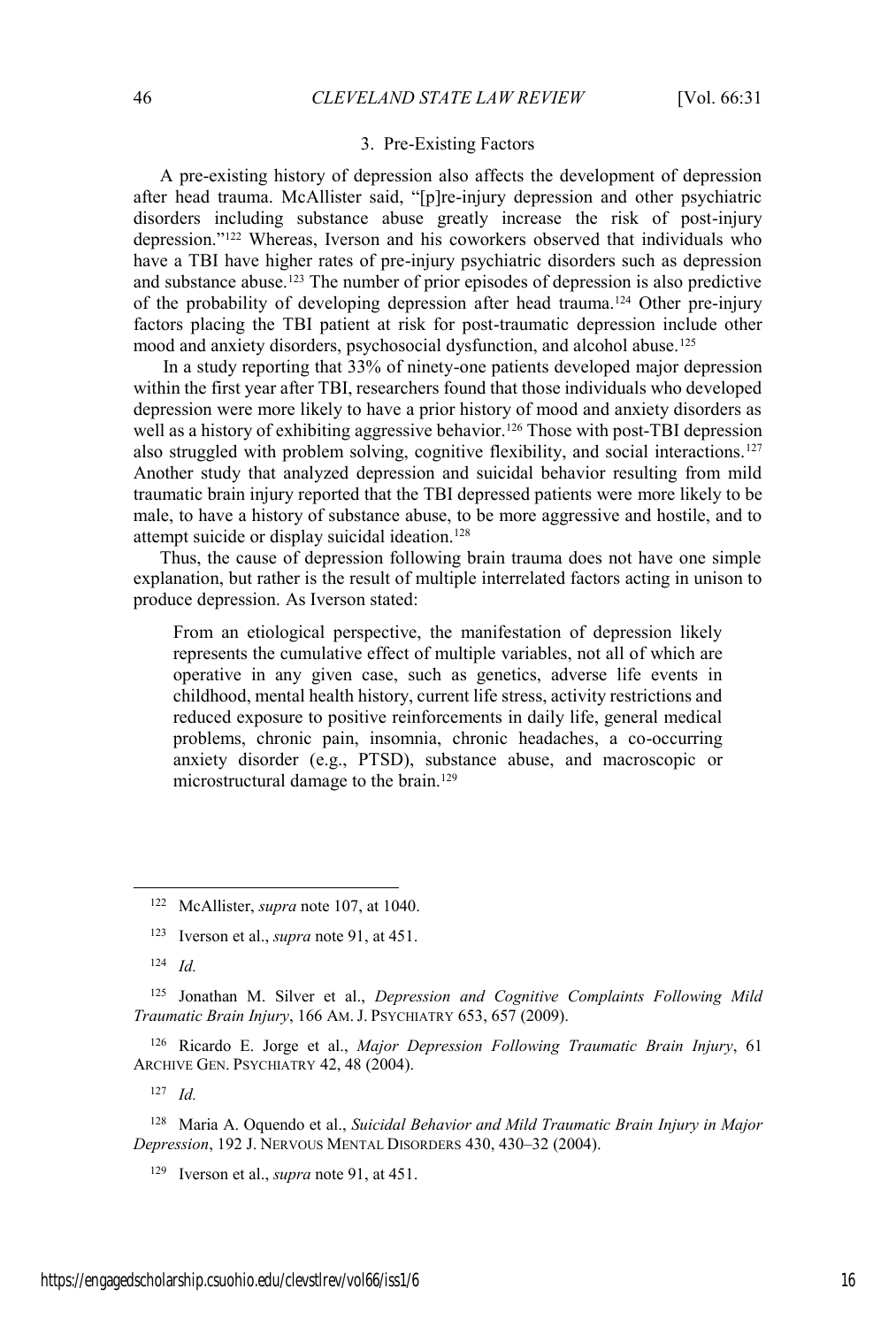## *D. Causes of Head Trauma*

Risk of head trauma is ever-present for anyone who can walk or ride in some type of vehicle. In the civilian population, the causes for TBI include motor vehicle accidents (45%), falls (30%), work related accidents (10%), recreational accidents (10%), and assault  $(5\%)$ .<sup>130</sup> According to the Center for Disease Control and Prevention ("CDC"), falls are the leading cause of TBIs, greatest in children under four years old and in adults seventy-five years old or older.131 The CDC estimates that between 1.6 and 3.8 million concussions occur annually in the United States, accounting for 5% to 9% of all sports injuries, with 30% occurring in individuals between the ages of five and nineteen years old.132 In one study, those individuals particularly at risk for a TBI include:

- Young, single individuals;<sup>133</sup>
- Low income individuals, especially minorities; $134$
- Individuals with a prior history of substance abuse; $^{135}$  and
- Individuals with a prior history of previous TBI. $136$

These, along with many other studies, show that head trauma is pervasive. Head trauma also has significant medical, economic, and legal ramifications.137 The two most studied causes of head trauma, particularly as related to depression, are athletics and the military.

# 1. Athletics

Practically every athlete, whether school-aged or professional, is prone to head trauma. An estimated 3.8 million sports-related concussions—considered mild TBIs—occur annually in the United States.138 In high school and collegiate sports, the highest incidence of concussion occurs among players in men's collegiate football (3.02/1000 games), followed by men's collegiate ice hockey (1.96/1000 games), and

<sup>132</sup> Luke M. Gessel et al., *Concussions Among United States High School and Collegiate Athletes*, 42 J. ATHLETIC TRAINING 495, 495 (2007).

<sup>133</sup> John E. Hubbard, *Head Trauma and Brain Injury: An Overview*, *in* HEAD TRAUMA AND BRAIN INJURY FOR LAWYERS 3, 4 (Jack E. Hubbard & Samuel D. Hodge eds., 2016) [hereinafter Hubbard, *Head Trauma and Brain Injury: An Overview*].

<sup>134</sup> *Id.*

<sup>135</sup> *Id.*

<sup>136</sup> Kelly S. Tieves et al., *The Epidemiology of Traumatic Brain Injury in Wisconsin, 2001*, 104 WIS. MED. J*.* 22, 22 (2005).

<sup>137</sup> Hubbard, *Head Trauma and Brain Injury: An Overview*, *supra* note 133, at 4.

<sup>138</sup> Christopher G. Giza et al., *Summary of Evidence-Based Guideline Update: Evaluation and Management of Concussion in Sports*, 80 NEUROLOGY 2250, 2251 (2013).

 <sup>130</sup> Bryan Jennett & Ralph Frankowski, *The Epidemiology of Head Injury*, HANDBOOK CLINICAL NEUROLOGY 1, 10–11 (1990).

<sup>&</sup>lt;sup>131</sup> CTR. FOR DISEASE CONTROL & PREVENTION, TRAUMATIC BRAIN INJURY IN THE UNITED STATES: EMERGENCY DEPARTMENT VISITS, HOSPITALIZATIONS AND DEATHS 2002-2006 (2010), https://www.cdc.gov/traumaticbraininjury/pdf/blue\_book.pdf.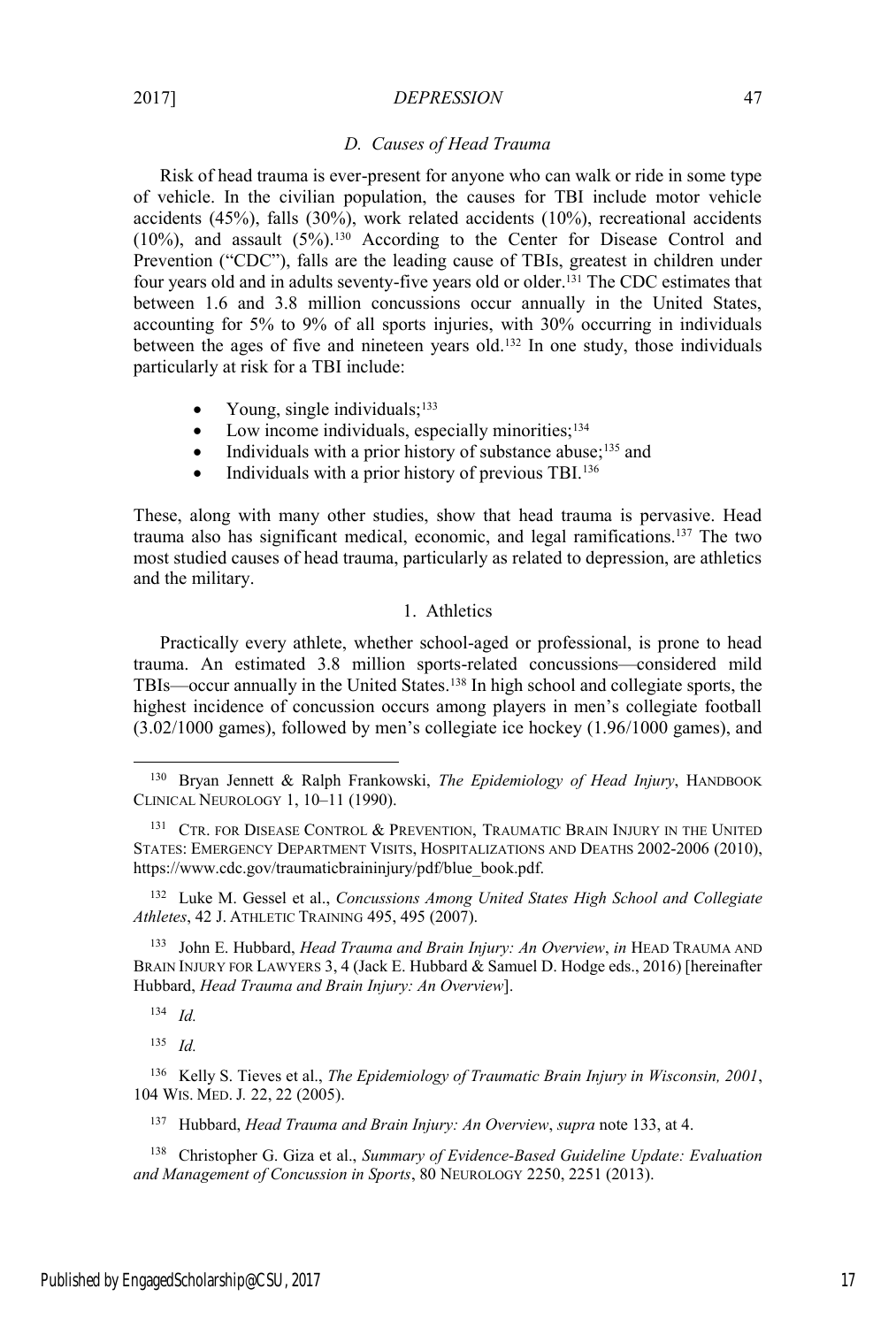women's collegiate soccer (1.8/1000 games).<sup>139</sup> Conversely, the lowest incidence of concussion occurs among players in women's high school baseball and softball  $(0.04/1000)$  games).<sup>140</sup> Overall, American football has become the sport most closely associated with brain injury.141 A study of professional NFL players from 1996 to 2001 revealed that 0.41 concussions occurred per game, with quarterbacks at the greatest risk, followed by wide receivers, tight ends, and defensive secondary players.<sup>142</sup>

The incidence of depression is significantly increased among football players, leading the media frequently to report on suicides of NFL and former NFL players. In a study of retired NFL players, 40% reported mild to moderate symptoms of depression as compared to an age-matched control group of 15%, a rate nearly three times higher than that of the general population.<sup>143</sup> Common symptoms reported in this study included feelings of sadness, worthlessness, self-criticism, and suicidal thoughts, as well as problems with concentration, changes in appetite, loss of energy, sleep pattern changes, and decreased interest in sex.<sup>144</sup> Furthermore, the same study demonstrated a close correlation between the number of concussions and the depth or severity of the depression.<sup>145</sup>

In addition to the psychological impact of depression, athletes subjected to multiple head traumas, such as football players and boxers, may develop a progressive neurological disorder termed *chronic traumatic encephalopathy* ("CTE").146 Bennet Omalu, M.D., a pathologist in the Allegheny Coroner's Office in Pittsburgh, first described this condition that gained public attention in the 2015 movie *Concussion* starring Will Smith.<sup>147</sup> Dr. Omalu's paper<sup>148</sup> described autopsy results detailing abnormalities present in the brain of Mike Webster, a former Pittsburgh Steeler lineman, finding abnormal concentrations of the tau protein,<sup>149</sup> now the hallmark of

<sup>142</sup> *Id.*

<sup>143</sup> Nyaz Didehbani et al., *Depressive Symptoms and Concussions in Aging Retired NFL Players*, 28 ARCHIVES CLINICAL NEUROPSYCHOLOGY 418, 422 (2013).

<sup>144</sup> *Id.* at 421–22.

<sup>145</sup> *Id.* at 418.

<sup>146</sup> *CTE Resources*, CONCUSSION LEGACY FOUND., https://concussionfoundation.org/CTEresources/what-is-CTE (last visited Sept. 11, 2017).

<sup>147</sup> *The Real Story Behind 'Concussion'*, BIOGRAPHY.COM, https://www.biography.com/news/concussion-movie-true-story (last visited Sept. 11, 2017).

<sup>148</sup> Bennet Omalu et al., *Chronic Traumatic Encephalopathy in a National Football League Player*, 57 NEUROSURGERY 128, 128 (2005).

<sup>149</sup> Tau protein is protein that acts as a structural stabilizer for neuronal axons. *See generally What Are Tau Proteins?*, NEWS-MEDICAL.NET, https://www.news-medical.net/lifesciences/What-are-Tau-Proteins.aspx (last visited Sept. 26, 2017).

 <sup>139</sup> *Id.*

<sup>140</sup> *Id.*

<sup>141</sup> Elliot Pellman et al., *Concussion in Professional Football: Epidemiological Features of Game Injuries and Review of the Literature—Part 3*, 54 NEUROSURGERY 81, 81 (2004).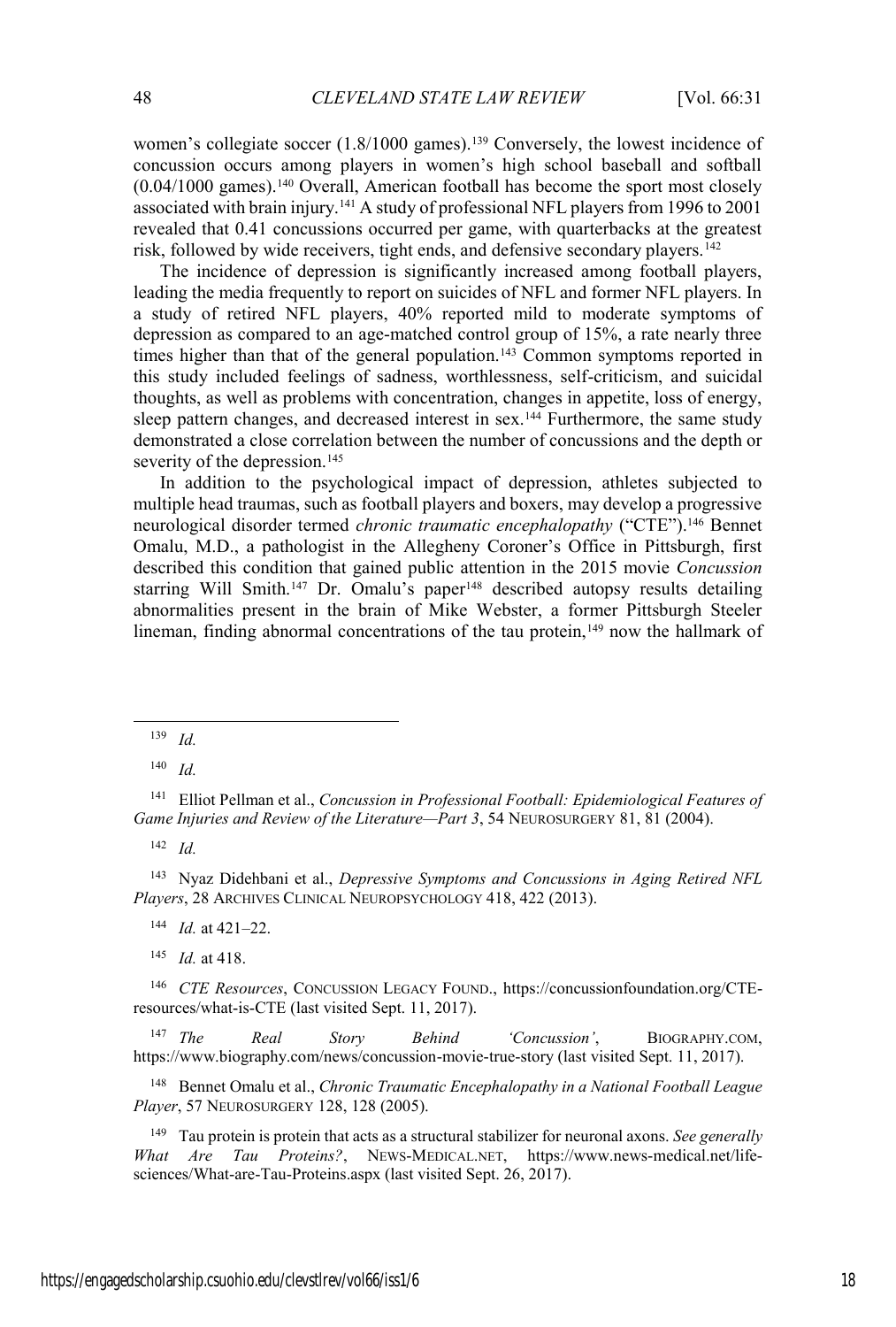CTE.150 Many professional football players have had similar brain abnormalities, like Chicago Bears' safety Dave Duerson, who committed suicide in 2011.<sup>151</sup> Notably, most of the football players mentioned in the Introduction, *supra*, had CTE at the time of their autopsies.152 In addition to progressive cognitive decline, CTE is associated with severe depression and suicidal ideation.<sup>153</sup>

# 2. Military

Experts consider TBIs to be the signature injury of present day military conflict.<sup>154</sup> From 2000 to 2012, a total of 244,217 TBIs occurred in the military, with 76.8% classified as mild, 16.6% as moderate, and 1% as severe.155 Explosions with a blast injury is the leading cause of TBIs for active military personnel on the battlefield.<sup>156</sup> In one study of combat-related brain injuries, 45.2% were caused by direct blast, 35.7% occurred inside a structure or vehicle with a nearby blast, 9.5% were caused by vehicular crashes, and 9.5% were caused by combat-related falls.157 In the Iraq and Afghanistan conflicts, most blast injuries resulted from improvised explosive devices ("IED"), landmines, rocket propelled grenades ("RPG"), and other similar explosives.158

Troops who experience a TBI are more likely to develop depression.<sup>159</sup> A study of service members returning from Iraq found that head injury with loss of consciousness was independently associated with the development of major depression.<sup>160</sup> In a similar study of troops returning from Iraq, 31.3% of the service members with mild TBIs tested positive for depression.161 Also of concern is the increasing risk of suicide

<sup>151</sup> *Id.*

<sup>152</sup> *Id.* at 183.

<sup>153</sup> Robert A. Stern et al., *Clinical Presentation of Chronic Traumatic Encephalopathy*, 81 NEUROLOGY 1122, 1126 (2013).

<sup>154</sup> Hubbard, *Head Trauma and Brain Injury: An Overview*, *supra* note 133, at 3, 4.

<sup>155</sup> *Id.*

<sup>156</sup> *Id.*; *see also* Howard R. Champion et al., *Injuries from Explosions: Physics, Biophysics, Pathology, and Required Research Focus*, 66 J. TRAUMA 1468, 1472 (2009).

<sup>157</sup> Matthew Kozminski, *Combat-Related Post-Traumatic Headaches: Diagnosis, Mechanisms of Injury, and Challenges to Treatment*, 9 J. AM. OSTEOPATHIC ASS'N 514, 515 (2010).

<sup>158</sup> Josh Duckworth et al., *Traumatic Brain Injury in the Military*, *in* HEAD TRAUMA AND BRAIN INJURY FOR LAWYERS 436, 437 (Jack E. Hubbard & Samuel D. Hodge eds., 2016).

<sup>159</sup> Charles Hoge et al., *Mild Traumatic Brain Injury in U.S. Soldiers Returning from Iraq*, 358 NEW ENG. J. MED. 453, 453–62 (2008).

<sup>160</sup> *Id.* at 457.

<sup>161</sup> Jennifer Vasterling & Molly Reis Franz, *Neuropsychological Outcomes of Mild Traumatic Brain Injury, Post-Traumatic Stress Disorder and Depression in Iraq-Deployed US Army Soldiers*, 201 BRITISH J. PSYCHIATRY 186, 186 (2012).

 <sup>150</sup> Jack E. Hubbard, *Delayed Neurological Complications After Head Trauma*, *in* HEAD TRAUMA AND BRAIN INJURY FOR LAWYERS, 170, 182 (Jack E. Hubbard & Samuel D. Hodge eds., 2016).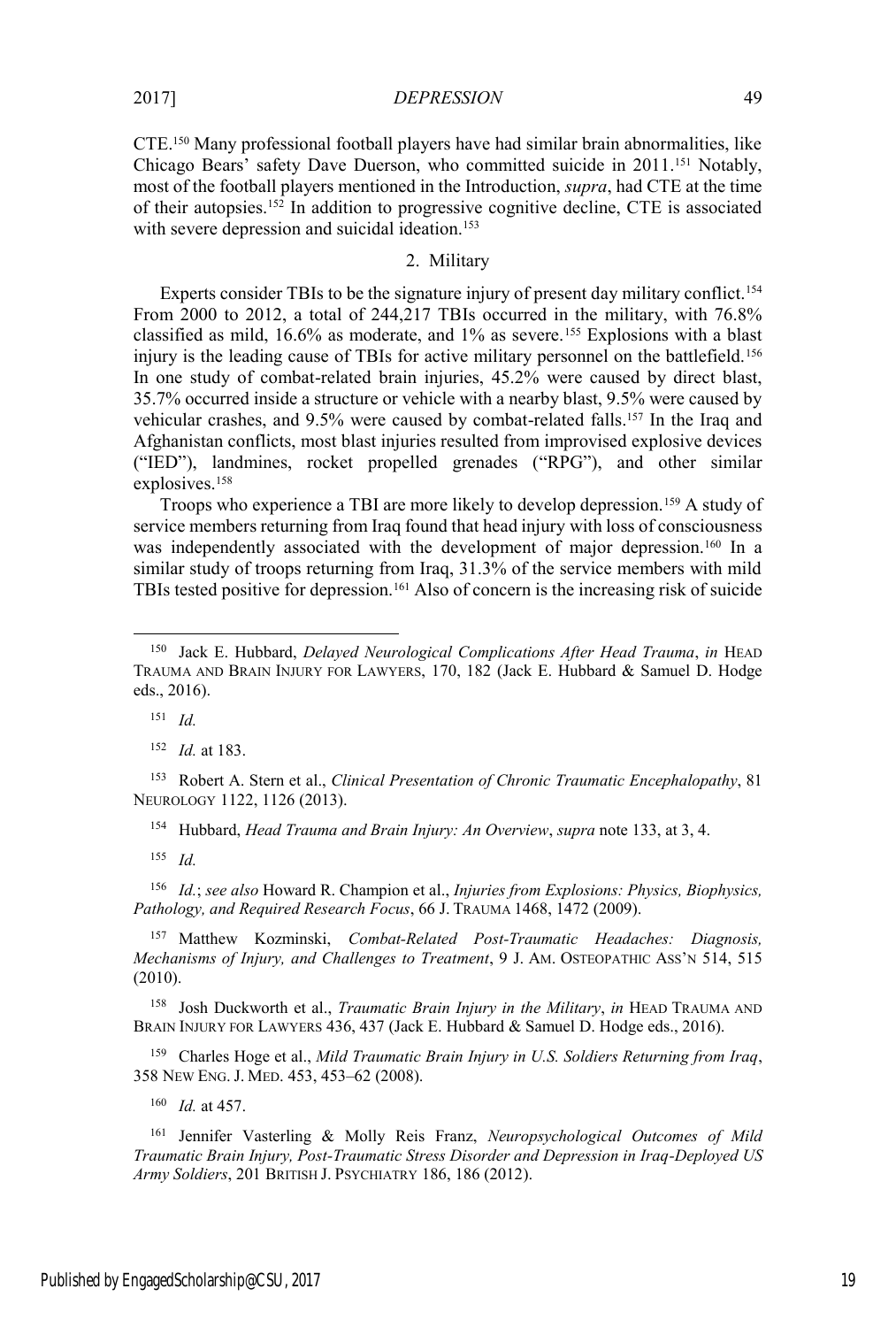among combat veterans who sustained brain injuries. For instance, 161 combat personnel in one study reported a direct correlation between the number of head injuries they sustained and the risk for suicide.<sup>162</sup> Furthermore, nearly 22% of troops who experienced more than one TBI in their lifetime reported suicidal ideations compared to the 6% of service personnel who had only one TBI; those with no history of TBI reported no suicidal thoughts.<sup>163</sup> Brain injuries that occurred earlier in life, such as in school sports, further compounded the problem and demonstrably impacted results.164 The implication is that these earlier injuries created a pre-existing vulnerability to depression that subsequent combat-related head injuries compounded.165

Depression is causally linked to TBI, regardless of the root cause of the head injury.166 Because injuries from sports-related activities and military actions can be closely monitored in these defined populations, investigations into these two areas have provided important insights into both how depression develops and potential risk factors.<sup>167</sup>

## III. LEGAL DISCUSSION

Depression is common following a head injury, in varying degrees of severity.168 The extent that depression contributes to a long-term disability is unknown, but research shows that depression is one of several psychiatric problems that may follow a TBI.<sup>169</sup> This fact is well-known, largely because of highly publicized cases of professional athletes who have committed suicide following repeated blows to the head.<sup>170</sup> Traditionally, plaintiff's counsel overlooks psychological injuries,<sup>171</sup> but all personal injury or disability claims involving brain trauma should be investigated for this complication.

<sup>167</sup> *Id.*

<sup>168</sup> AGENCY FOR HEALTHCARE RESEARCH & QUALITY, TRAUMATIC BRAIN INJURY AND DEPRESSION (2011), https://ahrq-ehc-application.s3.amazonaws.com/media/pdf/depressionbrain-injury\_research.pdf.

<sup>169</sup> *Id.*

<sup>170</sup> Junior Seau has one of the most well-known stories of a professional athlete who killed himself as the result of chronic traumatic encephalopathy. *9 Football Players Killed By Brain Trauma*, CARE2.COM, http://www.care2.com/causes/9-football-players-killed-by-braintrauma.html (last visited Dec. 7, 2016).

<sup>171</sup> Jerry Von Talge, *Major Depressive Disorder*, 26 AM. JUR. PROOF OF FACTS 3d § 1 at 1 (2017).

 <sup>162</sup> Bryan & Clemans, *supra* note 3, at 689–90.

<sup>163</sup> *Id.* at 686–91.

<sup>164</sup> *Id.* at 687.

<sup>165</sup> *Id.* at 690.

<sup>166</sup> *Id.* at 686.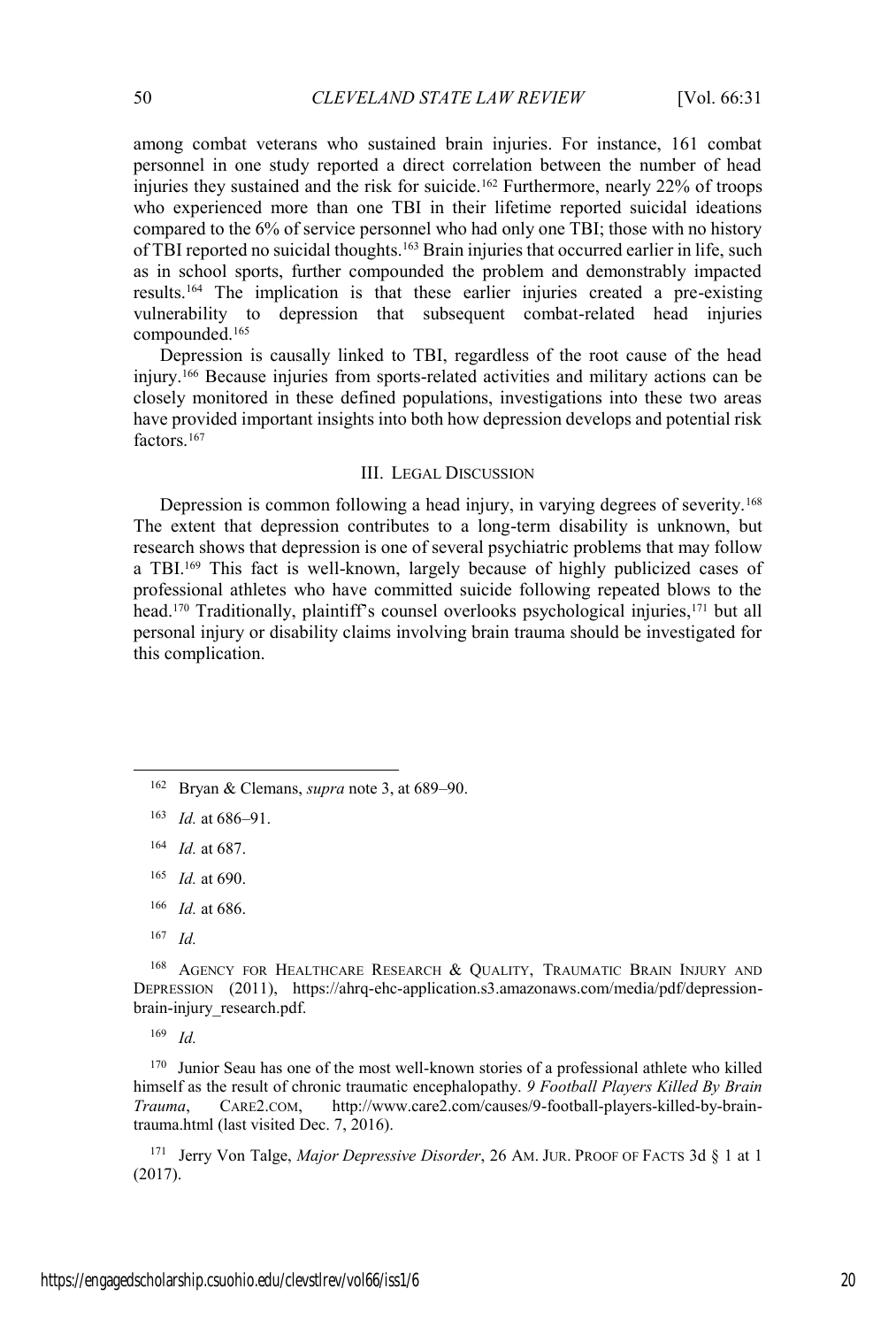#### *A. Proving the Case*

In handling a claim involving depression, one must understand that being "depressed" is not the same as being "sad."<sup>172</sup> The primary source of depression is *loss,* and those who have sustained a brain injury have experienced the most overwhelming loss of all—the loss of their wellbeing. Part II of this Article detailed numerous symptoms of depression at length, which include sleep disturbance, loss of self-confidence, suicidal thoughts, loss of appetite, loss of sexual function, the inability to concentrate, and the resultant loss of cognitive abilities.<sup>173</sup> Even those with mild traumatic brain injuries can suffer from depression and functional disability.174

The bible in mental health is the Diagnostic and Statistical Manual of Mental Disorders,175 taken from DSM-IV. The latest, updated DSM-V categories, discussed *supra*, are:

- Major depressive disorder, single episode;<sup>176</sup>
- $\bullet$  Major depressive disorder, recurrent;<sup>177</sup>
- Dysthymic disorder;<sup>178</sup> and
- Depressive disorder not otherwise specified.<sup>179</sup>

These classifications, however, are merely definitional; thus, counsel must be cognizant that the classifications are not treated as diagnostic of the origins of a mental health issue.<sup>180</sup>

# *B. Witnesses to Testify at Trial*

The most obvious witness to help prove or disprove depression is a mental health expert—such as a psychologist, psychiatrist, counselor, or therapist—who has treated the patient.181 These professionals have known the claimant over a period of time, and they are usually in a superior position to talk about the claimant's mental health.<sup>182</sup>

173 MARTIN BLINDER, PSYCHIATRY IN THE EVERYDAY PRACTICE OF LAW, § 5:16, at 188 (4th ed. 2016).

<sup>174</sup> *Id*. at 189.

<sup>175</sup> Currently in its fifth edition, the Diagnostic and Statistical Manual of Mental Disorders is the accepted classification of mental disorders utilized by mental health professionals in this country. It used for patient diagnosis and treatment, and is important for collecting and communicating accurate public health statistics. *DSM IV*, PSYWEB.COM, http://www.psyweb.com/DSM\_IV/jsp/dsm\_iv.jsp (last visited Dec. 8, 2016).

<sup>176</sup> Talge, *supra* note 171, at 7.

- <sup>178</sup> *Id.*
- <sup>179</sup> *Id.* at 8.
- <sup>180</sup> *Id.* at 66.
- <sup>181</sup> *Id.* at 8.
- <sup>182</sup> *Id.* at 66.

 <sup>172</sup> Elizabeth Emmett, *Depression: Research Sheds Light on a Dark Illness*, 31 ARK. L. 4, 4 (1996).

<sup>177</sup> *Id.*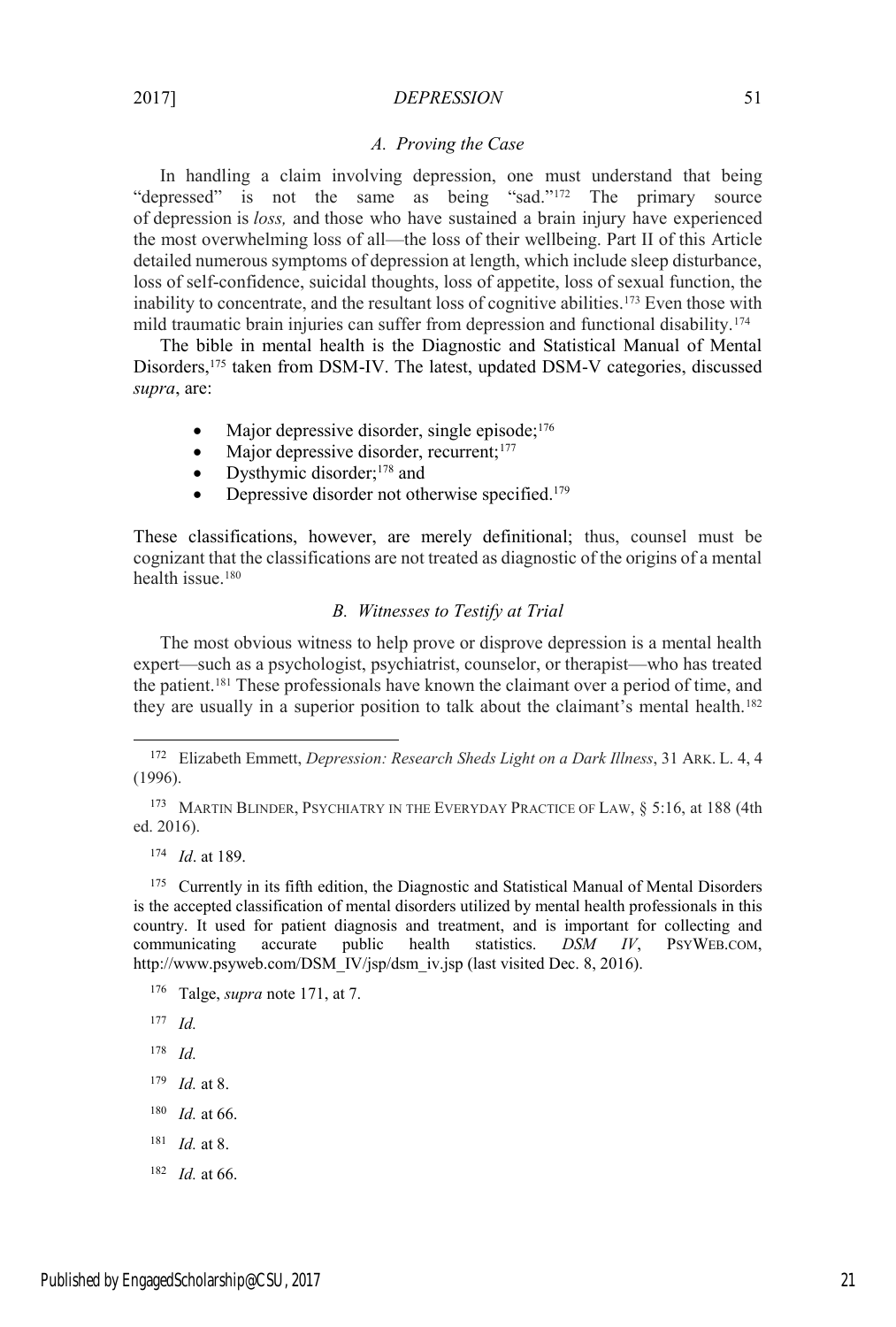Moreover, asking independent mental health experts to examine the same claimant and to express an opinion is allegedly more detached and objective.183 Therefore, these individuals serve both a therapeutic and forensic role. 184

Certain ethical constraints are present whenever such a witness is testifying. Judicial proceedings are adversarial, but the mental health professional should not take sides or advocate for one party over another.<sup>185</sup> In this regard, the American Psychological Association's Ethical Principles of Psychologists and Code of Conduct provide that "psychologists seek to promote accuracy, honesty, and truthfulness in science, teaching, and practice of psychology."<sup>186</sup>

Using a patient's treating mental health professional as the expert does have a drawback. The doctor or therapist usually accepts the accuracy of the patient's narrative. Unlike the adversarial legal system, a core tenant in medicine is to trust the patient. Mental health professionals are not trained to constantly scrutinize their patients' stories for falsehoods; if the patient's story is plausible, counsel will carry that narrative into court as a fact by the expert even though it may be inaccurate or misleading.187 Consequently, opposing counsel frequently challenges a mental health professional's testimony on cross-examination.188

Counsel also should not overlook using lay witnesses to prove psychological damages in a brain injury case. This strategy should start early in the case by meeting with claimants and perhaps their significant others. This is important to establish a relationship of trust, to better understand the client's issues, and to grasp the severity of the claimant's depression.<sup>189</sup> The rationale is that clients have a vast amount of information that counsel can glean by spending time with them.190 Counsel should spend additional time with the clients' significant others, if applicable, because they can share facts that claimants—having sustained head trauma—are unable to recall or convey or are too embarrassed to discuss.<sup>191</sup>

Friends, neighbors, co-workers, and relatives can also be important witnesses; they may be able to provide evidence of a long-standing relationship with the claimant and be able to talk about the changes in the claimant's personality over time as the result

 <sup>183</sup> Albert Drukteinis, *Treating vs. Expert Psychologist as Witness*, NEW ENG. PSYCHODIAGNOSTICS, http://www.psychlaw.com/LibraryFiles/PsychologistWitness.html (last visited Dec. 8, 2016).

<sup>184</sup> *Id.*

<sup>185</sup> *Id.*

<sup>186</sup> Michael S. Cardwell, *The Psychological Forensic Expert Witness: Ethical*  **Considerations, THE FORENSIC EXAMINER,** http://www.theforensicexaminer.com/2014/Psychforensic.php (last visited Dec. 8, 2016).

<sup>187</sup> Drukteinis, *supra* note 183.

<sup>189</sup> Richard M. Jurewicz, *Traumatic Brain Injury—A Plaintiff's Perspective*, *in* HEAD TRAUMA AND BRAIN INJURY FOR LAWYERS 505, 509 (Jack E. Hubbard & Samuel D. Hodge eds., 2016).

<sup>190</sup> *Id.* at 508.

<sup>191</sup> *Id.* at 509.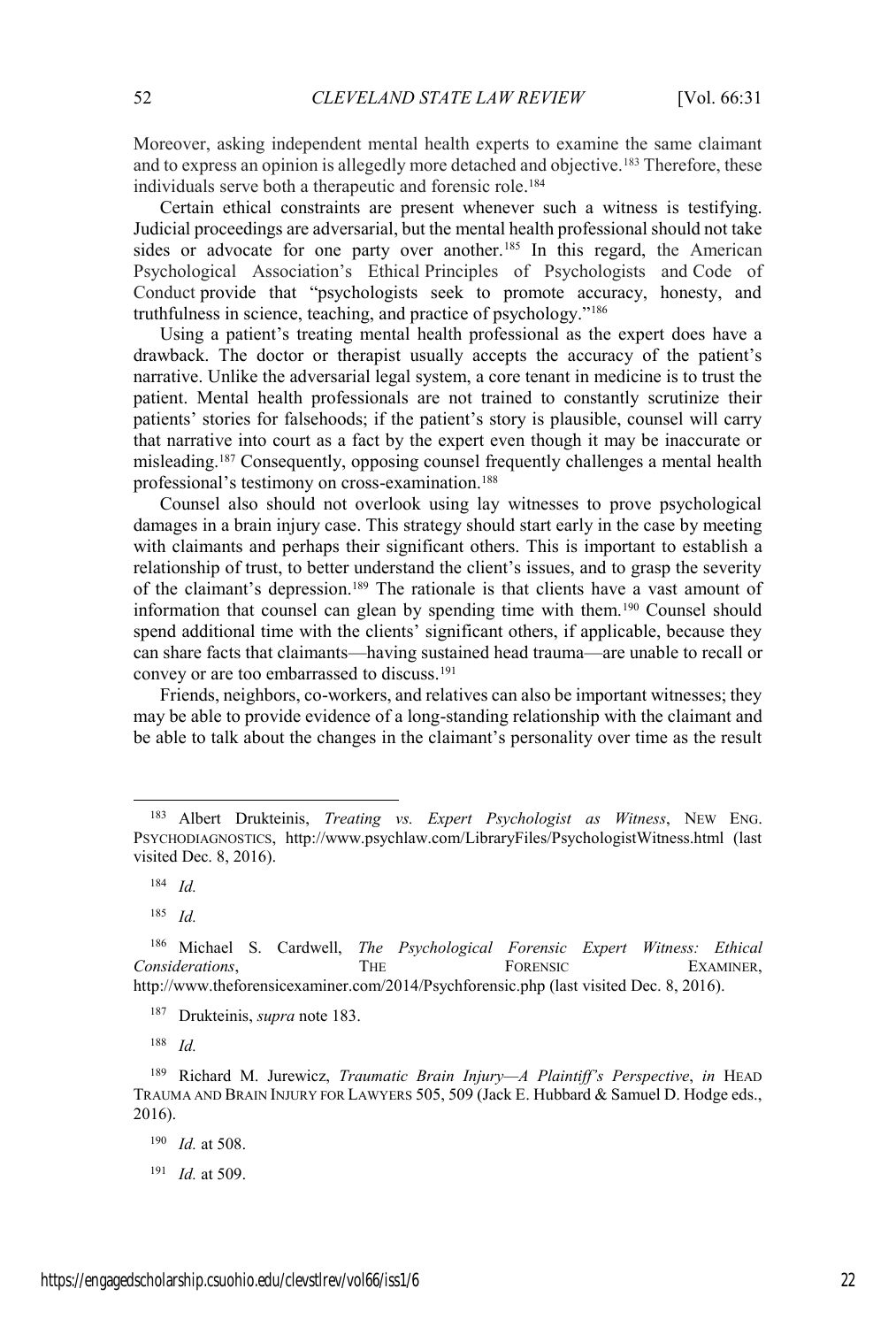of the depressive state.192 These witnesses rarely have medical training, so they often can explain the mental changes in terms that juries can easily understand.193

Counsel should also consider asking the client to maintain a journal of how they feel. Journals are especially important when the client struggles to remember details. This diary can assist counsel in learning about experiences or difficulties that might be helpful at trial for anecdotal testimony.<sup>194</sup> However, counsel must note that the client's depression may prevent him from expending the energy to record events on a regular basis.195

# *C. Strategies for Defense Counsel*

On the other hand, defense counsel can take solace in the fact that acute depression is a treatable illness in many people, and most patients will react positively to proper care.196 The bulk of depressive incidents are self-limiting and should abate without any particular intervention.<sup>197</sup> For example, an untreated occurrence of depression typically takes six to thirteen months to resolve; yet, treatment can accelerate this timetable to approximately six months.198

In cases where a claimant's depression is chronic, the defense needs to obtain all of the necessary records to properly investigate the claimant's background. Because depression is usually a secondary manifestation of a brain injury, counsel needs to investigate both the underlying brain trauma and the psychological symptoms. The logical starting point is to obtain the claimant's medical, psychological, and employment records; these records should be from both before and after the brain injury.199 Counsel should also explore whether the claimant had a history of any preexisting psychological problems or medical conditions that could cause a psychological manifestation. Other records that may prove beneficial include those from school, the military, if applicable, IQ tests, and SAT scores.

The defense should always be mindful of the possibility of malingering.<sup>200</sup> The American Psychiatric Association's Diagnostic and Statistical Manual buttresses this

<sup>195</sup> VETERANS AFFAIRS SAN DIEGO HEALTHCARE SYS., *Traumatic Brain Injury: A Guide for Patients* 6, https://www.mentalhealth.va.gov/docs/tbi.pdf.

- <sup>196</sup> Talge, *supra* note 171, at 47.
- <sup>197</sup> *Id.* at 49.
- <sup>198</sup> *Id.* § 36.

<sup>199</sup> *Id.* at 37–38; Scott M. Salter & Allison J. Adams, *TBI Neuropsychological Testing: A Defense Perspective*, *in* HEAD TRAUMA AND BRAIN INJURY FOR LAWYERS 529, 529–30 (Jack E. Hubbard & Samuel D. Hodge eds., 2016).

<sup>200</sup> Steve Rubenzer, *Personal Injury Settings: Malingering Psychiatric Disorders and Cognitive Impairment*, 47 No. 4 DRI FOR DEF. (DRI) 18, at 1 (April 2005); *see generally* H. W. Lebourgeois III, *Malingering: Key Points in Assessment*, PSYCHIATRIC TIMES (Apr. 15, 2007), http://www.psychiatrictimes.com/forensic-psychiatry/malingering-key-points-assessment ("*DSM-IV-TR* defines malingering as the "intentional production of false or grossly exaggerated physical or psychological symptoms, motivated by external incentives such as avoiding military

 <sup>192</sup> *Id.* at 510–11.

<sup>193</sup> *Id.* at 509.

<sup>194</sup> *Id.* at 512.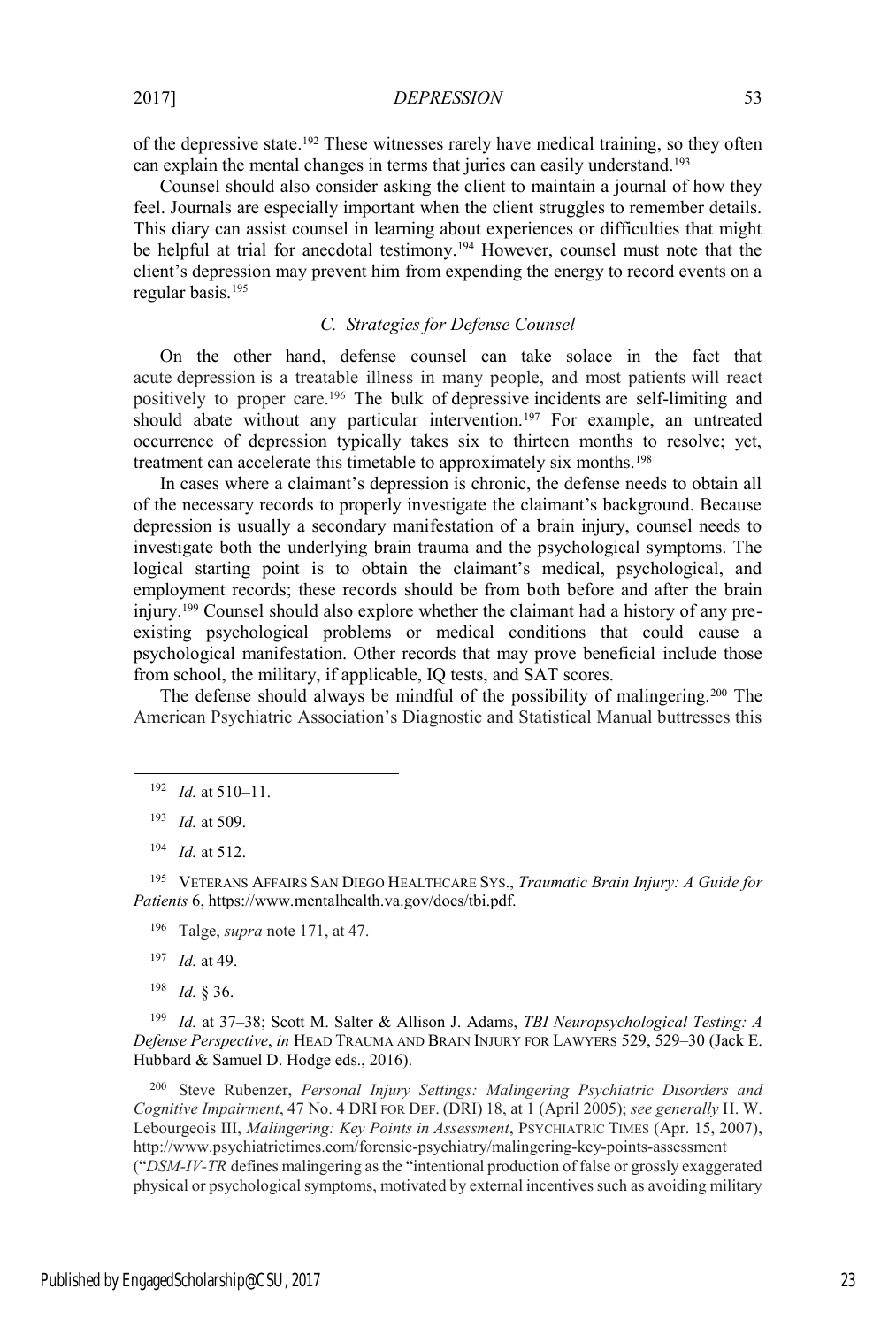point by making abundantly clear that "malingering should be ruled out in those situations in which financial remuneration, benefit eligibility, and forensic determinations play a role."<sup>201</sup> The problem is that the mental health professional may not know that the claimant has such motives, frequently does not question the chance of malingering, and usually fails to possess the education or knowledge to check for malingering even if they believe it is present.<sup>202</sup> As a result, counsel should always cross-examine the expert concerning whether the witness considered and checked for malingering.

# *D. Skilled Litigators, Mediators, and Judges Examine the Link Between Traumatic Brain Injuries and Depression*

Discussed *supra* in the medical section of this Article, depression is a complex issue that can be caused by a variety of factors other than a brain injury.203 Contributing factors include problems such as physical or sexual abuse, certain medications, a death in the family, and a major event such as a divorce or substance abuse.<sup>204</sup> Chronic illness can also cause depression including diabetes, heart disease, arthritis, lupus, kidney disease, and hypothyroidism.205 Seasonal changes and smoking also have been linked to depression.206 Thus, counsel needs to obtain the person's records to search for other possible causes for the mental illness.

Cases concerning a traumatic brain injury and depression require a large amount of investigation—which makes litigating them very expensive.207 These cases are also time consuming and complicated. In this section, attorneys, mediators, and judges who have handled traumatic brain injury cases involving depression provide insight into how they approach these cases.

For instance, plaintiff's attorney J.B. Dilsheimer, Esq., stated, "[d]epression is a common, often expected side effect of a traumatic brain injury. The consequences of depression can be just as devastating as the TBI itself."<sup>208</sup> Dilsheimer went on to add,

 $\overline{\phantom{a}}$ 

<sup>206</sup> Allanah Dykes, *Instagram's New Feature Is a Mental Health Game-Changer*, HEALTH.COM (Nov. 2, 2016), http://www.health.com/depression/new-instagram-featuremental-health; Mayo Clinic Staff, *Seasonal Affective Disorder (SAD)*, MAYOCLINIC.ORG (Sept. 12, 2014), http://www.mayoclinic.org/diseases-conditions/seasonal-affectivedisorder/basics/definition/con-20021047; Krisha McCoy, *Smoking and Depression*, EVERYDAYHEALTH.COM (July 6, 2012), https://www.everydayhealth.com/depression/smoking-and-depression.aspx.

<sup>207</sup> NEWSOME MELTON, *Case Value of Traumatic Brain Injuries*, BRAINANDSPINALCORD.ORG, http://www.brainandspinalcord.org/case-value-traumatic-braininjuries/ (last visited Aug. 22, 2017).

<sup>208</sup> Mr. Dilsheimer is a plaintiffs' attorney with Saltz Mongeluzzi Barrett & Bendesky, P.C. and handles complex personal injury cases. His comments are based upon an email exchange

duty, avoiding work, obtaining financial compensation, evading criminal prosecution, or obtaining drugs").

<sup>201</sup> Rubenzer, *supra* note 200, at 1.

<sup>202</sup> *Id.*

<sup>203</sup> *Cause of Depression*, *supra* note 86.

<sup>204</sup> *Id.*

<sup>205</sup> *Id.*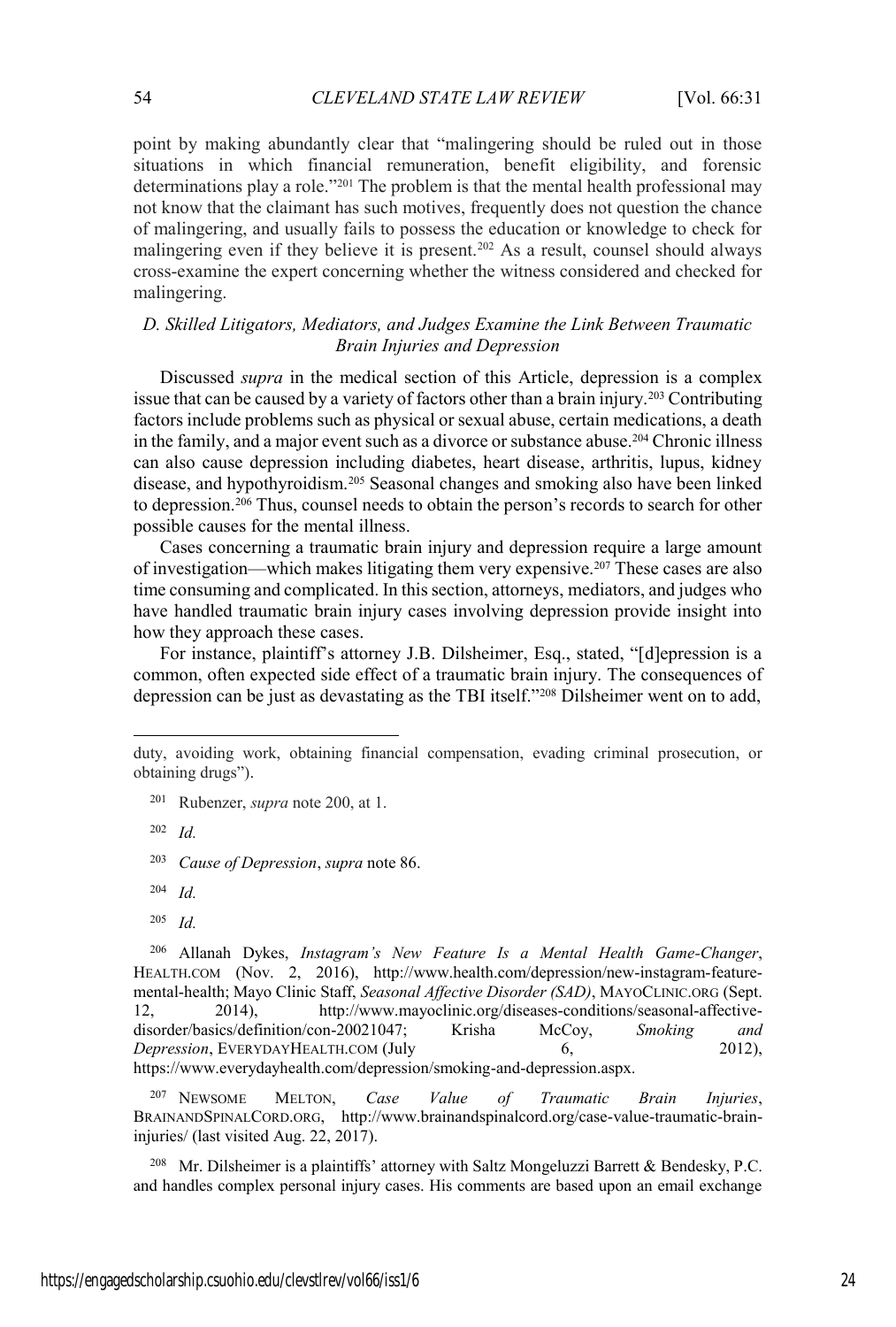[t]hat depression [as] a side effect of a TBI is completely understandable. Those who suffer this type of injury can no longer perform a myriad of tasks taken for granted pre-injury and may no longer be living pain free. Chronic headaches, inability to multi-task, light and noise sensitivity, short term memory loss, word retrieval problems, loss of sexual desire, dizziness, and so on can all lead to chronic frustration, irritability, and depression.209

Richard M. Jurewicz, Esq., who has written on the topic of brain trauma and subsequent depression said, "[t]here is plenty of medical literature available that supports the proposition that a major stressor in life, such as an accident with significant injuries, can trigger depression."<sup>210</sup> When asked how he would prove the relationship between a brain injury and depression, he noted:

First, I would review the records of the primary care physician to ascertain if the claimant has a pre-accident history of mental illnesses. After all, someone with a serious bout of depression will usually go to the family doctor for evaluation, to obtain medication for the condition or to obtain a referral to a mental health specialist for clinical management. If there is no documented record of a prior history of depression, this "negative evidence" has a significant value to support causation. Secondly, someone with true depression cannot hide or fake it as their affect will be very "flat," something that is easily noticeable by family, and close friends and perhaps co-workers. So, I would canvass [sic] people that know the injured person well and can provide non-clinical proof of this condition.<sup>211</sup>

Clifford Rieders, Esq., offered more insight on the connection between depression and brain trauma. Rieders stated, "[t]he connection between a traumatic brain injury and depression is a known quantity. From a practical point of view, depression always seems to follow head trauma and that has been vindicated by the work of many neuropsychologists that we have utilized in a litigation context."<sup>212</sup>

<sup>210</sup> Richard M. Jurewicz, Esquire, is a top-rated lawyer and senior partner with Galf and Berger. His comments are based upon an email exchange with the authors on December 12, 2016. E-mail from Richard M. Jurewicz, Senior Partner, Galf and Berger, Samuel D. Hodge, Jr. & Jack E. Hubbard (Dec. 12, 2016) (on file with authors) [hereinafter Jurewicz E-mail]; *see generally Richard M. Jurewicz*, GALF BERGER LLP, http://www.galfandberger.com/attorneys/richard-jurewicz/ (last visited Aug. 25, 2017).

<sup>211</sup> Jurewicz E-mail, *supra* note 210.

<sup>212</sup> Clifford Rieders, Esquire, is the past President of the Pennsylvania Association for Justice, founding member of Pennsylvania's Patient Safety Authority, and Chair of the Pennsylvania Bar Association's Health Care Law Committee. His comments are based upon an e-mail exchange with the authors on December 12, 2016. E-mail from Clifford A. Reiders, Chair of the Pa. B. Ass'n Health Care Law Comm., Partner, Rieders, Travis, Humphrey, Waters & Dohrmann, to Samuel D. Hodge, Jr. & Jack E. Hubbard (Dec. 12, 2016) (on file with authors);

 $\overline{\phantom{a}}$ 

with the authors on December 12, 2016. E-mail from J.B. Dilsheimer, Att'y, Saltz Mongeluzzi Barrett & Bendesky, P.C., to Samuel D. Hodge, Jr. & Jack E. Hubbard (Dec. 12, 2016) (on file with authors) [hereinafter Dilsheimer E-mail]; *see generally J.B. Dilsheimer*, SALTZ MONGELUZZI BARRETT & BENDESKY, P.C., http://www.smbb.com/attorneys/jb-dilsheimer (last visited Aug. 25, 2017).

<sup>209</sup> Dilsheimer E-mail, *supra*, note 208.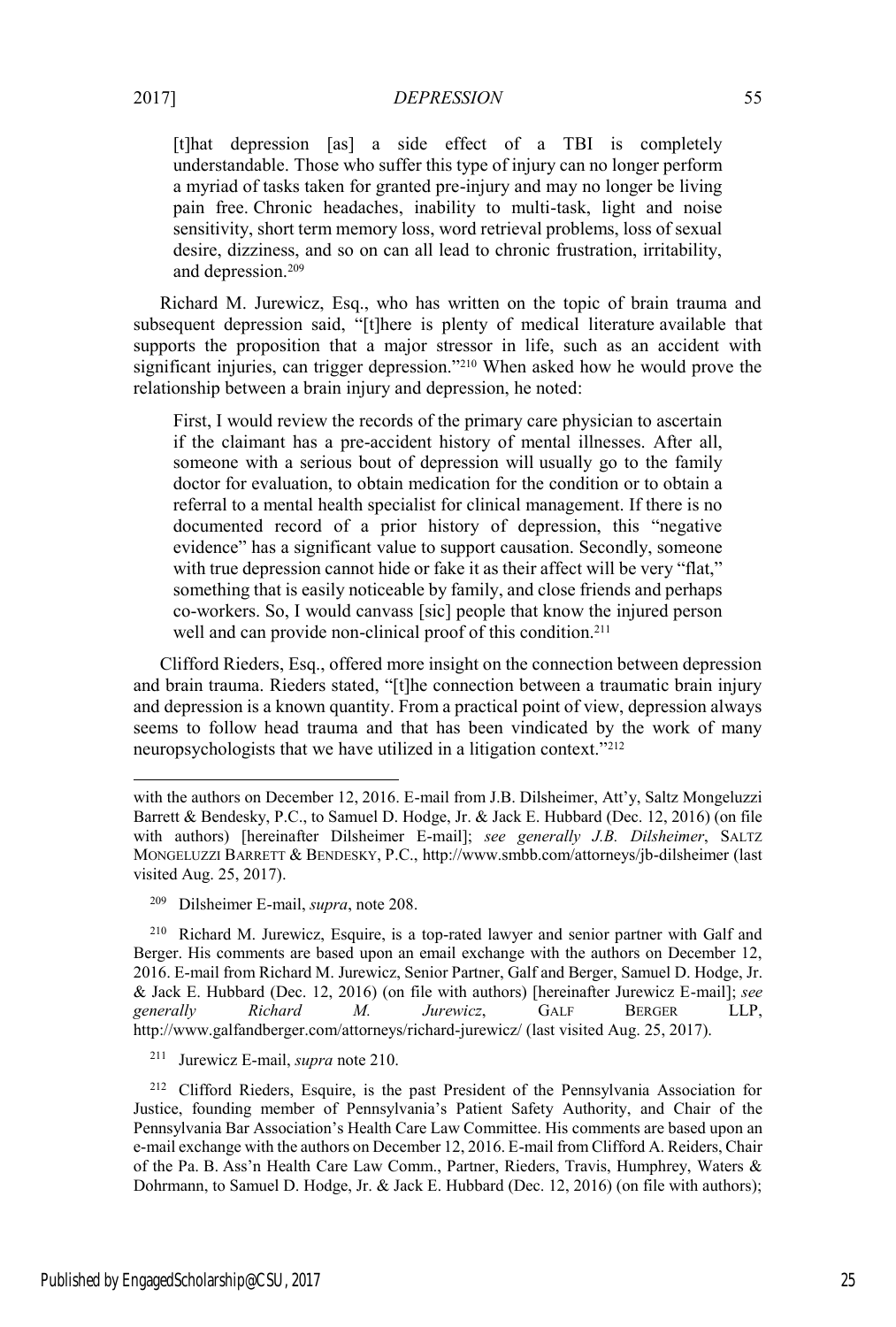Attorneys recognize the complexity of trying a TBI and depression case; these unique cases lend themselves to unique litigation tactics. Anthony Baratta, Esq., an attorney from Philadelphia, provided advice about trying a TBI and depression case.213 While the medical, psychological, and legal complexities of these cases may seem overwhelming to lay jurors, Baratta noted, "I believe in explaining these issues to a jury. It is important that the legal principle of taking your victim as you find them is imperative and must be discussed up front."<sup>214</sup> Baratta suggested that attorneys should remain focused on the effects that TBI and its accompanying depression has on the claimant's life, stating "TBI and depression are labels which help categorize a problem so it can be diagnosed, treated and then properly compensated. Whatever the label that is used, it is the effect on the injured person's life which must be evaluated and judged."<sup>215</sup> On a final note, Baratta provided counsel with the following specific suggestions to consider when trying a TBI and depression case:

- 1. Counsel must prove the old normal through witnesses, including medical providers, who knew the person before the incident occurred;216
- 2. Counsel must explain what happens to the brain in a  $TBI;^{217}$
- 3. Counsel can use neuropsychological testing to help demonstrate a baseline of the brain before and after the injury; $218$
- 4. Counsel should rely on psychologists to help explain why symptoms of a TBI mix with the challenges of life to create anxiety and depression;<sup>219</sup> and
- 5. Counsel should carefully select lay witnesses to describe both the person before and after the event.220

While the above attorneys provide valuable advice on how lawyers should handle the adversarial task of either bringing or defending a TBI and depression case, judges and mediators offer similarly valuable advice because they occupy a more neutral role in the proceedings. The Honorable Richard B. Klein, a mediator and former judge,

- <sup>214</sup> Baratta E-mail, *supra* note 213.
- <sup>215</sup> *Id.*

 $\overline{\phantom{a}}$ 

- <sup>216</sup> *Id.*
- <sup>217</sup> *Id.*
- <sup>218</sup> *Id.*
- <sup>219</sup> *Id.*
- <sup>220</sup> *Id.*

see generally Clifford A. Reiders, RIEDERS, TRAVIS, HUMPHREY, WATERS, & DOHRMANN, http://www.riederstravis.com/attorneys/clifford-a-rieders/ (last visited Aug. 25, 2017).

<sup>213</sup> Anthony J. Baratta, Esquire, is a founding member of the firm Baratta, Russell, and Baratta, which is located in the suburbs of Philadelphia. His comments are based upon an email exchange with the authors on December 13, 2016. E-mail from Anthony J. Baratta, Founding Member, Baratta, Russell & Baratta, to Samuel D. Hodge, Jr. & Jack E. Hubbard (Dec. 13, 2016) (on file with authors) [hereinafter Baratta E-mail]; *see generally Anthony J. Baratta*, BARATTA, RUSSELL,&BARATTA, https://www.barattarussell.com/about-us/meet-ourlawyers/anthony-j-baratta/ (last visited Aug. 25, 2017).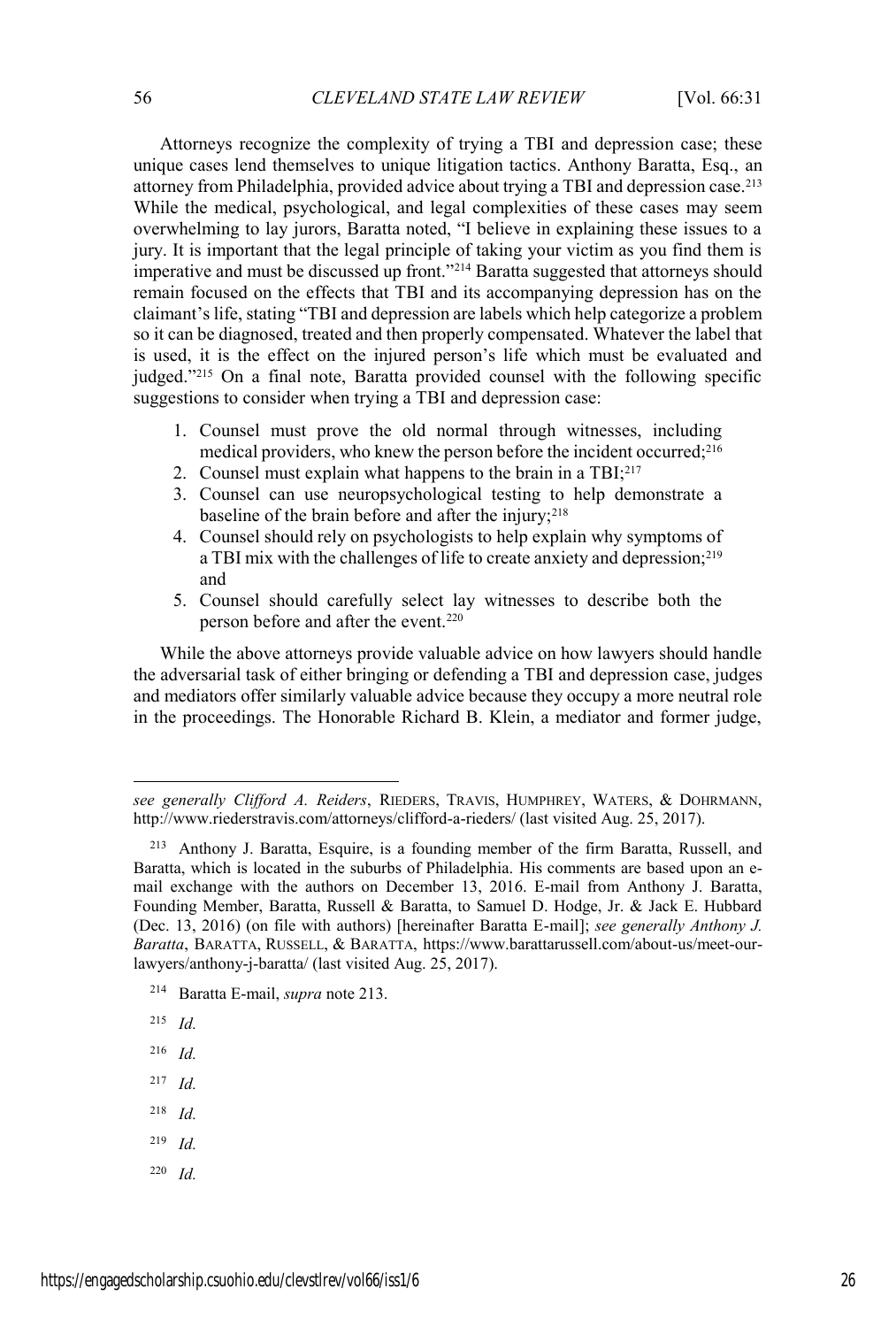explained how he determines whether a claimant has raised a credible claim for depression following a traumatic brain injury. Judge Klein said,

to some extent I use the traditional tools in evaluating whether or not there is a credible claim for depression following a traumatic brain injury. I look at the qualifications of the experts as I would in any case where there is a battle of the experts. As a mediator, I generally will have the opportunity to hear from the injured party and make judgments as to credibility.221

In addition to evaluating the qualifications of the experts, Judge Klein provided further insight into how he approaches a TBI and depression case from the bench:

One of the first things to assess is the nature of the brain injury. How did it occur and should it be classified as mild, moderate or severe? It is normal for one who has a significant brain injury that has disrupted his or her life to feel sad because of the problems that ensue. The question, therefore, becomes whether it rises beyond the normal to be classified as serious depression. The symptoms the experts will be asked to evaluate include feeling sad, lacking energy, not enjoying daily life, trouble sleeping, feelings of guilt or worthlessness and others. The judge or mediator can look at the evidence presented to see if these are real complaints.<sup>222</sup>

The prevalence of depression is not lost on Judge Klein, who noted that "[i]t should not be overlooked that people suffer from depression even without physical injury, and the experts say the number is about one in ten."<sup>223</sup> However, Judge Klein recognized the strong correlation between TBIs and depression and is aware that "the experts also opine that two to three times as many people with a traumatic brain injury develop depression."<sup>224</sup> Judge Klein then suggested that other physical effects of the TBI, apart from the depression, are important to keep in mind, specifically whether "the person has headaches, ringing in the ears, mood changes, memory problems, etc." following the injury.225 Additionally, Judge Klein said it is important "to ascertain whether the claimant had counseling or was put on antidepressants."<sup>226</sup> If the claimant was put on antidepressants following the TBI, Judge Klein finds it important to ask what the results were and whether "the person ha[d] side effects from the medication"<sup>227</sup>

- <sup>225</sup> *Id.*
- <sup>226</sup> *Id.*
- <sup>227</sup> *Id.*

<sup>&</sup>lt;sup>221</sup> Judge Klein was both a trial and appellate court judge in Pennsylvania and currently serves as a mediator with the *Director of Dispute Resolution Institute.* E-mail from Judge Richard B. Klein, Former Judge, Mediator, Disp. Resol. Inst., to Samuel D. Hodge, Jr. & Jack E. Hubbard (Dec. 13, 2016) (on file with authors) [hereinafter Klein E-mail]; *see generally Judge Richard B. Klein (Ret.)*, DISP. RESOL. INST., http://adrdri.com/member/judge-richard-bklein-ret/ (last visited Aug. 25, 2017).

<sup>222</sup> Klein E-mail, *supra* note 221.

<sup>223</sup> *Id.*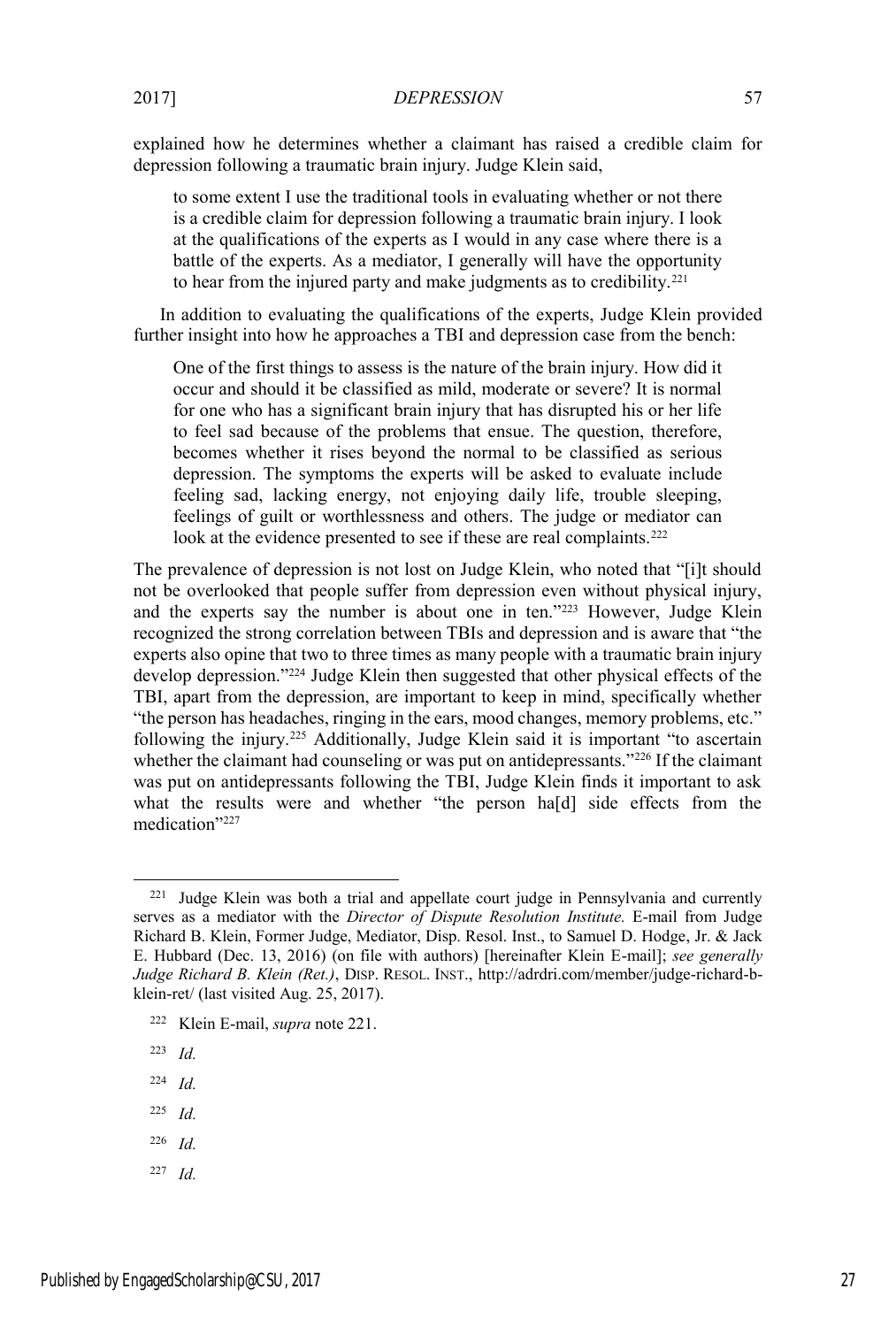The Honorable A. Michael Snyder also discussed what he looks for in deciding whether a claimant's depression is believable and related to the trauma:

There are no magic words that do it. I look to see if the individual had been treated for depression before the trauma or not. If there was no treatment before, then the logical conclusion is that the depression is related. If there was treatment before, did the frequency change, or medications change after the trauma. If the individual had been treated before, but had stopped treatment before the trauma, and treatment again resumes, I would normally assume that the new treatment was related. Of course, one looks to see whether the treating psychiatrist or psychologist will provide a report indicating causal connection, but that is just too easy.228

In addition to considering whether the claimant was ever treated for depression before the TBI, Judge Snyder found consideration of how the claimant's behavior has changed post-TBI to be important.<sup>229</sup> For instance,

[i]f the individual was able to work or relate to the world before the trauma but can't do so after, again the conclusion is normally that the depression is related. If there was prior baseline psychiatric testing, not neuropsychological testing, I'd like to see the difference if the testing is done after the trauma.<sup>230</sup>

Mediator Harris Bock offered a contrary view that the physical impact of the injury on the brain could partially cause a claimant's post-TBI depression.231 Bock opined that "depression does not occur as a result of the insult causing the traumatic brain injury. However, the emotional and cognitive problems that flow from a bona fide TBI can in fact be the legal cause of the resulting depression."<sup>232</sup>

# IV. COURT CASES

Depression is usually not the primary focus of a brain trauma case. Most of the time, it is a secondary complication.<sup>233</sup> An analysis of the court decisions in brain

<sup>230</sup> *Id.*

<sup>232</sup> Harris E-mail, *supra* note 231.

<sup>233</sup> *E.g.*, Morales v. Peake, No. 07-1717, 2009 U.S. App. Vet. Claims LEXIS 26, at \*2–3 (Vet. App. Jan. 15, 2009).

 <sup>228</sup> Judge Synder is a former Worker's Compensation Judge in Pennsylvania and is currently a mediator with the Dispute Resolution Institute. E-mail from Judge A. Michael Snyder, Former Judge, Mediator, Disp. Resol. Inst., to Samuel D. Hodge, Jr. & Jack E. Hubbard (Dec. 13, 2016) (on file with authors) [hereinafter Snyder E-mail]; *see generally Judge A. Michael Snyder*, DISP. RESOL. INST., http://adrdri.com/member/judge-a-michael-snyder-ret/ (last visited Aug. 25, 2017).

<sup>229</sup> Snyder E-mail, *supra* note 228.

<sup>231</sup> Harris Bock, Esquire, is the *Director of Dispute Resolution Institute* and a recognized leader in alternative dispute resolution. His comments are based upon an e-mail exchange with the authors on December 12, 2016. E-mail from Harris Bock, Esq., Director, Disp. Resol. Inst., to Samuel D. Hodge, Jr. & Jack E. Hubbard (Dec. 13, 2016) (on file with authors) [hereinafter Harris E-mail]; *see generally Harris T. Bock, Esq.*, DISP. RESOL. INST., http://adrdri.com/member/harris-t-bock-esq/ (last visited Aug. 25, 2017).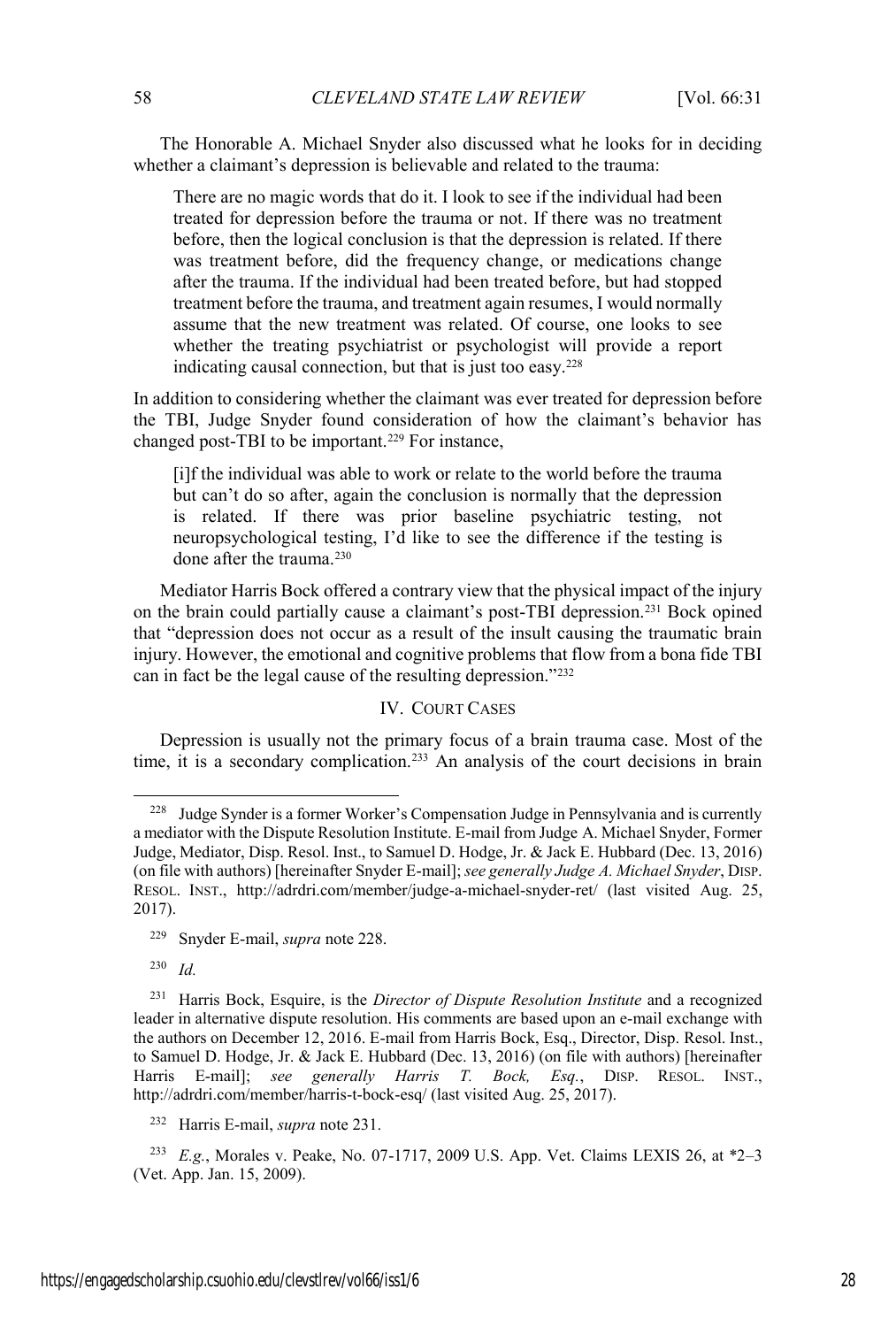#### *A. Insurance*

offer an overview of a few cases in which depression was at issue.

*TBCI, P.C. v. State Farm Mutual Automobile Insurance Company* involved a nofault dispute over medical expenses of \$62,747 for care rendered to the insured claimant following a car accident.<sup>236</sup> The claimant alleged that he sustained a traumatic brain injury that caused major depression.237 The treating doctor noted that the patient exhibited a reduced energy level, fatigue, slowed motor function, and isolation from family interaction.<sup>238</sup> A subsequent examination showed additional symptoms of hypersensitivity to light, problems with depth perception, tinnitus, and a numbness and tingling sensation.239 The defense produced a number of experts who opined that the claimant did not sustain a closed head injury.<sup>240</sup> The court ruled in favor of State Farm, finding State Farm's experts to be more credible.<sup>241</sup> The court noted that the emergency responders found the claimant to be alert and conscious when they arrived on the scene and that he had a normal Glasgow Coma score.242 Therefore, the court found it questionable that the claimant's experts relied on a history of unconsciousness, as related by the claimant, in establishing the diagnosis of a closed head injury.<sup>243</sup> Evidence also demonstrated that the patient made a poor effort in testing. The court opined that it is impossible for a person with a mild traumatic brain injury to have long-term memory problems; instead, the individual should only have a short-term memory issue.<sup>244</sup> The court further pointed out that the claimant's doctor admitted that "the neuropsychological profile was difficult to interpret due to the relatively uniformed depression across a wide range of abilities."<sup>245</sup>

 <sup>234</sup> *E.g.*, Marks v. 84 Lumber Co., 939 So. 2d 723 (La. Ct. App. 2006).

<sup>235</sup> *See, e.g.*, Dillon v. Auto-Owners Ins., No. 14-cv-00246-LTB-MJW, 2014 U.S. Dist. LEXIS 141799, 2014 WL 4976315, at \*2 (D. Colo. Oct. 6, 2014); White v. Prudential Ins., 908 F. Supp. 2d 618 (E.D. Pa. 2012); TBCI PC v. State Farm Mut. Auto. Ins., No. 277260, 2008 Mich. App. LEXIS 2712, 2008 WL 4367530, at \*6 (Mich. Ct. App. Sept. 25, 2008).

<sup>236</sup> *TBCI PC*, No. 277260, at \*3.

<sup>237</sup> *Id.*

<sup>238</sup> *Id.*

<sup>239</sup> *Id.*

<sup>240</sup> *Id.* at \*4.

<sup>241</sup> *Id.*

<sup>242</sup> *What is the Glasgow Coma Scale?*, GLASGOW COMA SCALE, http://www.glasgowcomascale.org/what-is-gcs/ (last visited Aug. 22, 2017).

<sup>243</sup> *TBCI PC*, No. 277260, at \*6.

<sup>244</sup> *Id.* at \*9.

<sup>245</sup> *Id.* at \*6.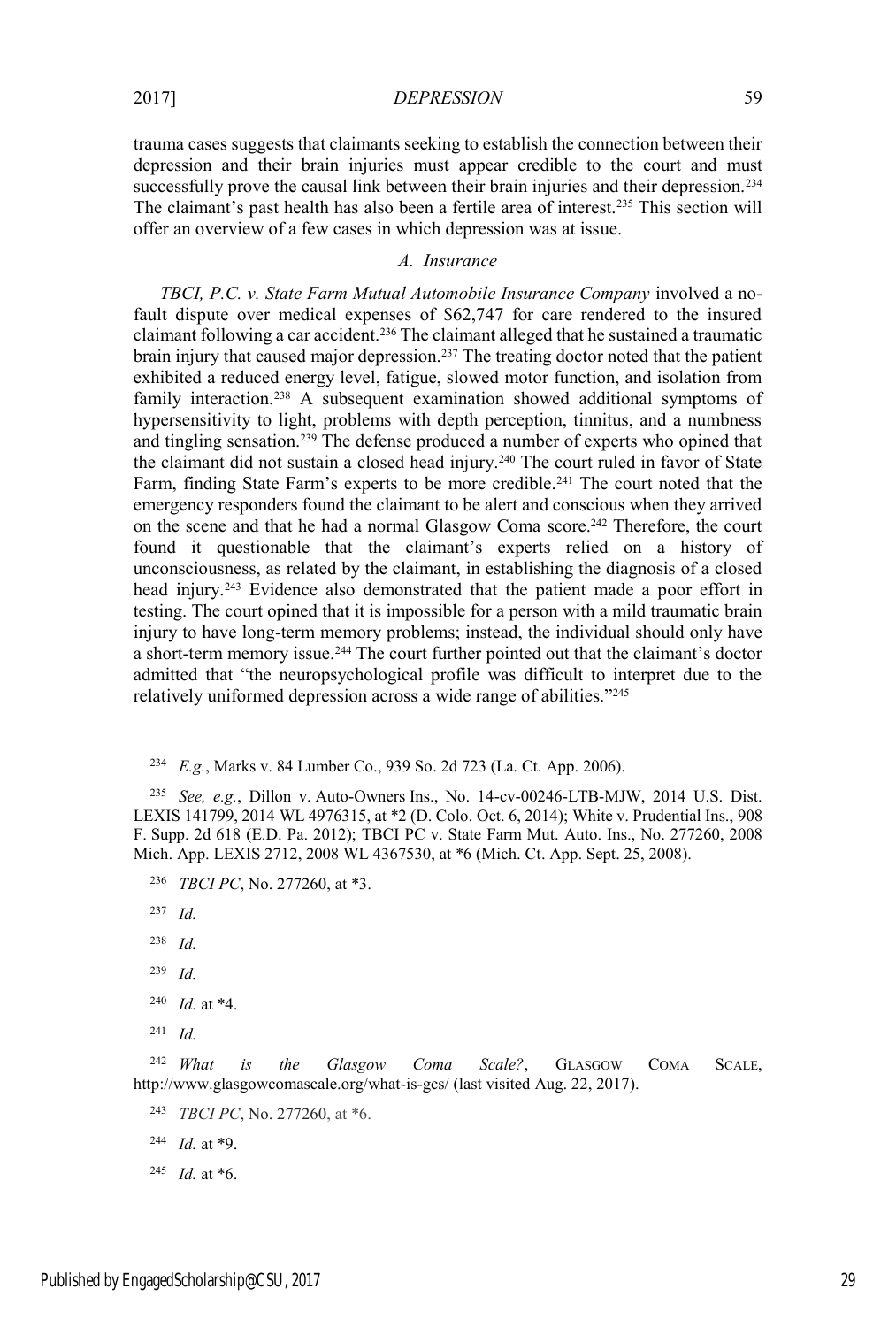The importance of independent medical examinations ("IME") to corroborate or disprove the link between a TBI and depression was at issue in *Dillon v. Auto-Owners Insurance Company*. <sup>246</sup> Specifically, this case involved a claim for underinsured motorist benefits. The court considered a motion to compel IMEs with a either a neurologist or a psychiatrist in addition to a neuropsychologist.247 The claimant argued that she suffered from depression and anxiety as the result of a motor vehicle accident.248 She also alleged cognitive and neurological deficits resulting from a traumatic brain injury.249 The court granted the motion ordering the IMEs because there was "good cause" to show that the IMEs were needed to determine the extent of the claimant's depression, anxiety, and emotional distress.<sup>250</sup>

*White v. Prudential Insurance Company of America* involved a claim for long term disability as the result of a rollover car accident.<sup>251</sup> The claimant asserted that he suffered a traumatic brain injury, while Prudential Insurance maintained that he suffered from mental problems unrelated to the accident.<sup>252</sup> Under Prudential's Policy, if the disability is solely related to mental illness, then the benefits are limited to twenty-four months.253 The facts revealed that before the accident, the claimant was the chief financial officer of a company, where he had to perform complex tasks under pressure.254 A week after the accident, he lost his job and refused to work in any capacity while undergoing treatment.<sup>255</sup> After exhausting all of his benefits, he applied for long term disability; this claim was denied after a treating physician noted that the claimant was "alert and oriented, could sit, stand, and walk without physical limitations."<sup>256</sup> The doctor also noted that the claimant had no objective evidence of a traumatic brain injury.257 The claimant appealed, and Prudential reversed its position and granted him long term benefits.258 Subsequently, Prudential terminated the benefits questioning the etiology of the cognitive impairments and claimed that the claimant's problem was due to depression, which therefore precluded him from long term benefits under the twenty-four month mental illness limitation period.259 In the end, the court disagreed with Prudential and stated that several doctors noted that his

- <sup>252</sup> *Id.*
- <sup>253</sup> *Id.*
- <sup>254</sup> *Id.* at 621.
- <sup>255</sup> *Id.* at 623.
- <sup>256</sup> *Id.*
- <sup>257</sup> *Id.*
- <sup>258</sup> *Id.*
- <sup>259</sup> *Id.* at 624.

 <sup>246</sup> Dillon v. Auto-Owners Ins., No. 14-cv-00246-LTB-MJW, 2014 U.S. Dist. LEXIS 141799, 2014 WL 4976315, at \*1 (D. Colo. Oct. 6, 2014).

<sup>247</sup> *Id.*

<sup>249</sup> *Id.* at \*1.

<sup>250</sup> *Id.* at \*3.

<sup>251</sup> White v. Prudential Ins., 908 F. Supp. 2d 618 (E.D. Pa. 2012).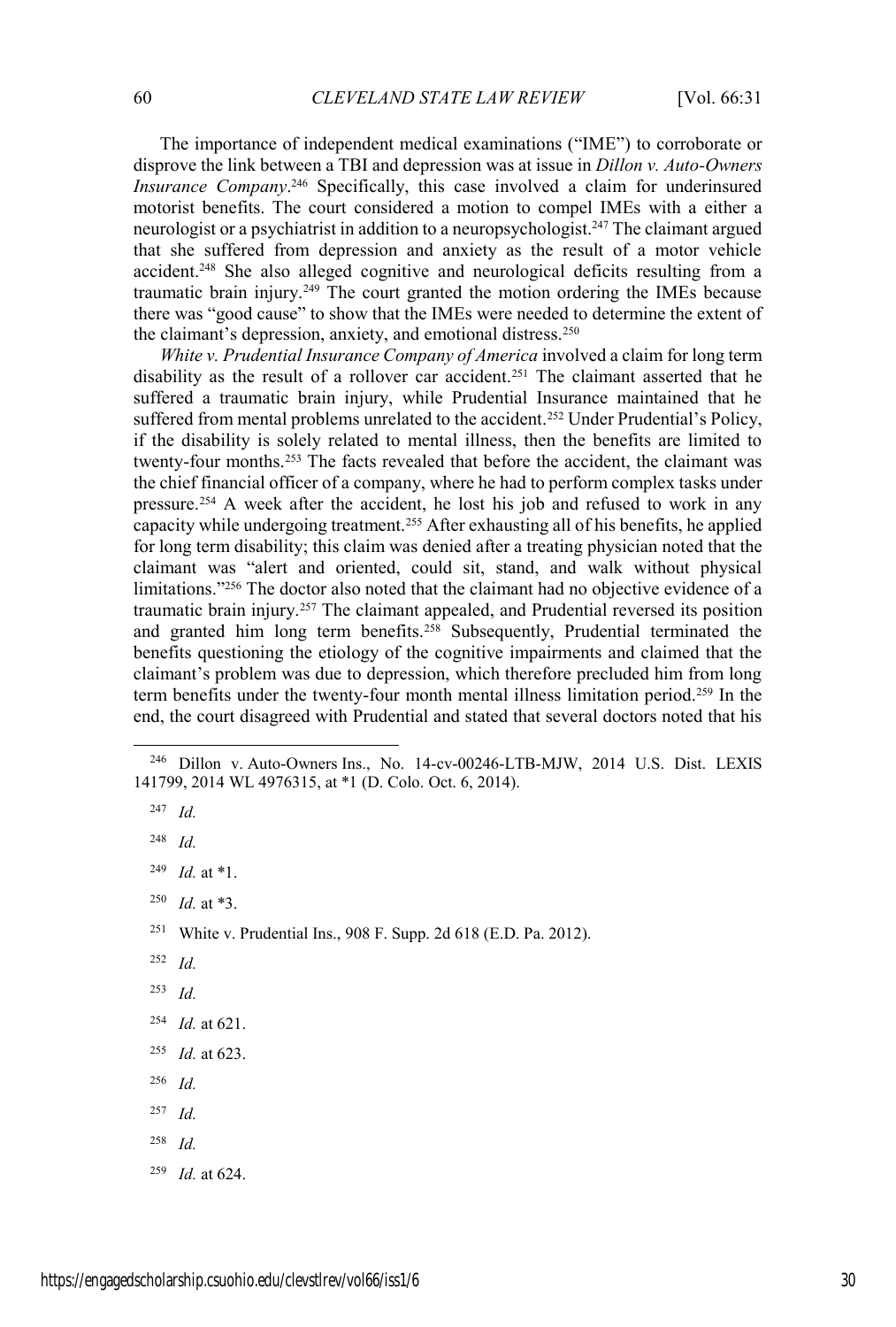*Laird v. Metlife and Accident Insurance Company* also involved a claim under a long term disability policy stemming from injuries following a motor vehicle accident.262 The claimant argued that he was completely disabled and could not continue his employment because of a traumatic brain injury that constituted an organic brain disease.263 This problem caused a mood disorder and depression which continued to worsen.264 A neuropsychologist assessed the claimant's "neurocognitive and adjustment status secondary to cognitive problems from depression and a mild traumatic brain injury sustained in a [motor vehicle accident] four months ago."<sup>265</sup> The defense, however, asserted that the problems were more related to depression than the TBI.266 The administrator pointed to a twenty-four month limitation period for benefits in the policy but noted the exception for organic brain disease.<sup>267</sup> In this case, the defense asserted that there was no evidence of an organic brain disease and the diagnosis of a traumatic brain injury was not based upon any "persuasive clinical or radiological evidence."<sup>268</sup> Therefore, the plaintiff was not entitled to any additional benefits beyond the twenty-four month period.269 The court upheld this determination and did not find that the administrator acted in an arbitrary or capricious manner.<sup>270</sup> Nothing in the plan defined organic brain disease but the defendant offered thorough and well-reasoned evidence as to why the disability was due to depression and not an organic brain injury.271

# *B. Torts*

This issue also comes up frequently in tortious litigation. *Donnellan v. First Student, Inc.* dealt with a rear-end motor vehicle accident in which the plaintiff was hit in the back of the head by either a generator or a power tool that broke through a cargo cage.272 The plaintiff was thirty-one years old and had years of consultations,

<sup>262</sup> Laird v. Metlife & Accident Ins., No. 08–13075, 2009 U.S. Dist. LEXIS 72201, 2009 WL 2496491 at \*2 (E.D. Mich. Aug. 17, 2009).

<sup>263</sup> *Id.* at \*2.

- <sup>264</sup> *Id.* at \*6.
- <sup>265</sup> *Id.* at \*7.
- <sup>266</sup> *Id.* at \*8.
- <sup>267</sup> *Id.* at \*10.
- <sup>268</sup> *Id.* at \*13.
- <sup>269</sup> *Id.* at \*19.
- <sup>270</sup> *Id.* at \*21.
- <sup>271</sup> *Id.* at \*19.
- <sup>272</sup> Donnellan v. First Student, Inc., 891 N.E.2d 463 (Ill. App. Ct. 2008).

 <sup>260</sup> *Id.* at 628.

<sup>261</sup> *Id.* at 620, 639.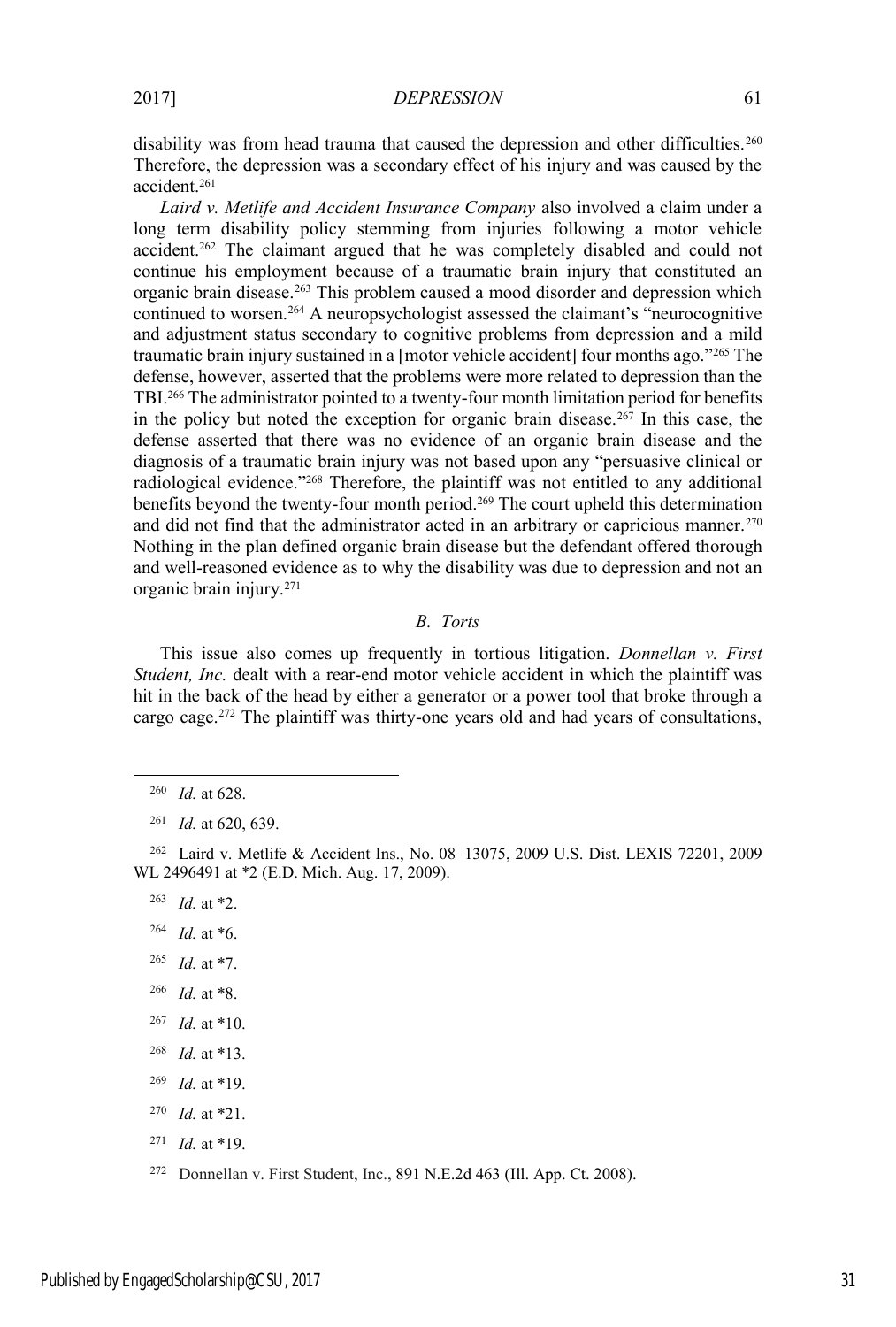treatments, and physical therapy.273 He continued to suffer from headaches, pain, sleep disturbances, memory loss, and vision problems.274 Donnellan was diagnosed with a traumatic brain injury that triggered his depression.275 The jury found in favor of the claimant and returned a \$6 million dollar verdict, which the appellate court later upheld.<sup>276</sup> The case is noteworthy because a SPECT Scan<sup>277</sup> diagnosed the brain injury, and the court held a Frye hearing to determine the test's admissibility.<sup>278</sup>

In *Green v. K-Mart Corporation*, the plaintiff was a patron in a K-Mart store when she was hit in the head by falling crawfish platters.<sup>279</sup> Green was diagnosed with a concussion that led to chronic pain and major depression.280 An examination revealed that the depression had taken over her life, that she had psychomotor retardation, and that she was guarded and withdrawn.281 A clinical social worker met with the plaintiff multiple times and noted that her condition had also affected her children, who also exhibited signs of depression.<sup>282</sup> An expert for the defense opined that the plaintiff suffered from undifferentiated schizophrenia and that the depression was related to this mental illness.283 The jury resolved the conflicting testimony in favor of the plaintiff and noted that none of her psychological problems were present before the incident.<sup>284</sup> The court awarded her \$500,000 in general damages and \$3,458,453 in future medical expenses.285

*Simon v. State Farm Mutual Insurance Company* involved a plaintiff who was injured in a significant motor vehicle accident in which her car had to be cut in two before she could be extricated.286 Her treating physician testified that there was a strong indication of a traumatic brain injury and a basal skull fracture.<sup>287</sup> As a result, she developed major depression and occasional thoughts of suicide requiring hospitalization.288 Her experts noted that the traumatic brain injuries she sustained in

<sup>276</sup> *Id.* at 473, 484.

<sup>277</sup> Mayo Clinic Staff, *SPECT Scan*, MAYOCLINIC.ORG (Dec. 23, 2016), http://www.mayoclinic.org/tests-procedures/spect-scan/home/ovc-20303153.

- <sup>278</sup> *Donnellan*, 891 N.E.2d at 468.
- <sup>279</sup> Green v. K-Mart Corp., 849 So. 2d 814 (La. Ct. App. 2003).
- <sup>280</sup> *Id.* at 826.
- <sup>281</sup> *Id.*
- <sup>282</sup> *Id.* at 827.
- <sup>283</sup> *Id.* at 829.
- <sup>284</sup> *Id.* at 830.
- <sup>285</sup> *Id.* at 832.
- <sup>286</sup> Simon v. State Farm Mut. Auto. Ins., 43 So. 3d 990 (La. Ct. App. 2010).
- <sup>287</sup> *Id.* at 994.
- <sup>288</sup> *Id.*

 <sup>273</sup> *Id.* at 466, 469.

<sup>274</sup> *Id.* at 469.

<sup>275</sup> *Id.* at 472.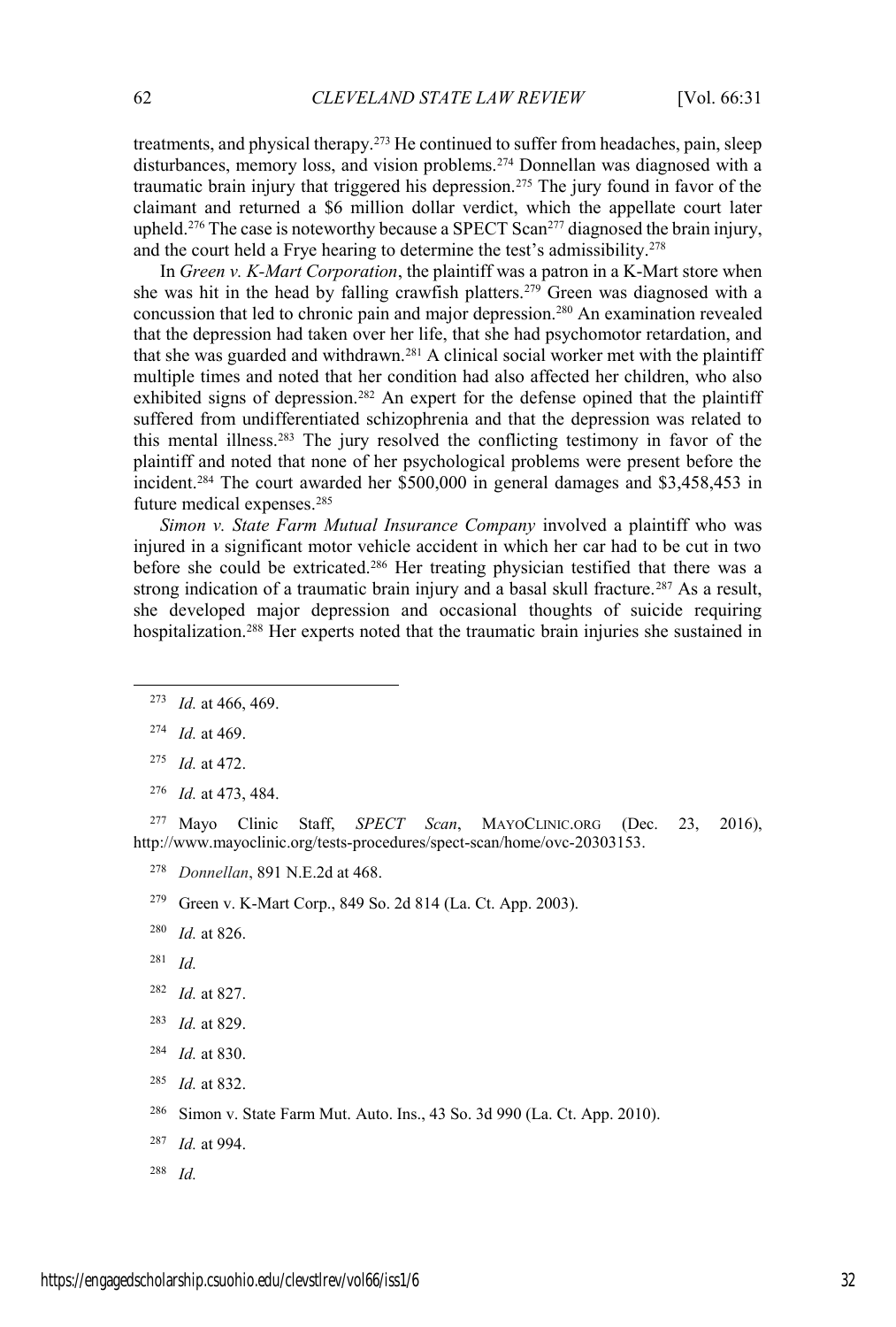the accident were the cause of these problems.289 The defense did not offer any medical evidence to rebut these assertions; rather, it relied upon the testimony of a neuropsychologist who claimed that the plaintiff was malingering.290 The jury found in favor of the plaintiff, but awarded nothing for disability and only \$3,500 for loss of earning capacity.291 This was found to be reversible error and the appellate court conducted a de novo review.292 The reviewing court noted that none of the presented evidence contradicted the plaintiff's need for medical care, diagnostic testing, and medication that she required to function every day.293 While the claimant may have suffered from depression before the accident, she was a different person following the collision.294 The court also determined that depression increases pain and pain increases depression in a vicious cycle.<sup>295</sup> Evidence demonstrated that the plaintiff had more than three bouts of depression since the accident and, thus, that she had a 90% chance of having life-long problems with depression.296 Therefore, the court readjusted the award and gave her \$234,415 for future medicals, \$250,000 in general damages, and \$350,000 in loss of earning capacity.<sup>297</sup>

*Fairchild v. United States* involved a claim under the Federal Tort Claims Act.298 The plaintiff was involved in a clear liability accident with a cargo truck owned by the government.299 She sustained an alleged closed head injury and organic delusional depression.300 Since the accident, numerous witnesses stated that she suffered serious emotional problems including memory loss, sleepiness, and the inability to handle stress.<sup>301</sup> The plaintiff also heard voices and demonstrated other forms of psychotic behavior.<sup>302</sup> The expert for the defense asserted that the plaintiff suffered no type of organic brain damage and that her brain injury was not documented and inconsistent with the information reviewed.<sup>303</sup> The court sided with the plaintiff and noted that the evidence was convincing on the question of whether the claimant struck her head in the accident—evidenced by her broken teeth and the vehicle's damaged windshield.<sup>304</sup>

- 289 *Id.*
- <sup>290</sup> *Id.*
- <sup>291</sup> *Id.* at 997.
- <sup>292</sup> *Id.*
- <sup>293</sup> *Id.* at 999.
- <sup>294</sup> *Id.* at 1001.
- <sup>295</sup> *Id.* at 1000.
- <sup>296</sup> *Id.*
- <sup>297</sup> *Id.* at 1006.
- <sup>298</sup> Fairchild v. United States, 769 F. Supp. 964 (W.D. La. 1991).
- <sup>299</sup> *Id.* at 965.
- <sup>300</sup> *Id.* at 966.
- <sup>301</sup> *Id.*
- <sup>302</sup> *Id.*
- <sup>303</sup> *Id.* at 967.
- <sup>304</sup> *Id.*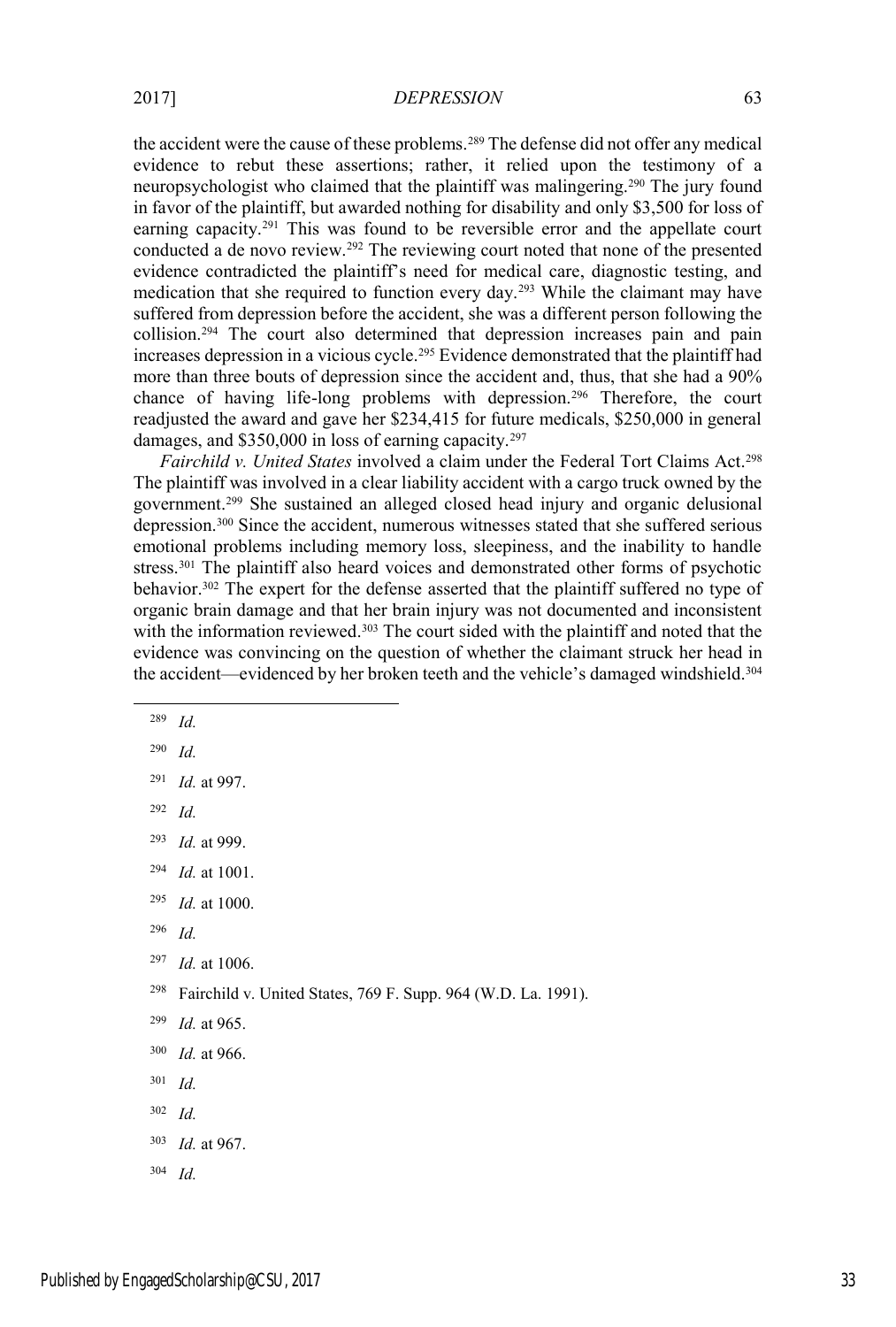Also, the numerous tests conducted by the plaintiff's experts supported the diagnosis of a traumatic brain injury. The court accepted the testimony of the plaintiff's experts who argued that the motor vehicle accident was the stimulus that caused the brain injury and related psychotic disorder.<sup>305</sup> As a result, the court awarded her \$490,568 to fund her future lost wages, over \$1 million in future medical expenses, and  $$250,000$  for general damages.<sup>306</sup>

In *Davis v. William & Jeanette Victory*, a forty-four-year-old woman was hit on the head by a ladder while walking along the sidewalk.<sup>307</sup> The plaintiff alleged that she sustained a brain injury and depression.<sup>308</sup> Evidence showed that she worked two years following the accident and then took a leave of absence as the result of depression.<sup>309</sup> The defendant asserted that because the plaintiff only suffered from depression and had no permanent brain injury, her inability to work was unrelated to the event.<sup>310</sup> The defendant alleged that the plaintiff was waiting for the compensation from her case in order to start a business.<sup>311</sup> Although the plaintiff demanded \$2.5 million, and the jury only awarded her \$27,500.312

# *C. Social Security*

In *Faucett v. Astrue,* the plaintiff alleged a disability as the result of a subarachnoid hemorrhage, a traumatic brain injury, and depression.<sup>313</sup> The facts demonstrated that the claimant was involved in a motorcycle accident and lost consciousness.<sup>314</sup> Following discharge from the hospital, he was diagnosed with a closed head injury, memory loss, and headaches.<sup>315</sup> He was seen again in the emergency room several months later after having rage outbursts.<sup>316</sup> A psychologist examined Faucett at the request of a state agency, and Faucett stated that he could not work and had difficulty controlling his anger.<sup>317</sup> He was diagnosed with major depressive and cognitive disorders secondary to a traumatic brain injury.<sup>318</sup> A state psychologist reviewed the claimant's medical records and opined that the plaintiff could work in a job that did

<sup>308</sup> *Id.*

- <sup>311</sup> *Id.*
- <sup>312</sup> *Id.*

<sup>313</sup> Faucett v. Astrue, No. 3:10-3093-JFA-JRM, 2012 U.S. Dist. LEXIS 39648, 2012 WL 988057, at \*1 (D.S.C. Feb. 21, 2012).

<sup>314</sup> *Id.* at \*3.

- <sup>315</sup> *Id.*
- <sup>316</sup> *Id.* at \*4.
- <sup>317</sup> *Id.*
- <sup>318</sup> *Id.*

 <sup>305</sup> *Id.*

<sup>306</sup> *Id.* at 968.

<sup>307</sup> Davis v. Victory, [2015] 96 N.W. Pers. Inj. Litig. Rep. (Jury Verdicts N.W., Inc.) 388, at \*1, 2 (Wash. Super. Ct. Aug. 14, 1996).

<sup>309</sup> *Id.*

<sup>310</sup> *Id.*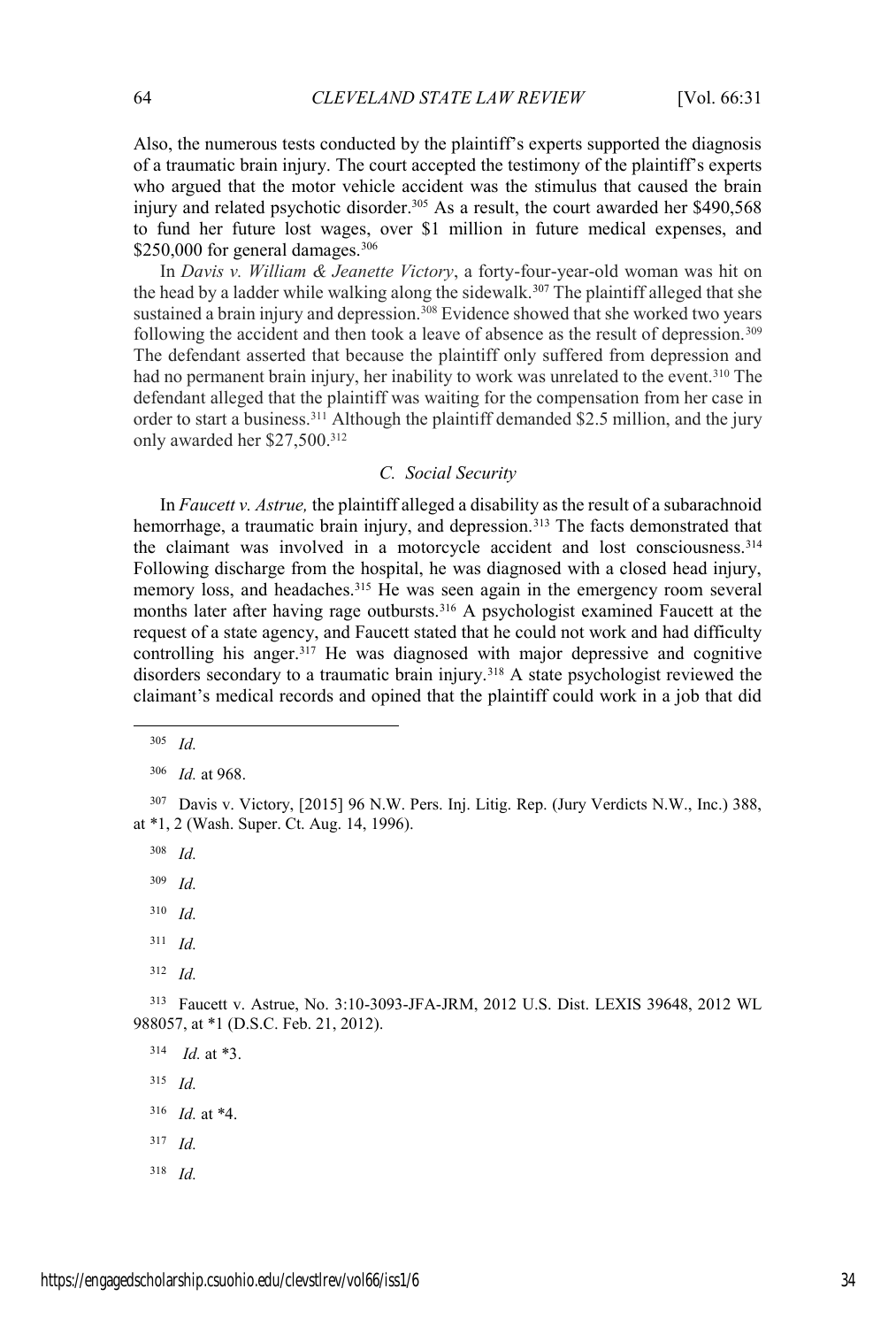not involve interaction with the public.<sup>319</sup> The administrative law judge (ALJ) found the claimant was disabled as of his fifty-fifth birthday rather than on the date of the much earlier accident.320 The plaintiff appealed and claimed that the ALJ did not properly consider his long term cognitive, behavioral, and depressive symptoms that the traumatic brain injury caused.321 The court on appeal disagreed and found that the ALJ reasonably accounted for the limitations from the injury, limited his work to a job that did not require contact with the public, and found him disabled at the age of fiftyfive because the Social Security Grids had a different standard at that age.<sup>322</sup> The court further noted that the Commissioner's findings must be upheld even in view of conflicting evidence if substantial evidence supports the decision.<sup>323</sup>

### *D. Worker's Compensation*

*Felipe v. Department of Labor and Industries* involved a worker's compensation claim in which the plaintiff fell off a ladder at work.<sup>324</sup> He developed headaches following the injury and was diagnosed with major depression.325 The claimant went to a psychologist who then referred him to a brain injury specialist.<sup>326</sup> The brain injury specialist thought that the claimant had sustained a traumatic brain injury.<sup>327</sup> The claimant alleged that he suffered at least four headaches a day, vertigo, and lightheadedness.<sup>328</sup> His diagnosis was changed to a TBI with uncontrolled major depression.329 A doctor hired by the Department of Labor admitted that the plaintiff sustained a closed head injury, but opined that it had resolved.<sup>330</sup> The claim was denied and an appeal followed.331 The claimant asserted that he should not have to prove his injury by objective evidence.332 The claimant analogized his claim to one involving a psychiatric disability because the symptoms cannot be measured objectively.333 The court agreed that it was error to require an objective finding for the diagnosis.<sup>334</sup>

- <sup>321</sup> *Id.*
- <sup>322</sup> *Id.*
- <sup>323</sup> *Id.* at \*11.

- <sup>325</sup> *Id.* at 207.
- <sup>326</sup> *Id.*
- <sup>327</sup> *Id.*
- <sup>328</sup> *Id.*
- <sup>329</sup> *Id.*
- <sup>330</sup> *Id.*
- <sup>331</sup> *Id.*
- <sup>332</sup> *Id.* at 208.
- <sup>333</sup> *Id.* at 210.
- <sup>334</sup> *Id.* at 211.

 $320$  *Id.* at  $*6$ .

<sup>324</sup> Felipe v. Dep't of Labor & Indus., 318 P.3d 205, 206 (Wash. Ct. App. 2016).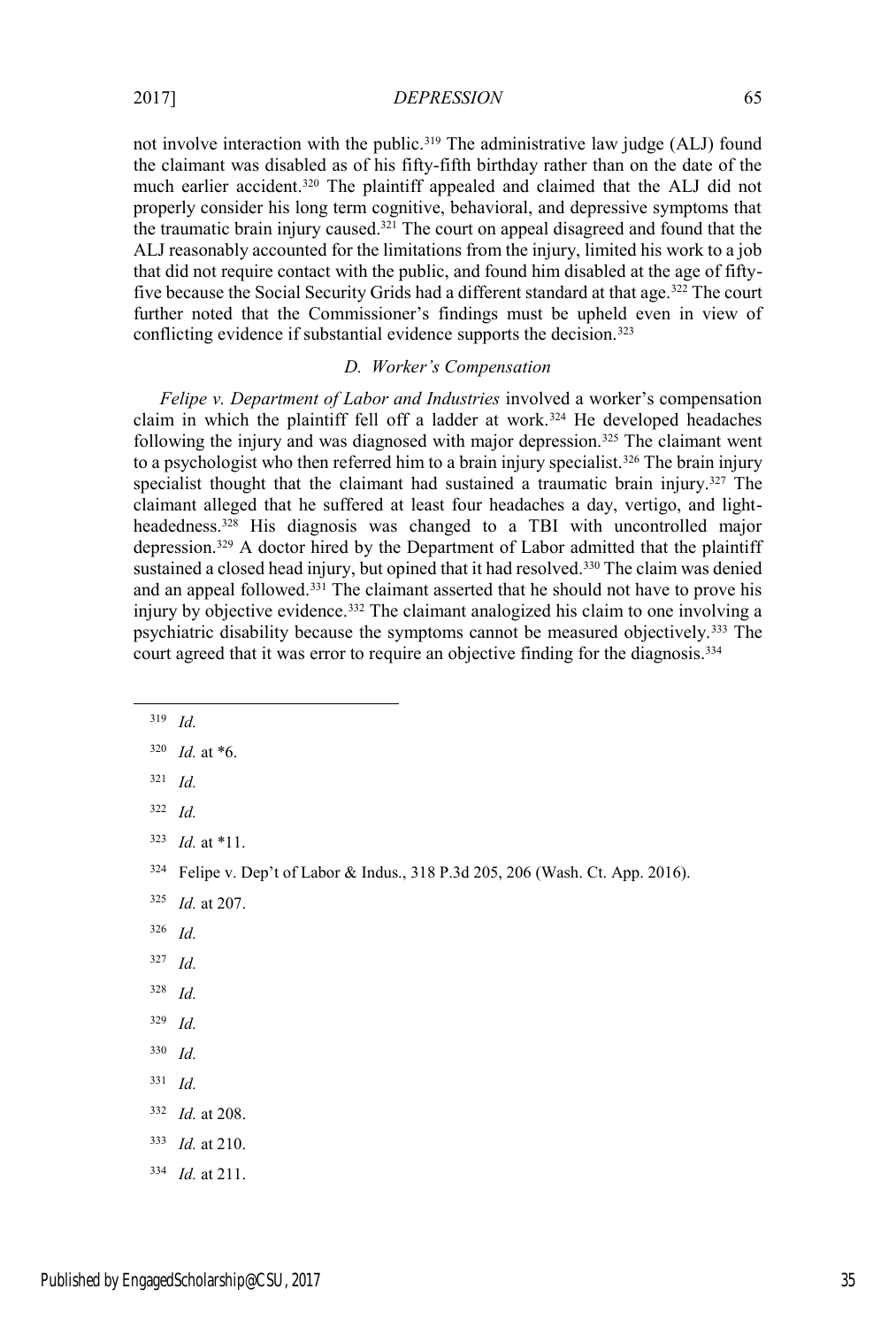In *Paul Johnson Plastering v. Johnson*, the claimant asserted that he suffered a work related brain injury that resulted in a permanent total disability.<sup>335</sup> The plaintiff was working on dry wall stilts when he fell and sustained various injuries including a wrist fracture.<sup>336</sup> A couple of months later, he complained of vision problems and depression.337 He tried to work but could not do his job.338 The plaintiff was referred to a psychologist who diagnosed him with a major depression disorder which "could [have been] triggered" by his fall.<sup>339</sup> He was granted temporary disability benefits which continued for eight years.<sup>340</sup> At the expiration of that time, the worker filed an application for permanent disability.<sup>341</sup> The defense contested the request and produced experts who opined that the plaintiff did not suffer a traumatic brain injury.342 The deputy commissioner denied compensation claiming that the initial application—filed eight years earlier—did not identify a brain injury so that such a claim was time barred.<sup>343</sup> The court held that if the brain injury was caused by the depression which originated from the original wrist injury, then the brain injury is not compensable.<sup>344</sup> Accordingly, his claim was denied.<sup>345</sup>

*Dawson v. Jaflo, Inc.* involved a worker's compensation claim by a tree trimmer who was injured when a branch fell and stuck him.<sup>346</sup> The employee claimed that he sustained a concussion, neck sprain, and shoulder injury.<sup>347</sup> During the course of treatment, he went to a neuropsychologist for an evaluation of the extent of his memory loss and mood disorder.<sup>348</sup> A psychological evaluation found that he had a mildly impaired memory and moderately impaired concentration, along with selfreported severe symptoms of anxiety and depression. <sup>349</sup> Another doctor opined that the claimant had a depressive and anxiety disorder related to post-concussion syndrome and made an assessment of a 20% whole person impairment of which he apportioned 5% for any pre-existing condition that may have existed.350 Another

- <sup>338</sup> *Id.*
- <sup>339</sup> *Id.*
- <sup>340</sup> *Id.*
- <sup>341</sup> *Id.*
- <sup>342</sup> *Id.* at 450.
- <sup>343</sup> *Id.*

<sup>345</sup> *Id.*

- <sup>348</sup> *Id.*
- <sup>349</sup> *Id.*
- <sup>350</sup> *Id.*

 <sup>335</sup> Paul Johnson Plastering v. Johnson, 576 S.E.2d 447, 448 (Va. 2003).

<sup>336</sup> *Id.*

<sup>337</sup> *Id.* at 449.

<sup>344</sup> *Id.* at 452.

<sup>346</sup> Dawson v. Jaflo, Inc., No. 16-0063, 2016 W. Va. LEXIS 968, 2016 WL 6962334, at \*1 (W. Va. Nov. 29, 2016).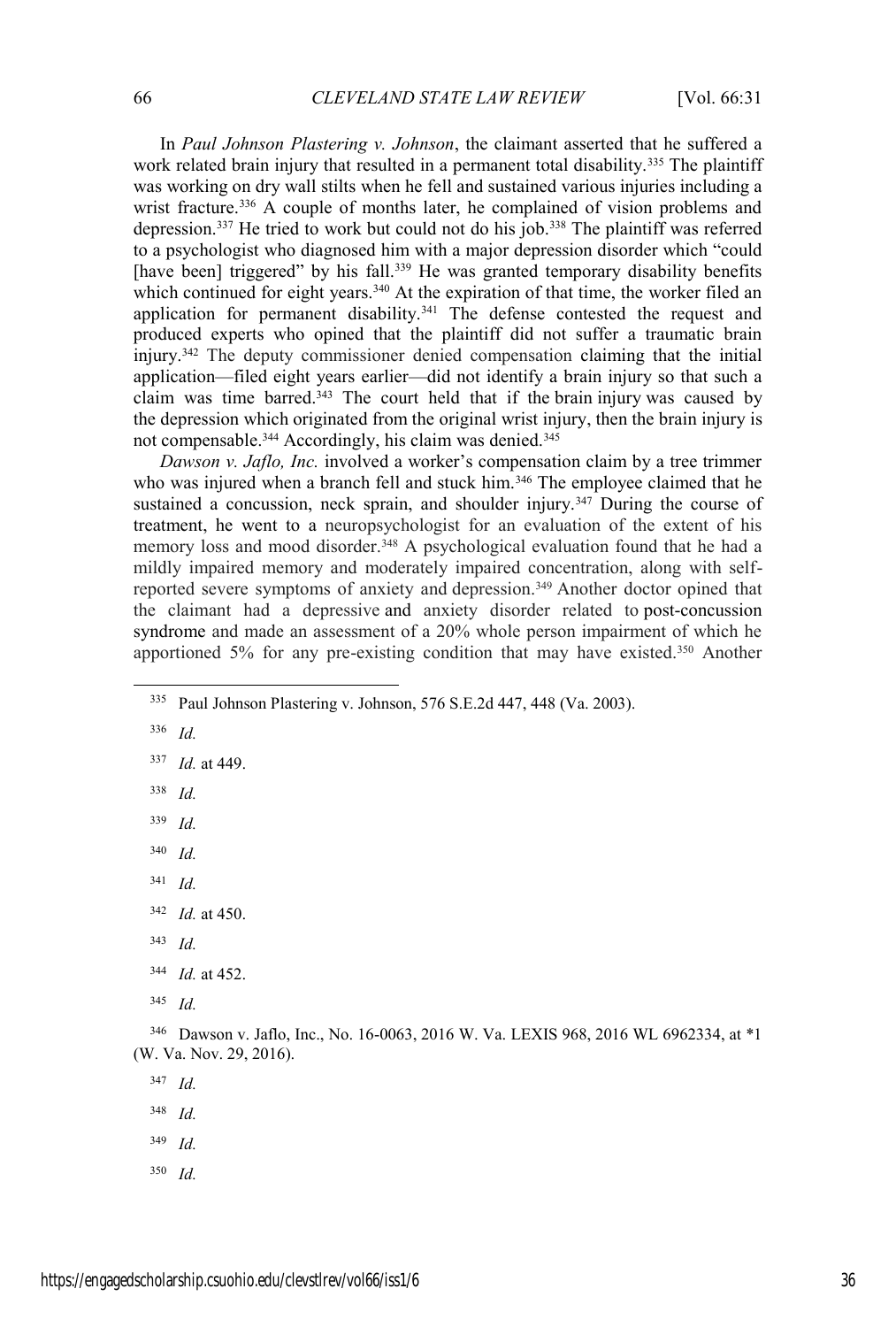doctor opined that the worker had a somatic symptom disorder with predominant pain.351 That physician then stated that the somatic pain disorder was excluded as compensable by the worker's compensation statute and signified the presence of a preexisting psychological impairment that is not compensable.<sup>352</sup> The ALJ found that the condition demonstrated a pre-existing psychological impairment that was not compensable and noted that the claimant exaggerated his psychological symptoms and memory loss.<sup>353</sup> The appellate court later upheld this ruling.<sup>354</sup>

## V. CONCLUSION

Regardless of cause, depression after a head injury occurs frequently, usually within the first year.<sup>355</sup> Considered a disorder of mood, depression is complex with multiple symptoms such as extreme sadness, hopelessness, lack of self-worth, anxiety, and various somatic issues including fatigue, appetite changes, and sleep pattern changes.356 These problems may become so painful to the claimant that they lead to suicidal behavior and ideation.<sup>357</sup> The diagnostic criteria for depression, as well as the different types of depression, are classified in the Diagnostic and Statistical Manual of Mental Disorders (DSM) published by the American Psychiatric Association currently in its fifth edition (DSM-V).<sup>358</sup>

The causes of depression vary, but can include biological changes, medical conditions, medications, substance abuse, genetics, psychosocial and environmental stress, family support, and head trauma.<sup>359</sup> The risk for the development of depression in any one individual depends upon the interplay of all of these factors. Pre-existing issues of depression, substance abuse, and head trauma further increase the potential for a depressive mental illness following a TBI.<sup>360</sup> Investigations into TBI in athletics and the military have provided new understanding of the interrelationships of TBI with depression development.

Handling a brain injury case involving depression can be expensive and requires a degree of expertise in understanding these types of problems. The parties must obtain many records to ascertain the claimant's functional status—both before and after the traumatic event. Witness selection is also important. Not only must parties call the appropriate medical and psychological experts to discuss causation, but they must call lay witnesses as well, playing an equally important role. Parties should use friends, neighbors, co-workers, and relatives, if appropriate, to establish a long-standing

 <sup>351</sup> *Id.* at \*2.

<sup>352</sup> *Id.*

<sup>353</sup> *Id.*

<sup>354</sup> *Id.* at \*3.

<sup>355</sup> Ricardo E. Jorge & David B. Arciniegas, *Mood Disorders After TBI*, 37 PSYCHIATRIC CLINICS N. AM. 13–29 (2014).

<sup>356</sup> *Id.*

<sup>358</sup> DSM-5,*supra* note 6.

<sup>359</sup> *Id.* at 166.

<sup>360</sup> *Id.* at 181.